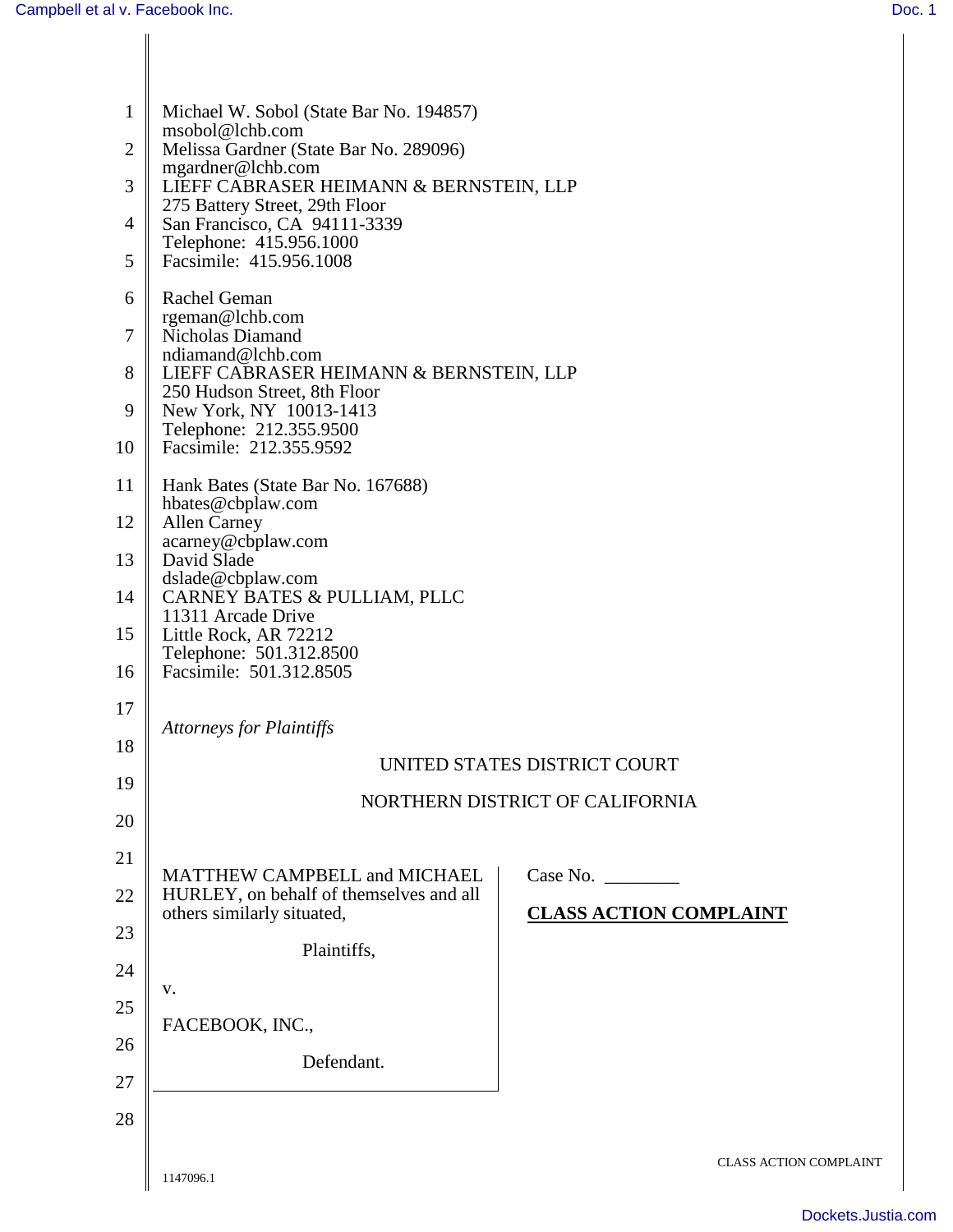<span id="page-1-4"></span><span id="page-1-3"></span><span id="page-1-2"></span><span id="page-1-1"></span><span id="page-1-0"></span>

| $\mathbf{1}$   | <b>CLASS ACTION COMPLAINT</b>                                                                                                                                                                                               |
|----------------|-----------------------------------------------------------------------------------------------------------------------------------------------------------------------------------------------------------------------------|
| $\overline{2}$ | <b>INTRODUCTION</b><br>I.                                                                                                                                                                                                   |
| 3              | The right of privacy is a personal and fundamental right in California <sup>1</sup> and the<br>1.                                                                                                                           |
| $\overline{4}$ | United States. <sup>2</sup> An individual's privacy is directly implicated by the collection, use, and                                                                                                                      |
| 5              | dissemination of personal information. Defendant Facebook, Inc. ("Facebook" or "the                                                                                                                                         |
| 6              | Company") has systematically violated consumers' privacy by reading its users' personal, private                                                                                                                            |
| $\overline{7}$ | Facebook messages without their consent.                                                                                                                                                                                    |
| 8              | Facebook is a social-networking site that boasts more than one billion users<br>2.                                                                                                                                          |
| 9              | worldwide, making it the largest online social network in the world.                                                                                                                                                        |
| 10             | Across the various services it offers, Facebook takes pains to promise a stark<br>3.                                                                                                                                        |
| 11             | distinction in the types of communications it facilitates. Users may choose to communicate                                                                                                                                  |
| 12             | publicly via individual Facebook pages, or privately via personal messages and chats. <sup>3</sup>                                                                                                                          |
| 13             | Specifically, Facebook describes communication options "[d]epending on whom<br>4.                                                                                                                                           |
| 14             | you'd like to share with." The options range from the broadest possible audience (a post which                                                                                                                              |
| 15             | the public may see, including via searches on the internet), to posts viewable by small groups of                                                                                                                           |
| 16             | friends, to Facebook messages shared "privately" with a single individual. <sup>4</sup> Facebook touts the                                                                                                                  |
| 17             | privacy of its messaging function as "unprecedented" in terms of user control and the prevention                                                                                                                            |
| 18             | of unwanted contact. <sup>5</sup>                                                                                                                                                                                           |
| 19             |                                                                                                                                                                                                                             |
| 20             |                                                                                                                                                                                                                             |
| 21             | CAL. CONST., Art. I, § 1, adopted as ballot measure in 1972 ("All people are by nature free<br>and independent and have inalienable rights. Among these are enjoying and defending life and                                 |
| 22             | liberty, acquiring, possessing, and protecting property, and pursuing and obtaining safety,<br>happiness, and privacy."). See also Am. Acad. of Pediatrics v. Lungren, 16 Cal. 4th 307, 326                                 |
| 23             | $(1997)$ ("The scope and application of the state constitutional right of privacy is broader and<br>more protective of privacy than the federal constitutional right of privacy as interpreted by the<br>federal courts."). |
| 24             | $2^{2}$ Dep't of Justice v. Reporters Comm. for Freedom of the Press, 489 U.S. 749, 763 (1989) ("both                                                                                                                       |
| 25             | the common law and the literal understandings of privacy encompass the individual's control of<br>information concerning his or her person"); Whalen v. Roe, 429 U.S. 589, 605 (1977).                                      |
| 26             | <sup>3</sup> The distinction between "messages" and "chats" on Facebook is one of timing: chats happen in<br>real-time and often give the appearance of conversation, whereas messages act more like email.                 |
| 27             | <sup>4</sup> Help Center: Get Started on Facebook: How to Post & Share, Facebook,<br>https://www.facebook.com/help/333140160100643/.                                                                                        |
| 28             | Joel Seligstein, See the Messages that Matter, Facebook,<br>https://www.facebook.com/notes/facebook/see-the-messages-that-matter/452288242130.                                                                              |
|                | <b>CLASS ACTION COMPLAINT</b><br>$-1-$<br>1147096.1                                                                                                                                                                         |
|                |                                                                                                                                                                                                                             |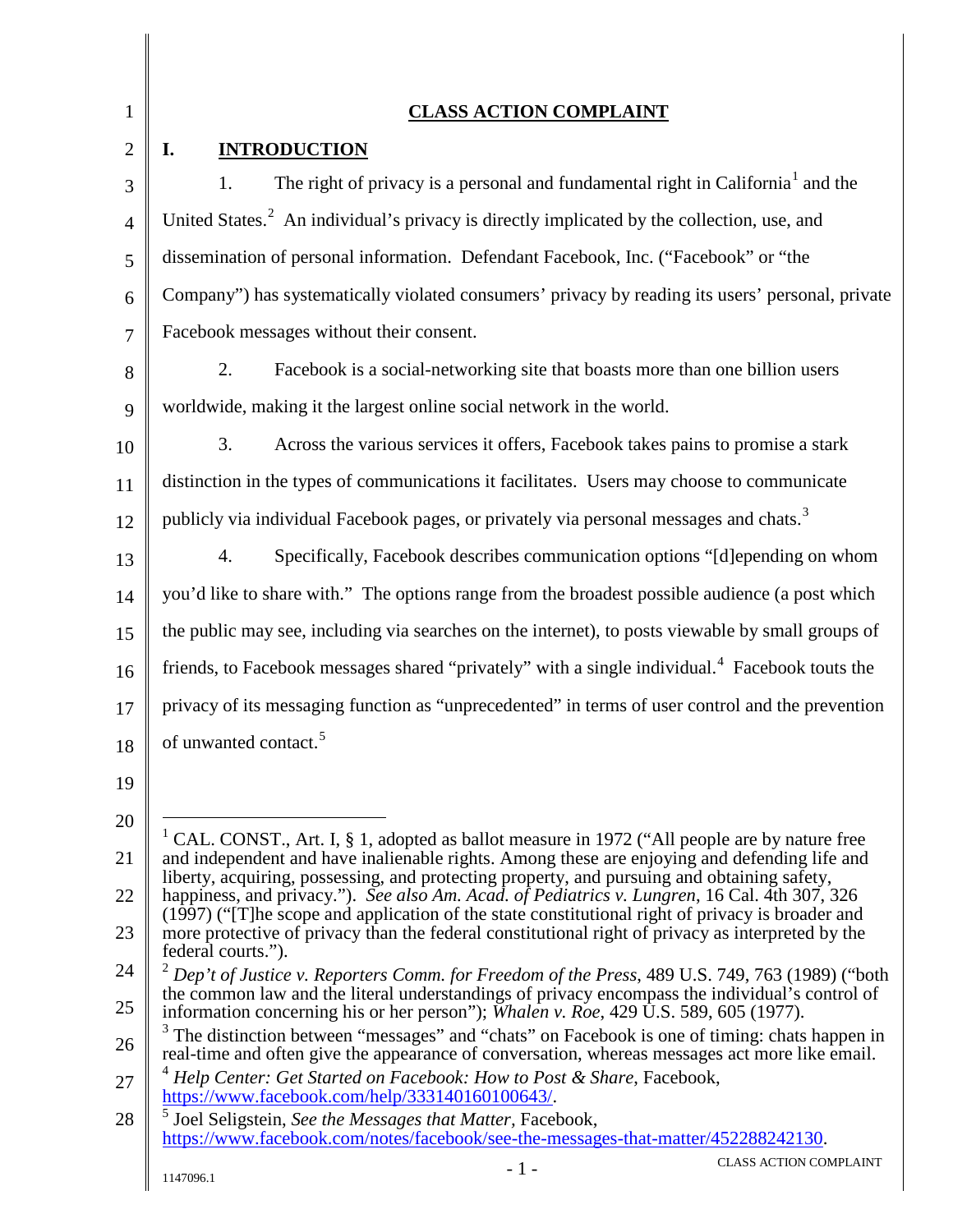1 2 3 4 5 6 7 5. Contrary to its representations, "private" Facebook messages are systematically intercepted by the Company in an effort to learn the contents of the users' communications. In the course of the last year, independent security researchers discovered that Facebook reviews the contents of its users' private Facebook messages for purposes unrelated to the facilitation of message transmission. When a user composes a Facebook message and includes a link to a third party website (a "URL")<sup>[6](#page-2-0)</sup>, the Company scans the content of the Facebook message, follows the enclosed link, and searches for information to profile the message-sender's web activity.

8

9

10

6. This practice is not done to facilitate the transmission of users' communications via Facebook, but because it enables Facebook to mine user data and profit from those data by sharing them with third parties – namely, advertisers, marketers, and other data aggregators.

11 12 13 14 15 16 7. Representing to users that the content of Facebook messages is "private" creates an especially profitable opportunity for Facebook, because users who believe they are communicating on a service free from surveillance are likely to reveal facts about themselves that they would not reveal had they known the content was being monitored. Thus, Facebook has positioned itself to acquire pieces of the users' profiles that are likely unavailable to other data aggregators.

17 18 19 20 21 22 23 24 8. Almost the entirety of Facebook's revenues derive from the sale of third party advertisements, which the Company is able to target towards its users based upon the personal data it mines and stores. In 2011, Facebook earned \$2.7 billion from targeted advertising sales. The more otherwise-unavailable information the Company can collect about its users – including the contents of their private communications – the more valuable its advertising capacity. Accordingly, Facebook promotes itself as a rich source of information about the people who use the site, one which allows businesses to "reach the right people," through selective targeting of

- 25
- 26

<span id="page-2-0"></span><sup>28</sup>  $6$  A "URL," or "uniform resource locator" is also known as a "web address." It is a character string that refers to a specific resource or location on the Internet. For example, ["www.nytimes.com"](http://www.nytimes.com/) is the URL for the *New York Times'* home page.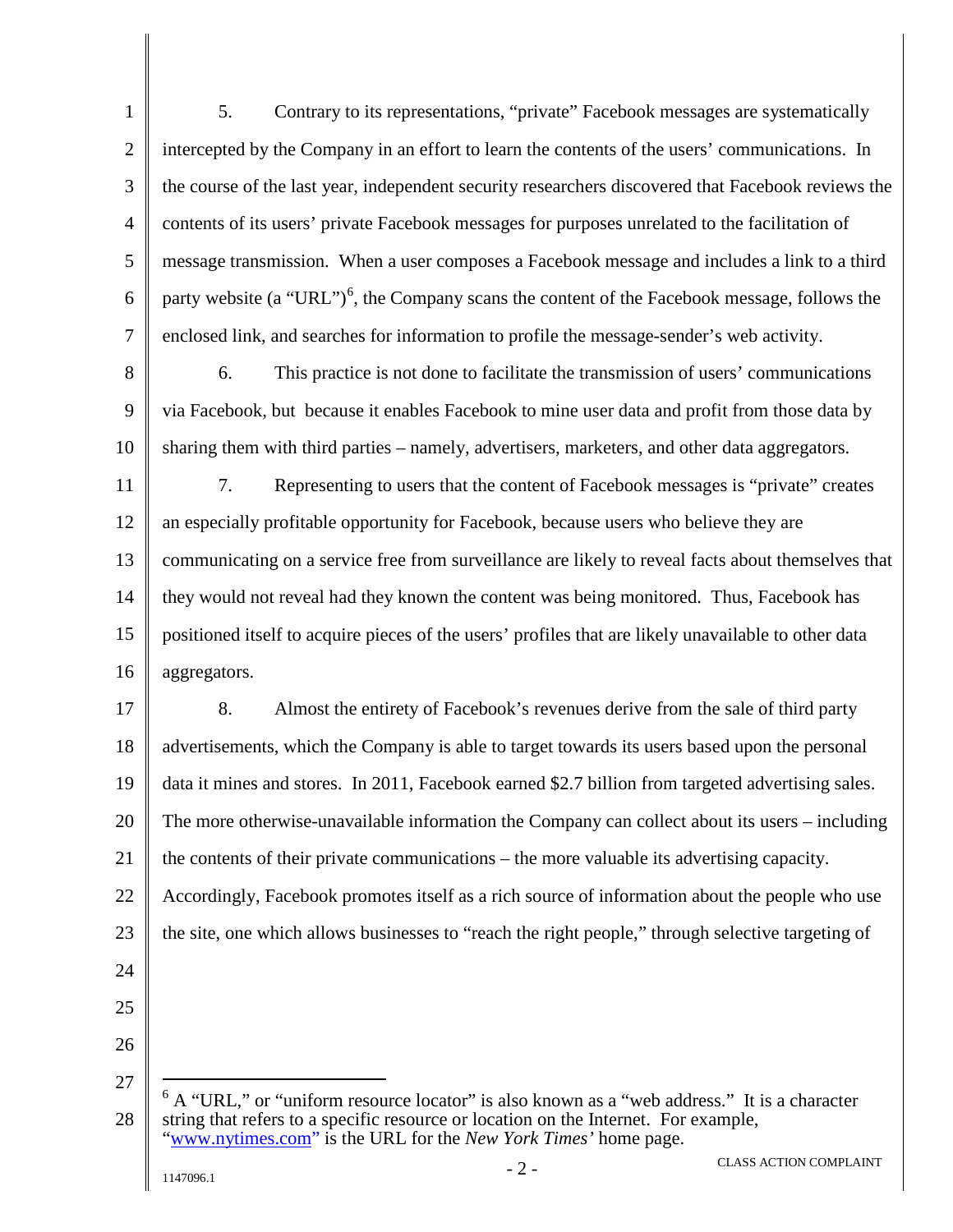1 2 potential customers by, for example, "location," "age," or "interests" drawn from "activities, education, job titles, Pages they like or groups to which they belong."<sup>[8](#page-3-1)</sup>

3 4 5 6 7 8 9 10 9. All of Facebook's activities complained of herein are performed without users' consent. Instead, to increase users' comfort with the website and, thereby, increase the amount of information they share, the Company makes assurances of user control over privacy settings and messaging options. These assurances affirmatively state that only senders and intended recipients are privy to the contents of their nonpublic communications. In reality, Facebook never intended to provide this level of confidentiality. Instead, Facebook mines any and all transmissions across its network, including those it labels "private," in order to gather any and all morsels of information it can about its users.

11 12 13 14 15 10. Plaintiffs Matthew Campbell and Michael Hurley are Facebook users who, during the relevant Class Period, utilized Facebook's private messaging function, each relying on representations that these private and personal communications would be viewed only by the sender and the recipient. Instead, where Plaintiffs sent private messages containing URLs, Facebook scanned Plaintiffs' messages and searched the website identified in the URL for

- 16 purposes including but not limited to data mining and user profiling.
- 17 18 11. While Facebook hides the extent of this intrusive behavior from its users, it is candid about these activities in its technical guidance for web developers. Web developers are
- 19 computer programmers who specialize in the development of internet applications, or distributed

network applications that are run from a web server<sup>[9](#page-3-2)</sup> to a web browser, <sup>[10](#page-3-3)</sup> over HTTP.<sup>[11](#page-3-4)</sup> Web

- 20 21
- <span id="page-3-0"></span>22 <sup>7</sup> Reach the right people, Facebook, [https://www.facebook.com/business/a/online-sales/target-](https://www.facebook.com/business/a/online-sales/target-your-ads)<br>[your-ads.](https://www.facebook.com/business/a/online-sales/target-your-ads)
- <span id="page-3-1"></span>23 <sup>8</sup> *How to target Facebook ads*, Facebook, <u>https://www.facebook.com/business/a/online-sales/ad-[targeting-details.](https://www.facebook.com/business/a/online-sales/ad-targeting-details)</u>
- <span id="page-3-2"></span>24  $9<sup>9</sup>$  A web server can refer to either the hardware (the computer) or the software (the computer application) that helps deliver web content that can be accessed through the Internet.

<span id="page-3-3"></span><sup>25</sup> A web browser is a software application for retrieving, presenting and traversing information resources on the Internet.

<span id="page-3-4"></span><sup>26</sup>  $11$  HTTP or "Hypertext Transfer Protocol" is a set of standards that allows users of the World Wide Web to exchange information found on web pages. When an internet user enters "http://" in

<sup>27</sup> front of a web address, this tells the web browser to communicate over HTTP. An HTTP request is a request sent by a "client" to a "server" via the internet, asking for information contained on

<sup>28</sup> the server. The most common example of this is when a web browser (*e.g.*, Internet Explorer) sends a request to a server to call up the information associated with a web page's URL. For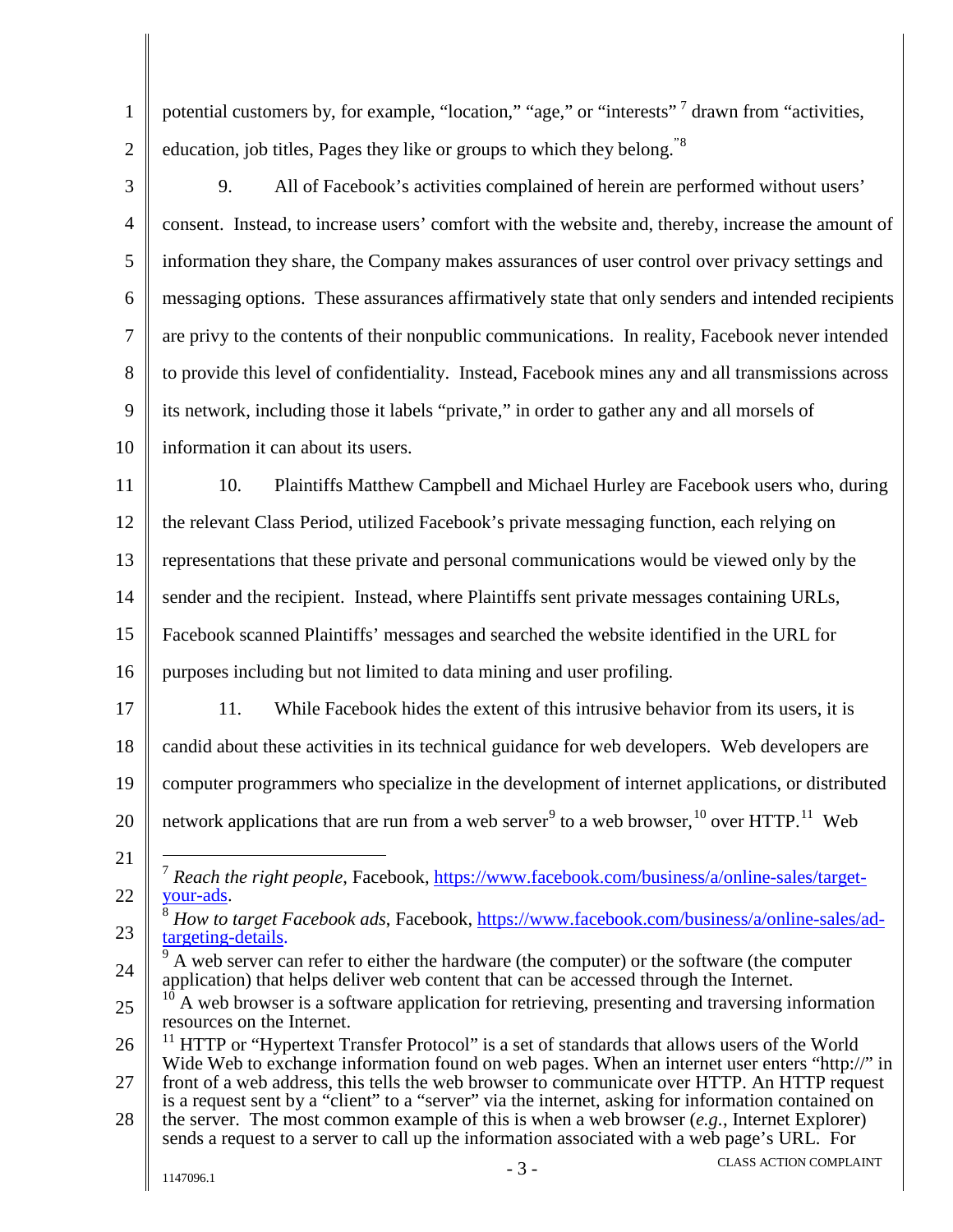| $\mathbf{1}$         | developers are website administrators to whom Facebook offers or allows access to data created                                                                                                                                                                                                                                                                                                                          |
|----------------------|-------------------------------------------------------------------------------------------------------------------------------------------------------------------------------------------------------------------------------------------------------------------------------------------------------------------------------------------------------------------------------------------------------------------------|
| $\overline{2}$       | by its users' web traffic. Some of these web developers work at Facebook, while others work for                                                                                                                                                                                                                                                                                                                         |
| 3                    | companies that do business with Facebook, and still others are freelancers or contractors.                                                                                                                                                                                                                                                                                                                              |
| $\overline{4}$       | This class action is brought on behalf of all natural person Facebook users located<br>12.                                                                                                                                                                                                                                                                                                                              |
| 5                    | within the United States who have sent or received private Facebook messages that included a                                                                                                                                                                                                                                                                                                                            |
| 6                    | URL in the content of the Facebook message. Upon information and belief, Facebook read these                                                                                                                                                                                                                                                                                                                            |
| $\tau$               | private Facebook messages.                                                                                                                                                                                                                                                                                                                                                                                              |
| 8                    | Such actions, described in detail below, are intentional interceptions of electronic<br>13.                                                                                                                                                                                                                                                                                                                             |
| 9                    | communications, committed in violation of the Electronic Communications Privacy Act,                                                                                                                                                                                                                                                                                                                                    |
| 10                   | 18 U.S.C. §§ 2510 et seq. ("ECPA"), California's Invasion of Privacy Act, Cal. Penal Code                                                                                                                                                                                                                                                                                                                               |
| 11                   | §§ 630 et seq. ("CIPA"), and the California Unfair Competition Law ("UCL").                                                                                                                                                                                                                                                                                                                                             |
| 12                   | Under ECPA, the CIPA, and the UCL, Plaintiffs seek, individually and on behalf<br>14.                                                                                                                                                                                                                                                                                                                                   |
| 13                   | of the Class, injunctive and declaratory relief, restitution, statutory damages, an award of                                                                                                                                                                                                                                                                                                                            |
| 14                   | reasonable attorney's fees and other litigation costs reasonably incurred, and any and all                                                                                                                                                                                                                                                                                                                              |
| 15                   | additional relief deemed appropriate by this Court.                                                                                                                                                                                                                                                                                                                                                                     |
| 16                   | II.<br><b>THE PARTIES</b>                                                                                                                                                                                                                                                                                                                                                                                               |
| 17                   | Plaintiff Matthew Campbell a resident of Pulaski County, Arkansas. He<br>15.                                                                                                                                                                                                                                                                                                                                            |
| 18                   | established a Facebook account in or around January 2009, which he has maintained consistently                                                                                                                                                                                                                                                                                                                          |
| 19                   |                                                                                                                                                                                                                                                                                                                                                                                                                         |
|                      | to the present day. He has used Facebook's private messaging function throughout the relevant                                                                                                                                                                                                                                                                                                                           |
|                      | Class Period for, <i>inter alia</i> , purposes of conveying messages whose content includes URL links.                                                                                                                                                                                                                                                                                                                  |
|                      | 16.<br>Plaintiff Michael Hurley is a resident of North Plains, Oregon. He established a                                                                                                                                                                                                                                                                                                                                 |
|                      | Facebook account in or around October 2008, which he has maintained consistently to the present                                                                                                                                                                                                                                                                                                                         |
| 20<br>21<br>22<br>23 | day. He has used Facebook's private messaging function throughout the relevant class period for,                                                                                                                                                                                                                                                                                                                        |
| 24                   | <i>inter alia</i> , purposes of conveying messages whose content contains URL links.                                                                                                                                                                                                                                                                                                                                    |
| 25                   |                                                                                                                                                                                                                                                                                                                                                                                                                         |
| 26                   |                                                                                                                                                                                                                                                                                                                                                                                                                         |
| 27<br>28             | instance, where one enters the URL "www.nytimes.com" into the address bar of a web browser<br>(the client) and hits the "Enter" button on the keyboard, the web browser will send a request to<br>the New York Times' server for information associated with the front page of the Times' website.<br>The server responds to the request by sending this information to the client, which then displays<br>the webpage. |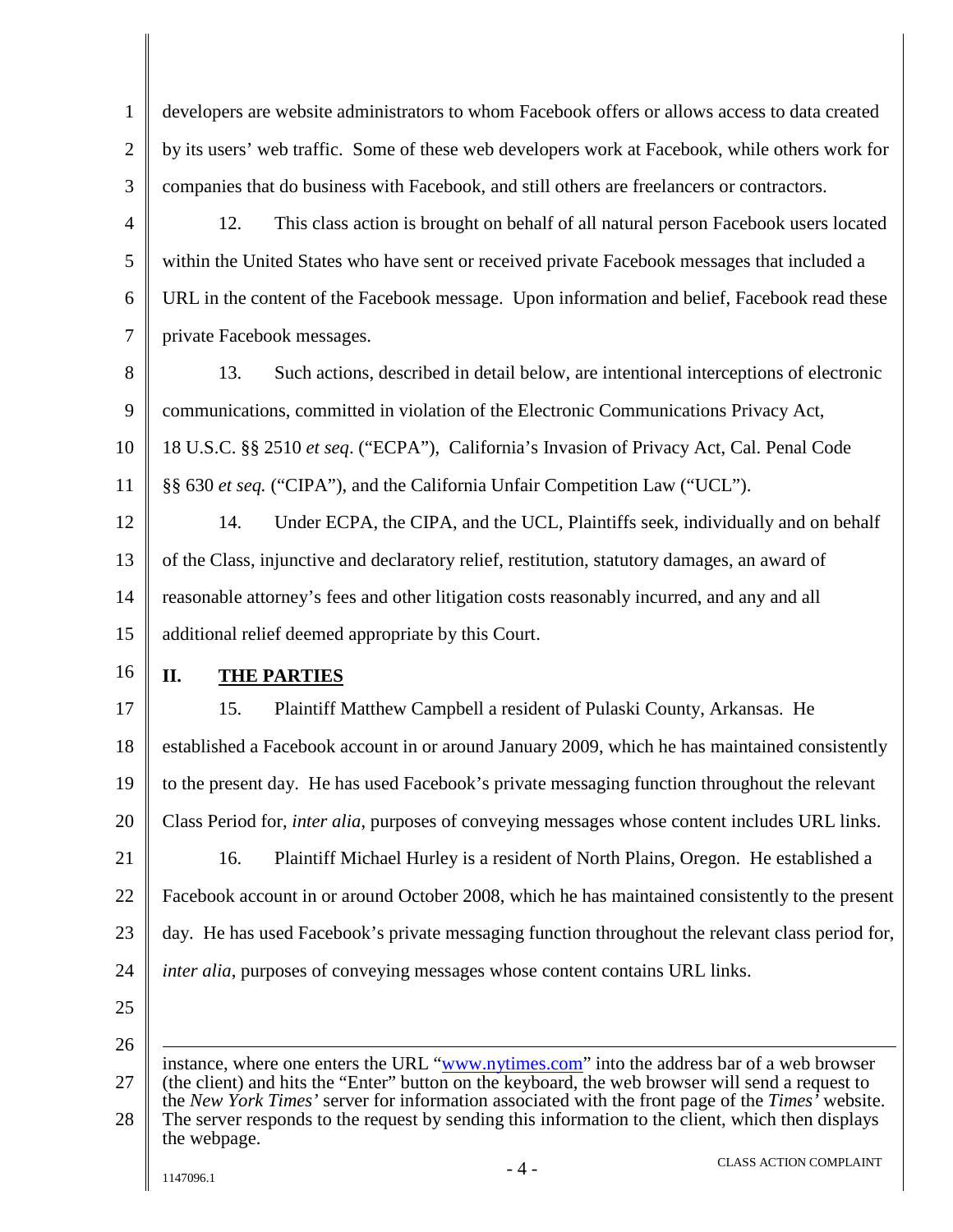| $\mathbf{1}$   | 17.<br>Defendant Facebook, Inc. is an American corporation, headquartered in Menlo                   |
|----------------|------------------------------------------------------------------------------------------------------|
| $\overline{2}$ | Park, California, and incorporated under the laws of the State of Delaware. Facebook owns and        |
| 3              | operates an online social networking website that allows its users to communicate with each other    |
| $\overline{4}$ | through the sharing of text, photograph, and video.                                                  |
| 5              | III.<br><b>JURISDICTION, VENUE, AND CHOICE OF LAW</b>                                                |
| 6              | Pursuant to 28 U.S.C. § 1331, this Court has original subject matter jurisdiction<br>18.             |
| 7              | over the claims of Plaintiffs and the Class that arise under the Electronic Communications           |
| 8              | Privacy Act of 1986 ("ECPA"), 18 U.S.C. §§ 2510 et seq.                                              |
| 9              | 19.<br>Further, this Court has subject matter jurisdiction over this putative nationwide             |
| 10             | class action pursuant to 28 U.S.C. § 1332, as amended by the Class Action Fairness Act of 2005       |
| 11             | ("CAFA"), because the matter in controversy exceeds \$5,000,000.00, exclusive of interest and        |
| 12             | costs, and is a class action in which some members of the Class are citizens of states different     |
| 13             | than Defendant. See 28 U.S.C. § 1332(d)(2)(A). Therefore, both elements of diversity                 |
| 14             | jurisdiction under CAFA are present, and this Court has jurisdiction.                                |
| 15             | This Court has personal jurisdiction over Facebook because Facebook owns and<br>20.                  |
| 16             | operates a business that is headquartered in California, and because it conducts substantial         |
| 17             | business throughout California.                                                                      |
| 18             | Venue properly lies in this district pursuant to $28$ U.S.C. § 1391(b)(1), as<br>21.                 |
| 19             | Facebook is headquartered in this district.                                                          |
| 20             | 22.<br>Venue is also proper in this district pursuant to Facebook's Statement of Rights              |
| 21             | and Responsibilities, which governs the agreement between Plaintiffs and Facebook and which          |
| 22             | states in pertinent part that Plaintiffs "will resolve any claim, cause of action or dispute (claim) |
| 23             | relating to Facebook exclusively in a state or federal court located in Santa Clara County."         |
| 24             | 23.<br>California law governs the substantive legal issues in the instant matter, as                 |
| 25             | Facebook's Statement of Rights and Responsibilities further states in pertinent part that "the laws" |
| 26             | of the State of California will govern any claim that might arise between you and us."               |
| 27             |                                                                                                      |
| 28             |                                                                                                      |
|                |                                                                                                      |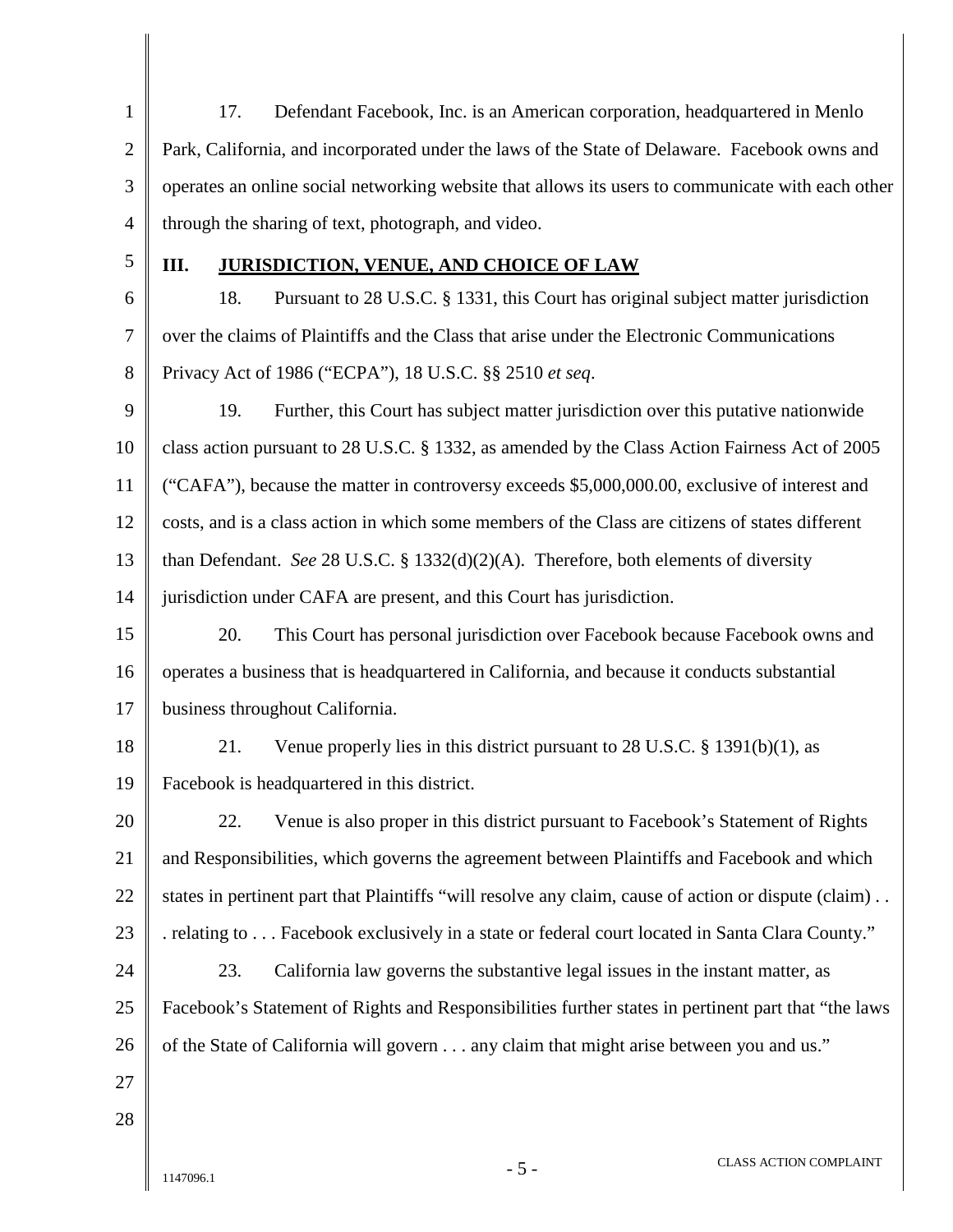1

2

## **IV. FACTUAL BACKGROUND**

## **A. Data Aggregation**

3 4 5 24. Many websites capitalize on the personal information they can collect from users. Some sell the data directly; some use the data to build valuable profiles of users for sale or their own use.

6 7 8 9 10 25. Data aggregation and sale are highly lucrative, both in the United States and abroad. In the United States alone, data-driven marketing was reportedly worth \$156 billion in  $2012$  $2012$ ,  $^{12}$  whereas a recent Boston Consulting Group Report puts the numbers in Europe even higher: it estimates a total "digital identity value" of Europeans in 2011 as €315 billion, a number expected to reach  $\in$ 1 trillion by 2020.<sup>13</sup>

11 26. Even though many websites remove personally identifiable information from data

12 when they are initially sold, data aggregators are employing ever more sophisticated cross-

13 referencing and predictive analytics techniques to make more sources of data personally

14 identifiable.<sup>14</sup>

15 16 27. Widespread dissemination of even de-identified data is already causing problems for internet users. Kate Crawford, a visiting professor at the MIT Center for Civic Media and a

- 17 principal researcher at Microsoft Research, and Jason Shultz, of the New York University School
- 18 of Law, explain the privacy risks arising from new methods of data aggregation and analysis:
- 19 20 21 22 Even very vague signals online, such as liking things on Facebook, can generate a detailed picture. As one University of Cambridge study found, 'highly sensitive personal attributes,' such as sexual orientation, ethnicity, religious and political views, personality traits, intelligence, use of addictive substances, parental separation, age and gender were predictable with high degrees of success just from what people liked online. Thus, racial discrimination could be applied to prevent some candidates from seeing loans that might be
- <span id="page-6-0"></span>24 12*US Data Marketing 'Worth \$156 bn*,' Warc (fka World Advertising Research Center) (Oct. 16, 2013),
- 25 [http://www.warc.com/Content/News/N32077\\_US\\_data\\_marketing\\_worth\\_24156bn\\_.content?CI](http://www.warc.com/Content/News/N32077_US_data_marketing_worth_24156bn_.content?CID=N32077&ID=6bba593a-da7f-433f-9030-c2c91452cc4b&q=direct+response+advertising&qr=)  $D=N32077\&ID=6bba593a-da7f-433f-9030-c2c91452cc4b&q=direct+response+advertising&qr=$ .
- <span id="page-6-1"></span>26 <sup>13</sup> *The Value of Our Digital Identity*, The Boston Consulting Group (Nov. 2012), [http://www.libertyglobal.com/PDF/public-policy/The-Value-of-Our-Digital-Identity.pdf.](http://www.libertyglobal.com/PDF/public-policy/The-Value-of-Our-Digital-Identity.pdf)
- <span id="page-6-2"></span>27 <sup>14</sup> Kate Crawford and Jason Schultz, *Big Data and Due Process: Toward a Framework to Redress Predictive Privacy Harms*, New York University School of Law Public Law & Legal

28 Theory Research Paper Series, Working Paper No. 13-64 at 8 (Oct. 2013), [http://papers.ssrn.com/sol3/papers.cfm?abstract\\_id=2325784.](http://papers.ssrn.com/sol3/papers.cfm?abstract_id=2325784)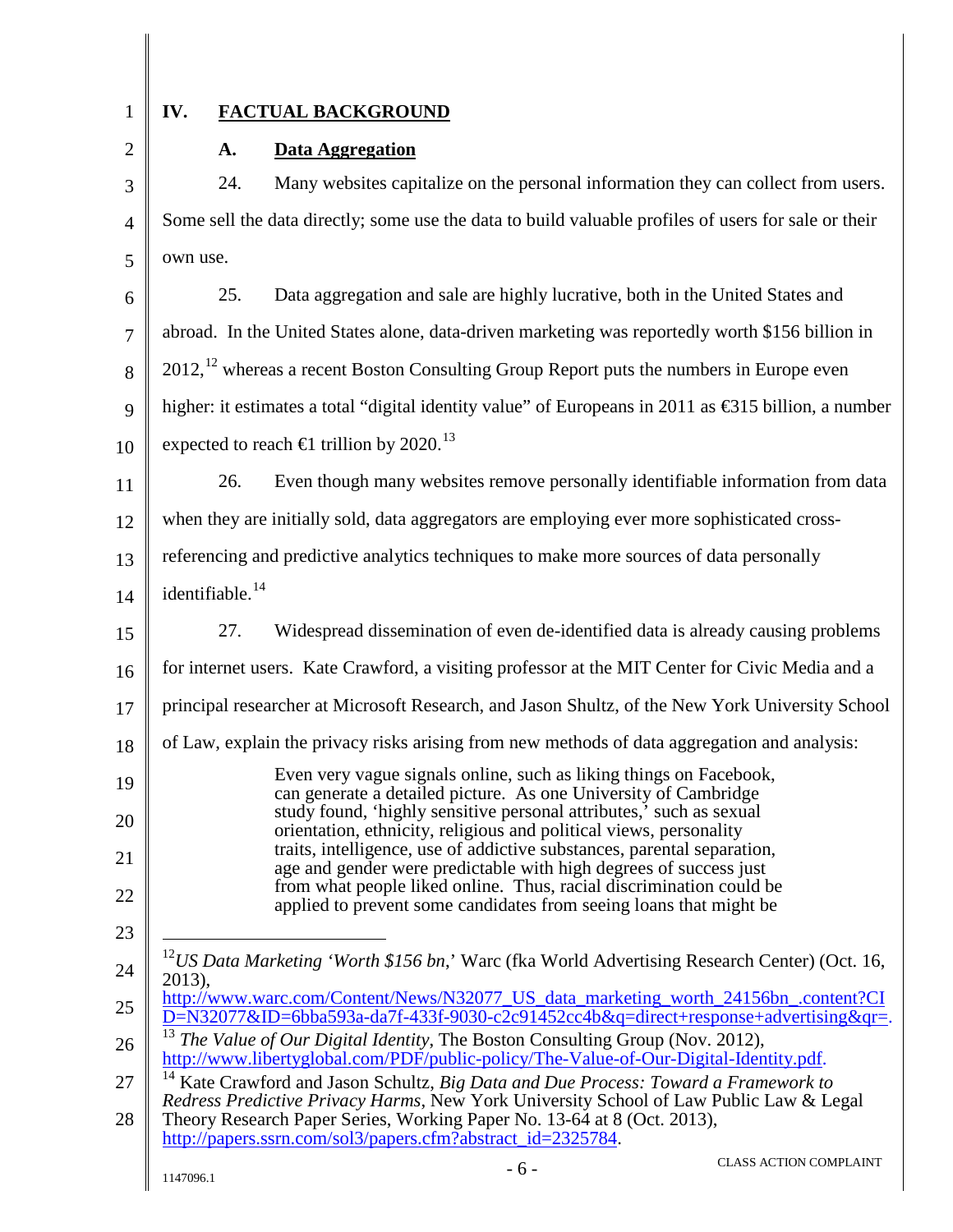<span id="page-7-2"></span><span id="page-7-1"></span><span id="page-7-0"></span>

| 1              | advantageous to them, and housing renters and sellers could<br>potentially use big data to discriminate based on gender, all while                                                                                  |
|----------------|---------------------------------------------------------------------------------------------------------------------------------------------------------------------------------------------------------------------|
| 2              | circumventing the fair housing laws. <sup>15</sup>                                                                                                                                                                  |
| 3              | 28.<br>Information that people never intended to make public can be used against them in                                                                                                                            |
| $\overline{4}$ | other ways, such as to deny healthcare coverage. According to Crawford and Schulz:                                                                                                                                  |
| 5              | [D] at a about our online behavior generally $-$ such as buying an e-<br>book about breast cancer survival or liking a disease foundation's<br>Facebook page – can also reveal information about our health $\dots$ |
| 6              | When these data sets are cross-referenced with traditional health                                                                                                                                                   |
| 7              | information, as big data is designed to do, it is possible to generate<br>a detailed picture about a person's health, including information a                                                                       |
| 8              | person may never have disclosed to a health provider. The<br>combination of data sets and use of predictive analytics can                                                                                           |
| 9              | dramatically increase the amount of data that can be considered<br>private. <sup>16</sup>                                                                                                                           |
| 10             | In another example of the uses to which data aggregators are putting predictive<br>29.                                                                                                                              |
| 11             | analytics, a recent New York Times blog post reported that one man saw his American Express                                                                                                                         |
| 12             | credit card limit reduced because, according to American Express, "Other customers who have                                                                                                                         |
| 13             | used their card at establishments where you recently shopped have a poor repayment history with                                                                                                                     |
| 14             | American Express." <sup>17</sup>                                                                                                                                                                                    |
| 15             | 30.<br>Even if a company only stores user information, and does not immediately use the                                                                                                                             |
| 16             | data it gleans from users' private messages to target advertisements or for any purpose directly                                                                                                                    |
| 17             | associated with the individual, it may sell that information at its discretion, and it can be resold by                                                                                                             |
| 18             | any company that buys it. Companies that acquire user data can retain that information                                                                                                                              |
| 19             | indefinitely and use it for any purpose not prohibited by law or contract.                                                                                                                                          |
| 20             | 31.<br>This puts people at risk of crime, discrimination, or embarrassment, and they are                                                                                                                            |
| 21             | powerless to stop it because once a company like Facebook obtains their data, users have no                                                                                                                         |
| 22             | control over subsequent analysis, sale, or other use of the data.                                                                                                                                                   |
| 23             | 32.<br>Widespread dissemination of information about individuals empowers the                                                                                                                                       |
| 24             | government against citizens to a degree well beyond the contemplation of the Fourth                                                                                                                                 |
| 25             |                                                                                                                                                                                                                     |
| 26             | $^{15}\,$ Id.                                                                                                                                                                                                       |
| 27             | $^{16}$ <i>Id.</i> at 6.                                                                                                                                                                                            |
| 28             | Lily Altavena, What Story Does Your Personal Data Tell?, N.Y. Times, The Learning Network<br>(Feb. 17, 2013), http://learning.blogs.nytimes.com/2012/02/07/what-story-does-your-personal-<br>data-tell/.            |
|                | <b>CLASS ACTION COMPLAINT</b><br>$-7-$<br>1147096.1                                                                                                                                                                 |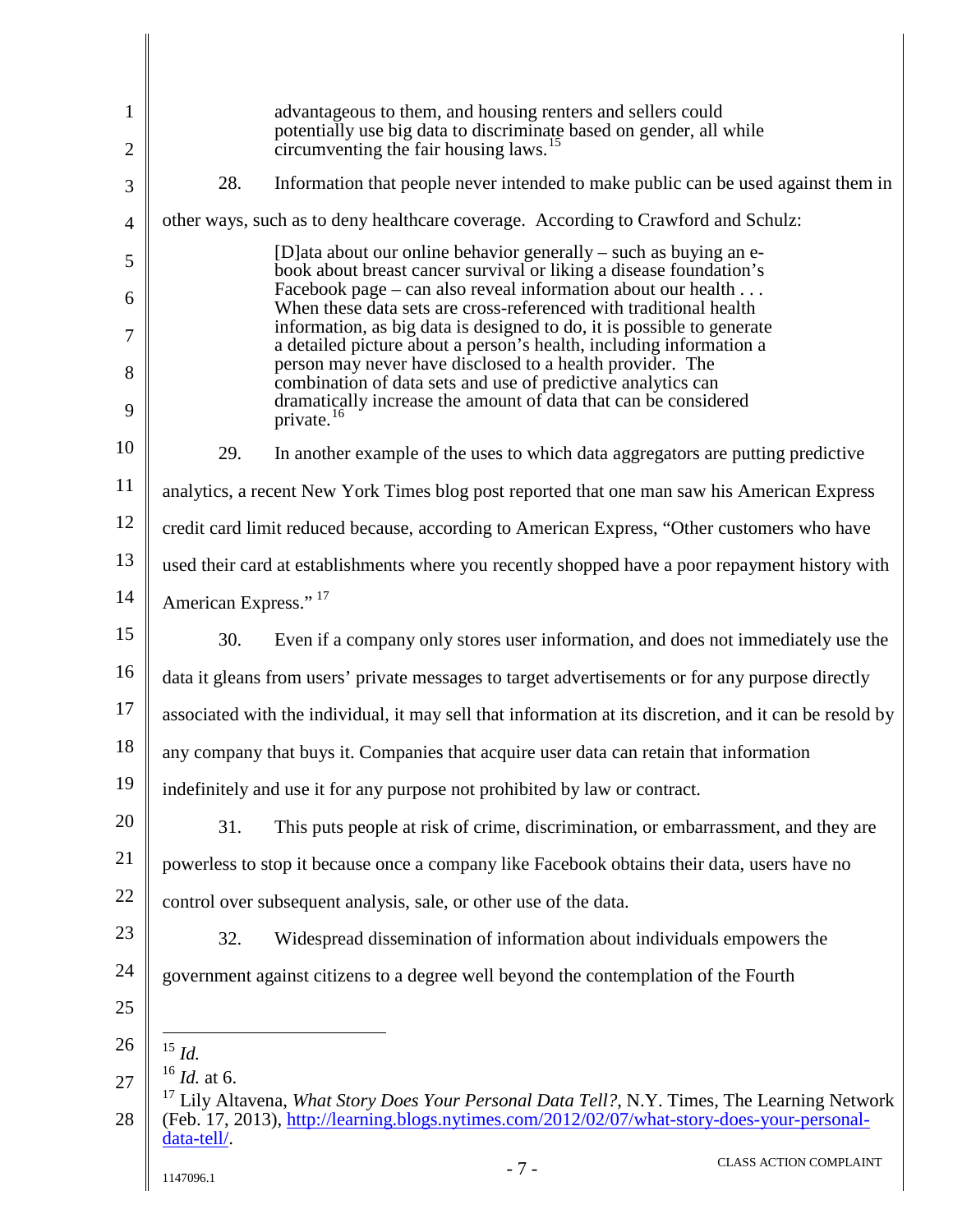<span id="page-8-2"></span><span id="page-8-1"></span><span id="page-8-0"></span>

| $\mathbf{1}$   | Amendment. Facebook declares that it only provides the stored contents of any account to the                                                                                                                                                                                                                                                                                                                                                                            |
|----------------|-------------------------------------------------------------------------------------------------------------------------------------------------------------------------------------------------------------------------------------------------------------------------------------------------------------------------------------------------------------------------------------------------------------------------------------------------------------------------|
| $\overline{2}$ | government with a warrant, <sup>18</sup> yet it has been reported that the companies that purchase such                                                                                                                                                                                                                                                                                                                                                                 |
| 3              | information can hand it over to government agencies with no probable cause and with no                                                                                                                                                                                                                                                                                                                                                                                  |
| $\overline{4}$ | warrant. <sup>19</sup>                                                                                                                                                                                                                                                                                                                                                                                                                                                  |
| 5              | Foreign regimes may also gain access to users' private data after it has been<br>33.                                                                                                                                                                                                                                                                                                                                                                                    |
| 6              | aggregated by companies like Facebook. <sup>20</sup>                                                                                                                                                                                                                                                                                                                                                                                                                    |
| $\tau$         | Furthermore, if companies like Facebook do not have to adhere to terms of their<br>34.                                                                                                                                                                                                                                                                                                                                                                                  |
| 8              | own policies and representations regarding what data they collect, there is no basis for consumer                                                                                                                                                                                                                                                                                                                                                                       |
| 9              | trust. Ultimately, the duplicity alleged herein by entities like Facebook will likely cause                                                                                                                                                                                                                                                                                                                                                                             |
| 10             | consumers to assume that all communications they make are recorded and disseminated,                                                                                                                                                                                                                                                                                                                                                                                    |
| 11             | significantly chilling free speech.                                                                                                                                                                                                                                                                                                                                                                                                                                     |
| 12             | In response to the threats posed by internet privacy invasions, the Department of<br>35.                                                                                                                                                                                                                                                                                                                                                                                |
| 13             | Commerce has recently recommended basic principles for internet regulation that align with the                                                                                                                                                                                                                                                                                                                                                                          |
| 14             | goals underlying the CIPA and the ECPA. First articulated by the Department of Health and                                                                                                                                                                                                                                                                                                                                                                               |
| 15             | Human Services more than 30 years ago, they are known as the Fair Information Practice                                                                                                                                                                                                                                                                                                                                                                                  |
| 16             | Principles ("FIPPs"). The FIPPs stand for eight relatively straightforward ideas:                                                                                                                                                                                                                                                                                                                                                                                       |
| 17<br>18       | Transparency: Individuals should have clear notice about the data<br>$\bullet$<br>collection practices involving them.                                                                                                                                                                                                                                                                                                                                                  |
| 19             | Individual Participation: Individuals should have the right to consent to the<br>use of their information.                                                                                                                                                                                                                                                                                                                                                              |
| 20<br>21       | <b>Purpose Specification:</b> Data collectors should describe why they need<br>particular information.                                                                                                                                                                                                                                                                                                                                                                  |
| 22<br>23       | Data Minimization: Information should only be collected if it is needed.                                                                                                                                                                                                                                                                                                                                                                                                |
| 24             | <sup>18</sup> Information for Law Enforcement Authorities, Facebook,<br>https://www.facebook.com/safety/groups/law/guidelines/.                                                                                                                                                                                                                                                                                                                                         |
| 25<br>26       | American Civil Liberties Union, Focus on Data Aggregation, at 2 (June 2010) ("The federal<br>government is also a customer of private data companies. It's cheaper to buy information that's<br>already been assimilated; it also avoids warrants or court oversight.")                                                                                                                                                                                                 |
| 27<br>28       | 20<br>Repressive regimes like Iran have demonstrated an interest in the online activities of U.S.<br>citizens. For example, dozens of American Facebook users who posted political messages critical<br>of Iran have reported that Iranian authorities subsequently questioned and detained their relatives.<br>Electronic Privacy Information Center, Frequently Asked Questions Regarding EPIC's Facebook<br>Complaint, http://epic.org/privacy/socialnet/fbfaq.html. |
|                | <b>CLASS ACTION COMPLAINT</b><br>$-8-$<br>1147096.1                                                                                                                                                                                                                                                                                                                                                                                                                     |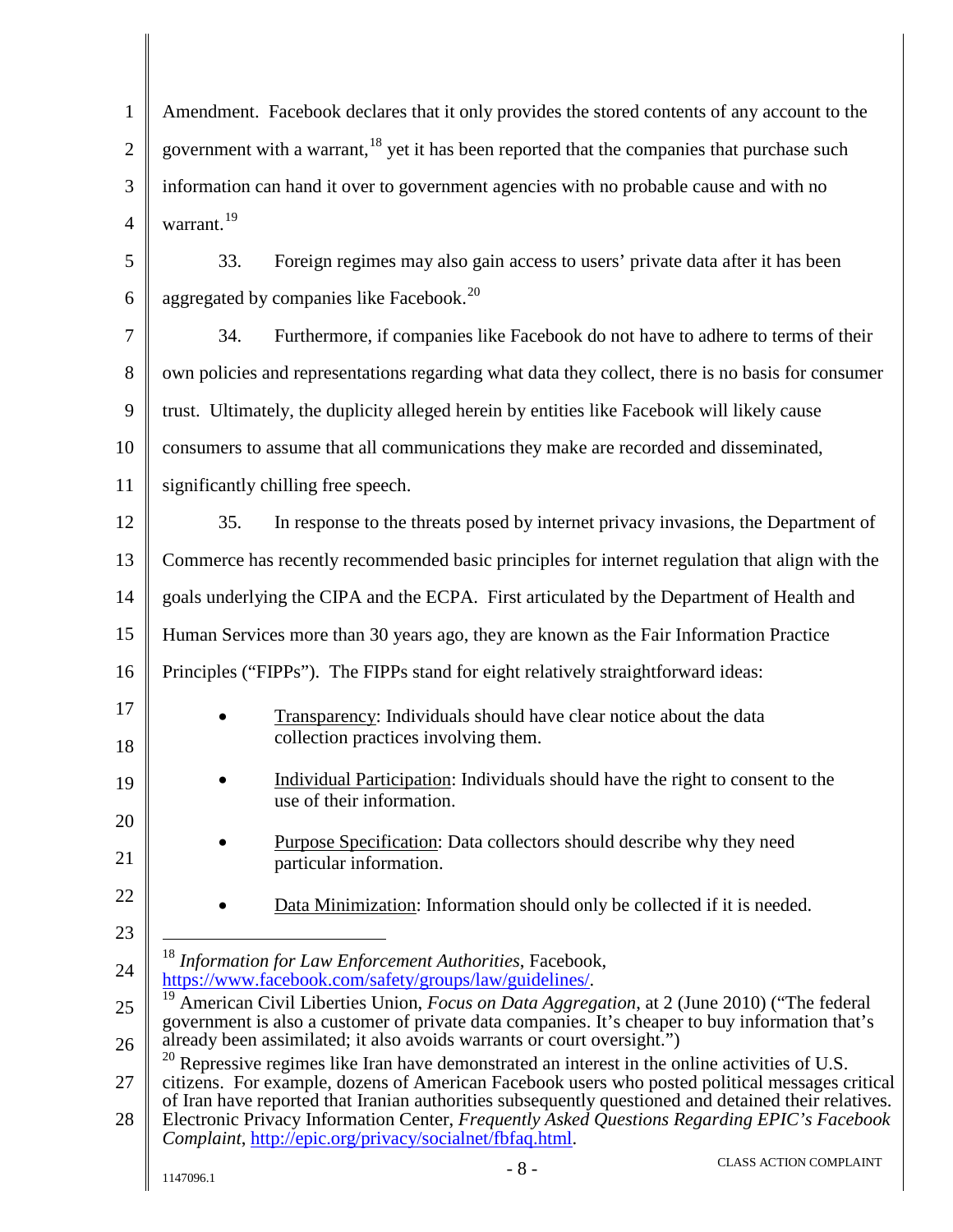<span id="page-9-0"></span>

| $\mathbf{1}$<br>$\overline{2}$ |                | Use Limitation: Information collected for one purpose should not be used<br>for another.                                                                                                                                                                                                                                                                                    |
|--------------------------------|----------------|-----------------------------------------------------------------------------------------------------------------------------------------------------------------------------------------------------------------------------------------------------------------------------------------------------------------------------------------------------------------------------|
| 3                              |                | Data Quality and Integrity: Information should be accurate.                                                                                                                                                                                                                                                                                                                 |
| $\overline{4}$                 |                | Security: Information should be kept secure.                                                                                                                                                                                                                                                                                                                                |
| 5                              |                | Accountability and Auditing: Data collectors should know who has<br>accessed information and how it is used.                                                                                                                                                                                                                                                                |
| 6<br>7                         | <b>B.</b>      | <b>Facebook</b>                                                                                                                                                                                                                                                                                                                                                             |
| 8                              | 36.            | With 1.1 billion users accessing this service on a monthly basis – approximately                                                                                                                                                                                                                                                                                            |
| 9                              |                | 51% of all internet users - Facebook is the world's largest social media company.                                                                                                                                                                                                                                                                                           |
|                                | 37.            | The popularity of Facebook hinges upon the ability of its users to communicate                                                                                                                                                                                                                                                                                              |
| 10<br>11                       |                | with one another. As the Company stated in a Securities and Exchange Commission filing in                                                                                                                                                                                                                                                                                   |
|                                |                | anticipation of its May 2013 initial public offering or "IPO," "[p]eople use Facebook to stay                                                                                                                                                                                                                                                                               |
|                                |                | connected with their friends and family, to discover what is going on in the world around them,                                                                                                                                                                                                                                                                             |
|                                |                | and to share and express what matters to them to the people they care about We believe that                                                                                                                                                                                                                                                                                 |
|                                |                | we are at the forefront of enabling faster, easier, and richer communication between people and                                                                                                                                                                                                                                                                             |
|                                |                | that Facebook has become an integral part of many of our users' daily lives." <sup>21</sup>                                                                                                                                                                                                                                                                                 |
|                                | 38.            | Communications among Facebook users span a continuum, from the publicly                                                                                                                                                                                                                                                                                                     |
|                                |                | viewable to the entirely private. In the Facebook tutorial "Get Started on Facebook," guidance is                                                                                                                                                                                                                                                                           |
|                                |                | offered on how to share or send information via the service, either publicly or privately:                                                                                                                                                                                                                                                                                  |
|                                | $\blacksquare$ | <b>How to Post &amp; Share</b>                                                                                                                                                                                                                                                                                                                                              |
|                                |                | <b>Sharing Status Updates and Other Stories</b>                                                                                                                                                                                                                                                                                                                             |
|                                |                | How do I share a status or other content on Facebook?                                                                                                                                                                                                                                                                                                                       |
|                                |                | Depending on whom you'd like to share with, there are different ways to<br>share content on Facebook:                                                                                                                                                                                                                                                                       |
|                                | ٠              | Sharing with a broad audience: Use the share menu that's located at<br>the top of your homepage and timeline to let others know what's on your<br>mind. You can update your status and share photos, videos, links and<br>other application content. Things you share will appear as posts on your<br>timeline, and can appear in your News Feed. To control whether or not |
| 27<br>28                       |                | <sup>21</sup> Form S-1 Registration Statement for Facebook, Inc., as filed with the Securities and Exchange<br>Commission, "Prospectus Summary," at 1 (Feb. 1, 2012),<br>http://www.sec.gov/Archives/edgar/data/1326801/000119312512034517/d287954ds1.htm.                                                                                                                  |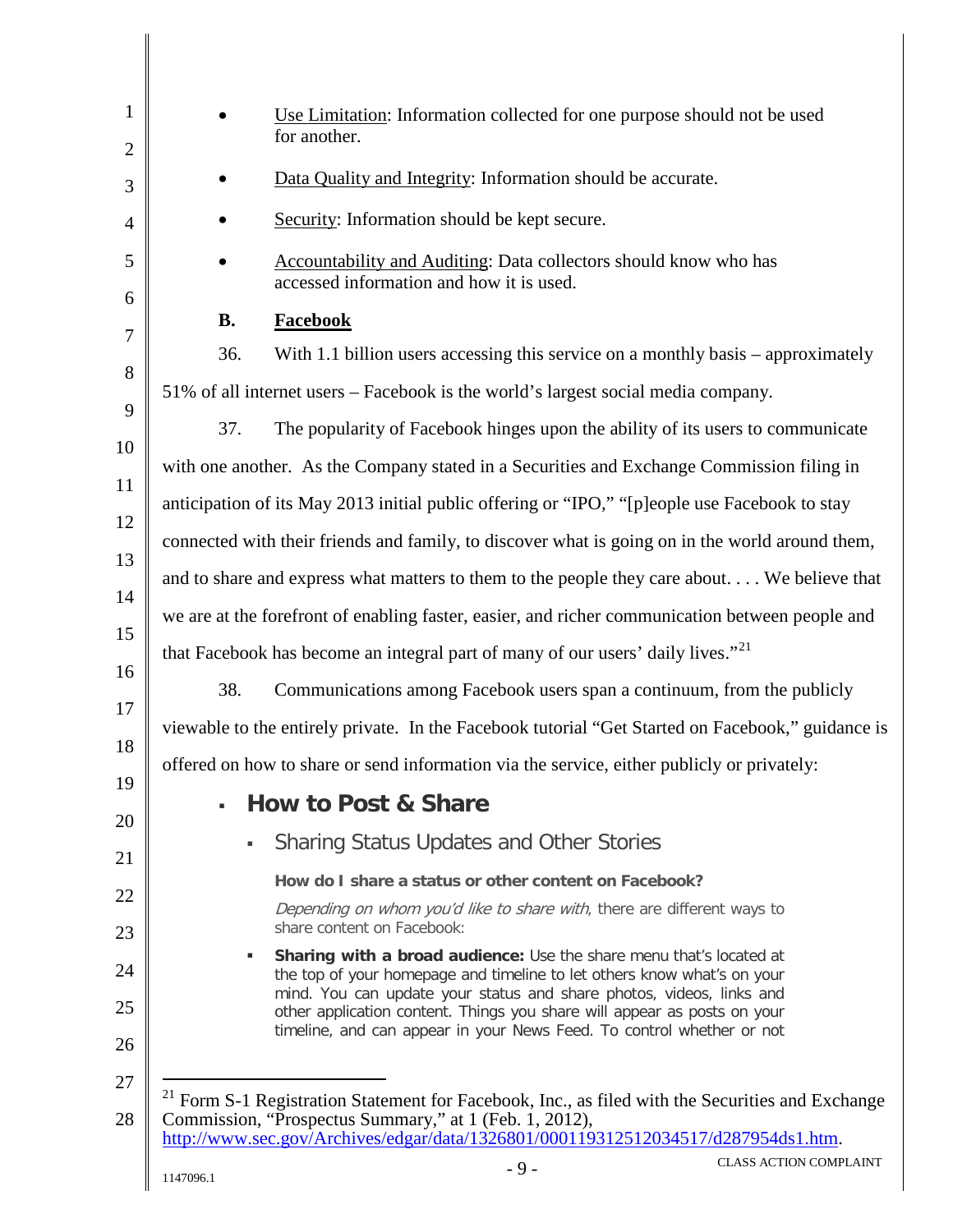<span id="page-10-2"></span><span id="page-10-1"></span><span id="page-10-0"></span>

| $\mathbf{1}$        | specific people have the option to view your stories, you can change the<br>privacy settings for each piece of content you post.                                                  |
|---------------------|-----------------------------------------------------------------------------------------------------------------------------------------------------------------------------------|
| $\overline{2}$<br>3 | Sharing with a small group of friends: Use the Groups feature to<br>ш<br>share content with a select group of people, like family members, your<br>soccer team or your book club. |
| $\overline{4}$      | Sharing with an individual: You can use the share menu at the top of<br>٠                                                                                                         |
| 5                   | a friend's timeline to write or share something on his or her timeline.<br>Friends of your friend will also be able to view your post. If you'd like to                           |
| 6                   | share something privately, you can always send someone a<br>private message. <sup>22</sup>                                                                                        |
| 7                   | Thus, Facebook states that its private messaging function is meant to be precisely<br>39.                                                                                         |
| 8                   | that: a "private" mechanism for communication between individuals using the Company's                                                                                             |
| 9                   | services. Further, Facebook telegraphs through the use of the words "privately" and "private"                                                                                     |
| 10                  | that when a user sends a private message to another party, only the user and the intended recipient                                                                               |
| 11                  | will be privy to the contents of that communication.                                                                                                                              |
| 12                  | 1.<br><b>Facebook's Private Messaging Function</b>                                                                                                                                |
| 13                  | 40.<br>On November 15, 2010, Facebook announced a new, integrated email and                                                                                                       |
| 14                  | messaging service for its users. Combining the functionality of email, chat, SMS, <sup>23</sup> and in-                                                                           |
| 15                  | service messaging into a single platform, Facebook's private messaging service enables Facebook                                                                                   |
| 16                  | users to communicate directly with specifically chosen individuals, in a single conversation,                                                                                     |
| 17                  | across devices and through a variety of popular media. <sup>24</sup> Because the messaging service can also                                                                       |
| 18                  | serve as an email address, account holders can also use Facebook as a means of sending messages                                                                                   |
| 19                  | to, and receiving messages from, sources outside the Company's social media network.                                                                                              |
| 20                  | Facebook took special pains to tout the privacy features of its new private<br>41.                                                                                                |
| 21                  | messaging service. In its rollout announcement, it said "[y] ou can also change your account                                                                                      |
| 22                  | settings to be even more limited and bounce any emails that aren't exclusively from friends. This                                                                                 |
| 23                  | kind of message control is pretty unprecedented and people have been wanting to do this with                                                                                      |
| 24                  | email (and phone calls) for a long time. 'Messages' reverses the approach to preventing                                                                                           |
| 25                  |                                                                                                                                                                                   |
| 26                  |                                                                                                                                                                                   |
| 27                  | <sup>22</sup> Help Center: Get Started on Facebook: How to Post & Share (italic and bold emphasis added).                                                                         |
| 28                  | <sup>23</sup> "SMS" is an acronym for "short message service," commonly known as "text messaging."<br>$^{24}$ See the Messages that Matter                                        |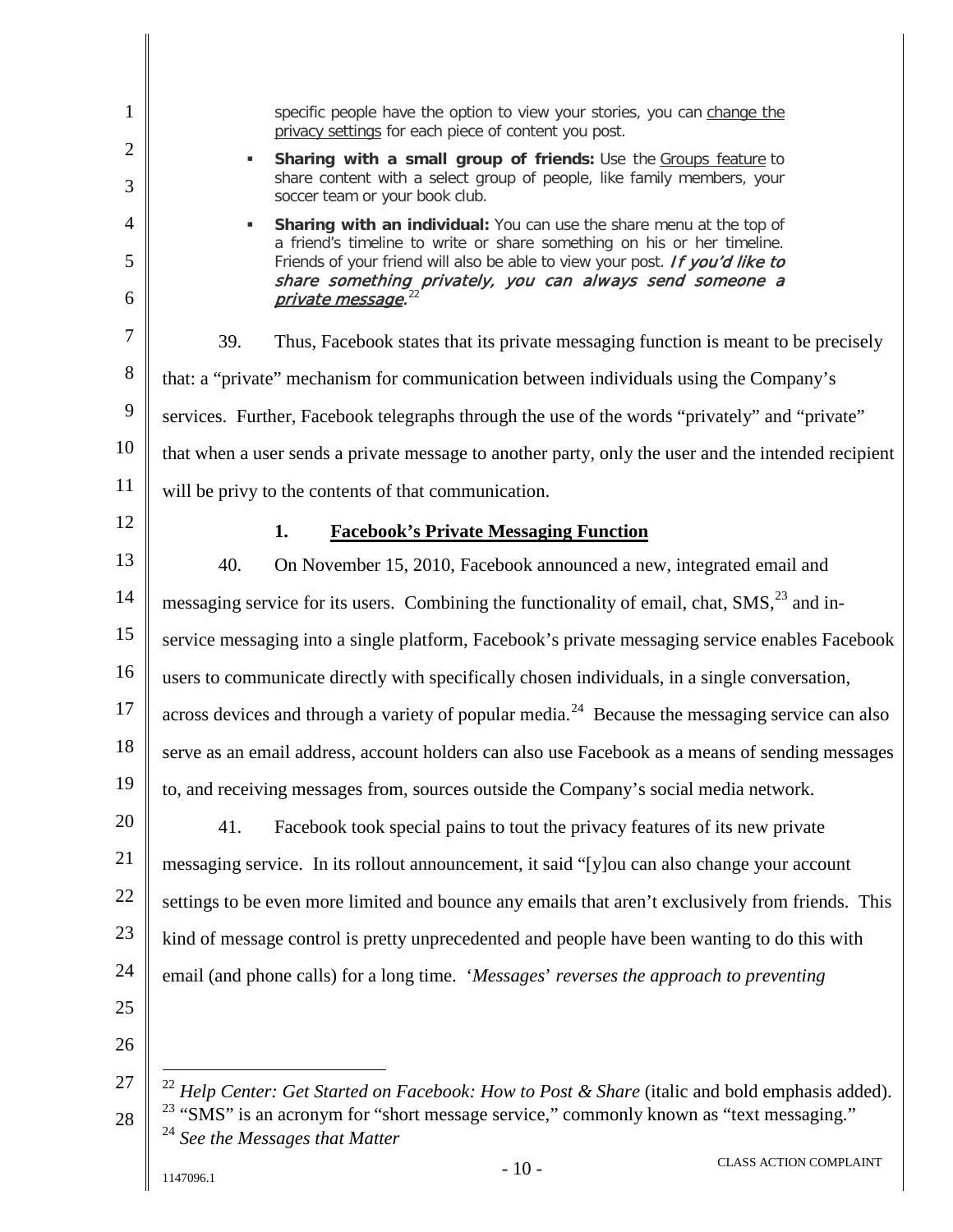*unwanted contact. Instead of having to worry about your email address getting out, you're now in control of who can actually reach you*."[25](#page-11-0)

1

2

<span id="page-11-4"></span><span id="page-11-3"></span><span id="page-11-2"></span><span id="page-11-1"></span><span id="page-11-0"></span>3 4 5 6 7 8 9 10 11 12 13 14 15 16 17 18 19 20 21 22 23 24 25 26 27 28  $1147096.1$  - CLASS ACTION COMPLAINT 42. Thus, in Facebook's inaugural representations of its private messaging service, it stressed "unprecedented" amounts of (1) user control and (2) user privacy inherent in its product. 43. Where Facebook discusses its private messaging service on its website, it does so in terms that expressly contemplate a *private* communication, taking place only between the sender and the intended recipient or recipients (*e.g.,* "If you'd like to share something *privately*, you can always send someone a *private* message"[26](#page-11-1) and "unprecedented" levels of "message control"<sup>[27](#page-11-2)</sup>). Additionally, Facebook's website contains a "Help Center" which assists account holders in utilizing basic functions of the service. In the Help Center, under the heading "How do I send a message" the step-by-step instruction begins with the prompt "To send a *private* message."<sup>[28](#page-11-3)</sup> Under the heading "Who can see my message," Facebook states "You and the people you're messaging with can view the contents and history of your conversation."<sup>[29](#page-11-4)</sup> 44. All of these representations reflect the promise that only the sender and the recipient or recipients will be privy to the private message's content, to the exclusion of any other party, including Facebook. **2. Third-Party Security Researchers Demonstrate that Facebook is Intercepting and Scanning the Content of "Private" Messages**  45. Facebook's representations of privacy have been discredited by security researchers over the past year. Facebook has been caught surreptitiously intercepting and scanning the contents of its users' private messages for a variety of purposes, none of which Facebook discloses in either its Terms of Use or its Privacy Policy. 25 *Id*. (emphasis added). <sup>26</sup> *Help Center: Get Started on Facebook: How to Post & Share* (emphasis added). <sup>27</sup> *See the Messages that Matter* <sup>28</sup> *Help Center: Messaging: Messages: Sending a Message: How Do I Send a Message?*, Facebook, [https://www.facebook.com/help/326534794098501/,](https://www.facebook.com/help/326534794098501/) (emphasis added). <sup>29</sup> *Help Center: Messaging: Messages: Settings & Security: Who Can See My Messages?*, Facebook, [https://www.facebook.com/help/212388195458335?sr=16&sid=0ntT7VdfDjw7Y5KSV.](https://www.facebook.com/help/212388195458335?sr=16&sid=0ntT7VdfDjw7Y5KSV)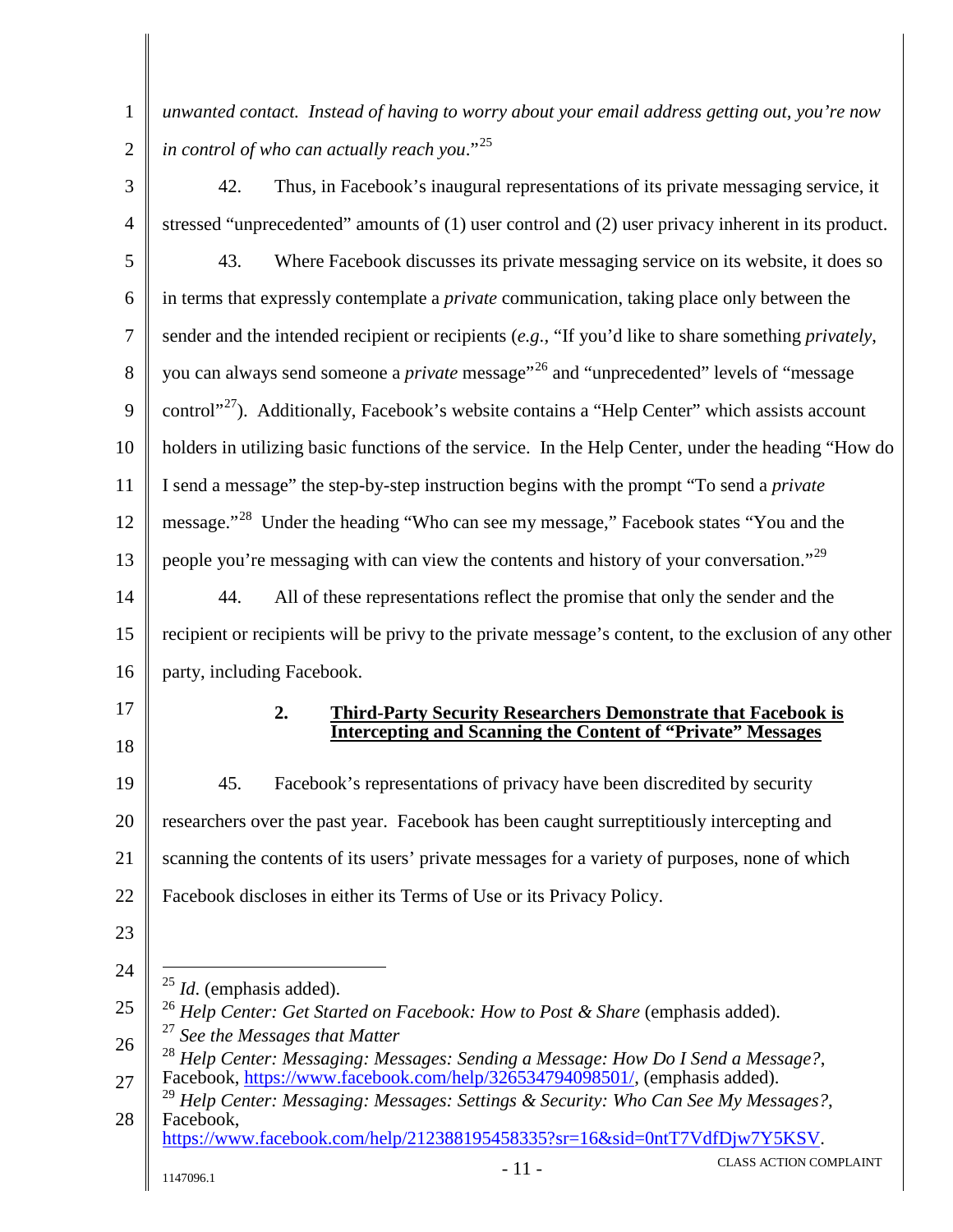<span id="page-12-1"></span><span id="page-12-0"></span>

| $\mathbf{1}$   | On August 27, 2013, a Swiss security firm announced that it had conducted a<br>46.                                                        |
|----------------|-------------------------------------------------------------------------------------------------------------------------------------------|
| $\overline{2}$ | simple experiment to test how scrupulously the fifty largest social networks, web services, and                                           |
| 3              | free email systems ("Web Services") respected user privacy. <sup>30</sup> The firm, High-Tech Bridge                                      |
| $\overline{4}$ | ("HTB"), used a dedicated web server and generated a secret URL for each of the Web Services.                                             |
| 5              | HTB then used the private messaging function of each of the Web Services, embedding a unique                                              |
| 6              | URL in each message.                                                                                                                      |
| $\overline{7}$ | HTB then monitored its dedicated web server's logs for all incoming HTTP<br>47.                                                           |
| 8              | requests, in order to see whether any of the Web Services would "click" on the test URLs that had                                         |
| 9              | been transmitted via private message.                                                                                                     |
| 10             | Facebook was one of the Web Services that was caught scanning URLs despite<br>48.                                                         |
| 11             | such activity remaining undisclosed to the user.                                                                                          |
| 12             | 49.<br>Concerning Facebook's scanning of the contents of privately sent messages,                                                         |
| 13             | HTB's Chief Research Officer stated, "there is no way to keep the URL and its content                                                     |
| 14             | confidential $\dots$ while transferring the URL via social networks." <sup>31</sup>                                                       |
| 15             | Facebook performs this task to aggregate data on its users for purposes of<br>50.                                                         |
| 16             | advertising, marketing and user profiling; specifically, at least in part, in the form of generating                                      |
| 17             | "Likes" for web pages, generated via Facebook's social plugins embedded on websites, thereby                                              |
| 18             | monitoring users' web browsing patterns.                                                                                                  |
| 19             | 3. Facebook's Social Plugins                                                                                                              |
| 20             | 51.<br>In addition to having users interact on its own website, Facebook also provides                                                    |
| 21             | code for third-party websites to embed, so-called "social plugins." Facebook explains the social                                          |
| 22             | plugin as follows,                                                                                                                        |
| 23             | Alright, so this is how it works. Let's say you are logged in to                                                                          |
| 24             | Facebook, but you check out a popular new site. It's kind of a<br>bummer, because before you would have to choose between the             |
| 25             | social experience of Facebook or the specialized information of a<br>content site. Ok, well now, if the website has a social plug-in, you |
| 26             | can take your Facebook friends with you and get both. Instead of<br>having to comb through page after page of article after article to    |
| 27             | <sup>30</sup> High-tech Bridge, Social Networks: Can Robots Violate User Privacy? (Aug. 27, 2013),                                        |
| 28             | https://www.htbridge.com/news/social_networks_can_robots_violate_user_privacy.html.<br>31<br>Id.                                          |
|                | <b>CLASS ACTION COMPLAINT</b><br>$-12-$<br>1147096.1                                                                                      |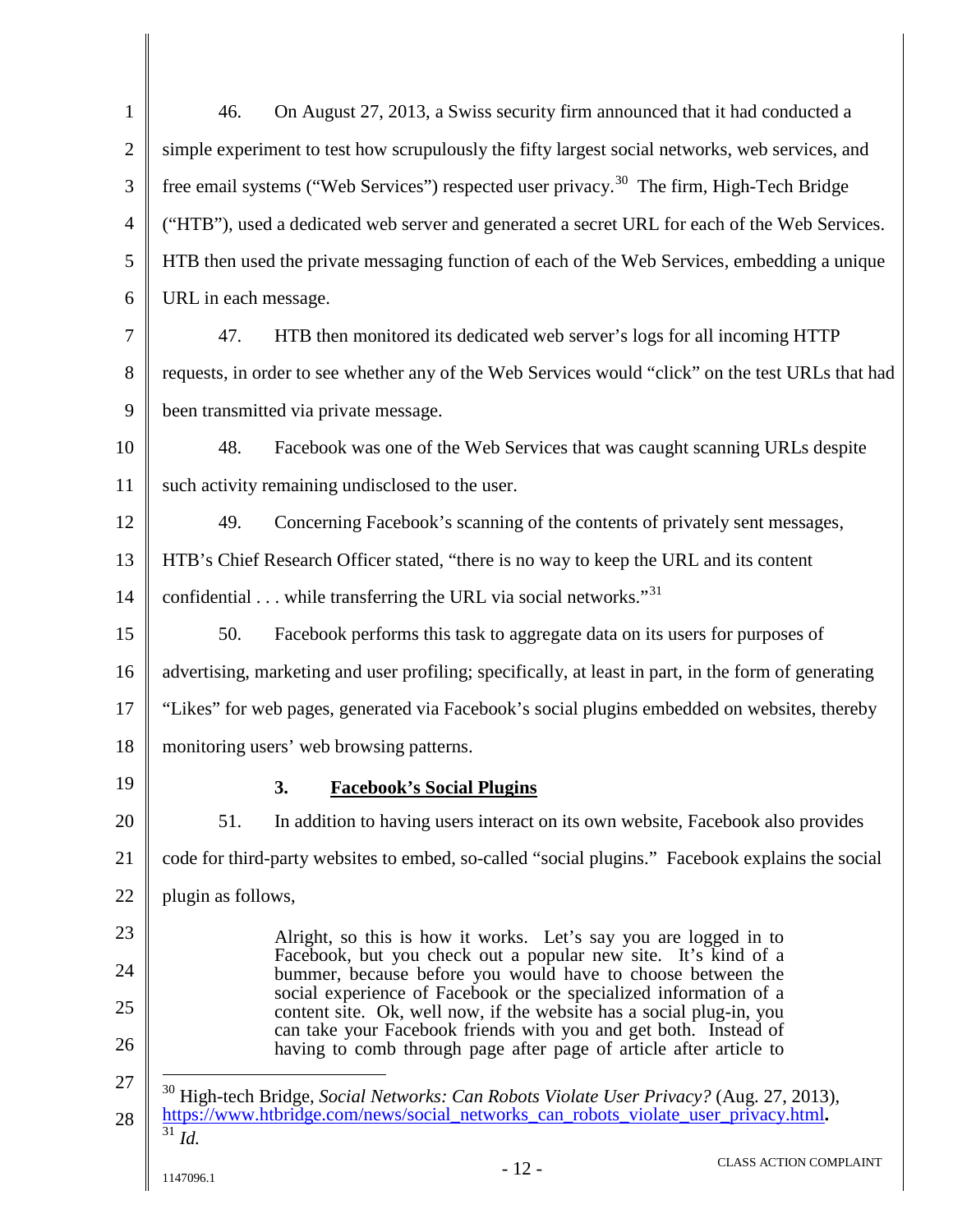<span id="page-13-3"></span><span id="page-13-2"></span><span id="page-13-1"></span><span id="page-13-0"></span>

| 1  |                                                   | find something that catches your eye, now you can see what your<br>friends have already enjoyed on a site. And with one click, you can                       |                               |
|----|---------------------------------------------------|--------------------------------------------------------------------------------------------------------------------------------------------------------------|-------------------------------|
| 2  |                                                   | share an article or a video review with your friends. <sup>32</sup>                                                                                          |                               |
| 3  | 52.                                               | The effect of embedding social plugins into third-party websites is that it enables                                                                          |                               |
| 4  |                                                   | Facebook to extend its data gathering practices, keeping tabs on its users' behavior even after                                                              |                               |
| 5  |                                                   | they log out of Facebook. One of the principal social plugins is the "Like" button commonly                                                                  |                               |
| 6  |                                                   | found on internet websites. <sup>33</sup> A video tutorial on Facebook's website states:                                                                     |                               |
| 7  |                                                   | When someone clicks "Like," they're highlighting the things that                                                                                             |                               |
| 8  |                                                   | are valuable to them and sharing that with their friends. And when<br>all of this goes to your News Feed, it's like you have a real time,                    |                               |
| 9  |                                                   | super-customized window to the most valuable things on the<br>Internet. But we understand that many of the things people care                                |                               |
| 10 |                                                   | about live outside of Facebook, so we wanted to create a way to<br>bring your friends with you to other websites. So we created social                       |                               |
| 11 |                                                   | plugins. Social plugins extend the things you love about Facebook<br>to your favorite websites. <sup>34</sup>                                                |                               |
| 12 | 53.                                               | In practice, Facebook social plugins serve as an extension of Facebook on the                                                                                |                               |
| 13 |                                                   | internet at large. In addition to Facebook's "Like" button at the top of a news article, Facebook's                                                          |                               |
| 14 |                                                   | social plugins can take the form of a sidebar feed noting any friends who have read or                                                                       |                               |
| 15 |                                                   | recommended the article, or a clickable Facebook icon, as circled below.                                                                                     |                               |
| 16 | <b>NEWS ANALYSIS</b>                              |                                                                                                                                                              |                               |
| 17 |                                                   | The Information-Gathering Paradox                                                                                                                            |                               |
| 18 | By SOMINI SENGUPTA<br>Published: October 26, 2013 |                                                                                                                                                              |                               |
| 19 |                                                   | SAN FRANCISCO $-$ CONSUMER trust is a vital currency for ever                                                                                                |                               |
| 20 |                                                   | big Internet company, which helps to explain why the giants of                                                                                               | 35                            |
| 21 | 54.                                               | If users are concerned that their extra-Facebook web traffic is being broadcast                                                                              |                               |
| 22 |                                                   | across the world's largest social network, the Company offers this assurance:                                                                                |                               |
| 23 |                                                   | When you start to see websites that are customized for you all over                                                                                          |                               |
| 24 |                                                   | the Internet, you might wonder if everyone else can see it. But it's<br>not like that. Although you can see customized information on                        |                               |
| 25 |                                                   | other sites, all the information lives on Facebook, and Facebook                                                                                             |                               |
| 26 |                                                   | Understanding Social Plugins, Facebook tutorial video at 0:40 - 1:09 (posted June 7, 2010),<br>https://www.facebook.com/video/video.php?v=10150210521510484. |                               |
| 27 | $34$ <i>Id.</i> at 0:15 – 0:39                    | Id. (listing the "Like" button as one of "the main social plugins.").                                                                                        |                               |
| 28 |                                                   | <sup>35</sup> Somini Sengupta, <i>The Information Gathering Paradox</i> , N.Y. Times, Oct. 26, 2013.                                                         |                               |
|    | 1147096.1                                         | $-13-$                                                                                                                                                       | <b>CLASS ACTION COMPLAINT</b> |
|    |                                                   |                                                                                                                                                              |                               |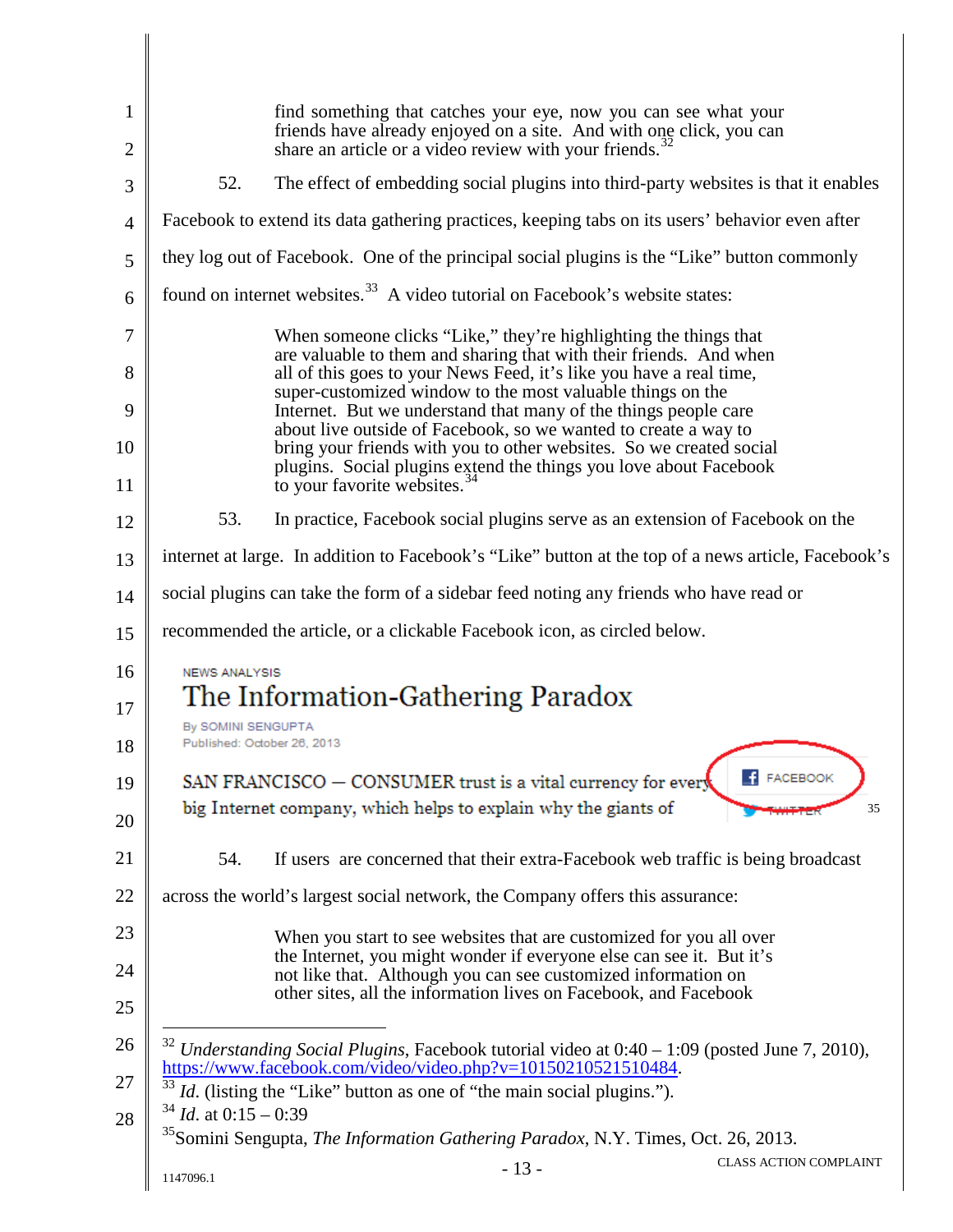<span id="page-14-2"></span><span id="page-14-1"></span><span id="page-14-0"></span>

| 1<br>2<br>3                | doesn't share your information with anyone through social plugins.<br>And each person has full control of what they want to share.<br>You're only sharing the information you want to, and you're only<br>sharing it with the people you want to share it with. <sup>36</sup>                                 |  |  |  |
|----------------------------|---------------------------------------------------------------------------------------------------------------------------------------------------------------------------------------------------------------------------------------------------------------------------------------------------------------|--|--|--|
| 4                          | 55.<br>In October 2012, a security researcher published findings in the Wall Street                                                                                                                                                                                                                           |  |  |  |
| 5                          | Journal showing that Facebook scans users' private messages for URLs. <sup>37</sup> When a private                                                                                                                                                                                                            |  |  |  |
| 6                          | message contains a link to a third-party website, and that website has a "Like" social plugin,                                                                                                                                                                                                                |  |  |  |
| $\overline{7}$             | Facebook registers up to two "Likes" for that web page via the social media plugin. <sup>38</sup>                                                                                                                                                                                                             |  |  |  |
| 8                          | 56.<br>In this first screenshot, the website set up by the security researcher, Ashkan                                                                                                                                                                                                                        |  |  |  |
| 9                          | Soltani, "ashkansoltani.org/fb_test.html," has two (2) likes registered to it.                                                                                                                                                                                                                                |  |  |  |
| 10                         | <b>FB Like Count Test</b><br>$+$                                                                                                                                                                                                                                                                              |  |  |  |
| 11                         | ☆▽ C' St Coogle<br>ashkansoltani.org/fb_test.html                                                                                                                                                                                                                                                             |  |  |  |
| 12                         | Like   2 people like this. Be the first of your friends.                                                                                                                                                                                                                                                      |  |  |  |
| 13                         |                                                                                                                                                                                                                                                                                                               |  |  |  |
| 14                         | Soltani also provided the html code for the website:                                                                                                                                                                                                                                                          |  |  |  |
| 15                         | $+$<br><b>FB Like Count Test</b>                                                                                                                                                                                                                                                                              |  |  |  |
| 16                         | $\Rightarrow$ $C = \begin{bmatrix} 1 & 1 \\ 1 & 1 \end{bmatrix}$ Coogle<br>Q<br>ashkansoltani.org/fb_test.html                                                                                                                                                                                                |  |  |  |
| 17                         | 000<br>Source of: http://ashkansoltani.org/fb_test.html                                                                                                                                                                                                                                                       |  |  |  |
| 18<br>19<br>20<br>21<br>22 | <html><br/><head><br/><title>FB Like Count Test</title><br/></head><br/><body><br/><iframe <br="" frameborder="0" no"="" skc="https://www.facebook.com/plugins/like.php?href=http://ashkansoltani.org&lt;br&gt;scrolling=">style="border:none; width:450px; height:80px"&gt;</iframe><br/></body><br/></html> |  |  |  |
| 23                         | Soltani then logged into Facebook and sent a message that contained the URL and the text                                                                                                                                                                                                                      |  |  |  |
| 24                         | "testing 1 2 3."                                                                                                                                                                                                                                                                                              |  |  |  |
| 25                         |                                                                                                                                                                                                                                                                                                               |  |  |  |
| 26                         |                                                                                                                                                                                                                                                                                                               |  |  |  |
| 27<br>28                   | $36$ Understanding Social Plugins, at $1:14-1:37$ (emphasis added).<br><sup>37</sup> Jennifer Valentino-DeVries and Ashkan Soltani, How Private Are Your Private Facebook<br>Messages?, Wall St. J., Oct. 3, 2012.<br>$38$ <i>Id.</i>                                                                         |  |  |  |
|                            | <b>CLASS ACTION COMPLAINT</b><br>$-14-$<br>1147096.1                                                                                                                                                                                                                                                          |  |  |  |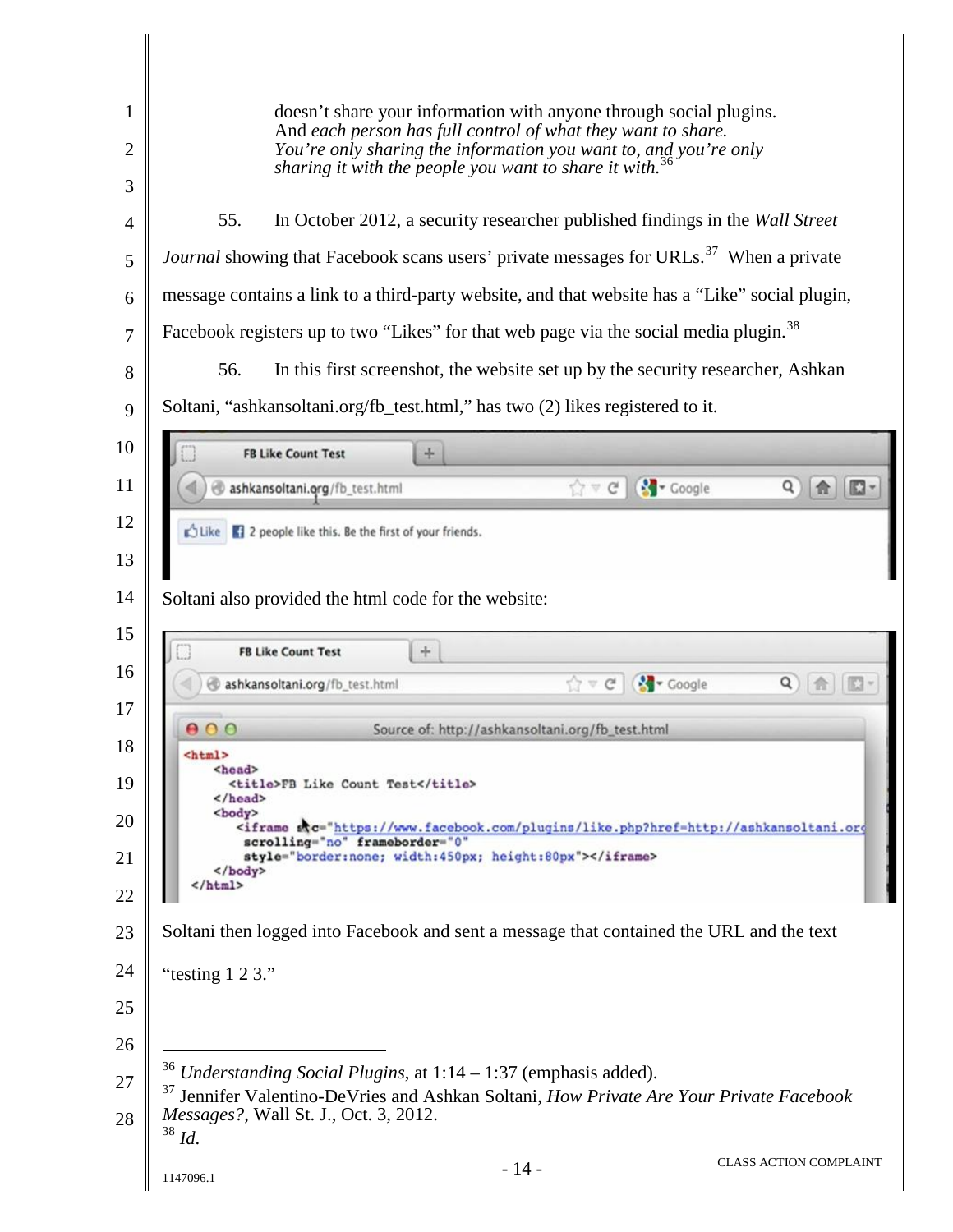<span id="page-15-0"></span>

| <b>FB Like Count Test</b><br>https://www.facebook.com | $\times$ $\blacksquare$<br>Facebook<br>÷<br>$\times$<br><b>S</b> Coogle<br>$\mathbb{C} \times \mathbb{C}$                                                                                                                                                           |                             |
|-------------------------------------------------------|---------------------------------------------------------------------------------------------------------------------------------------------------------------------------------------------------------------------------------------------------------------------|-----------------------------|
|                                                       |                                                                                                                                                                                                                                                                     |                             |
| facebook                                              | Search for people, places and things                                                                                                                                                                                                                                |                             |
| Ashkan Soltani<br>AVORITES                            | Update Status [1] Add Photo / Video [1] Ask Question<br>What's on your mind?                                                                                                                                                                                        |                             |
| <b>News Feed</b>                                      | <b>New Message</b>                                                                                                                                                                                                                                                  |                             |
| Messages                                              | tle to                                                                                                                                                                                                                                                              |                             |
| Events                                                | To:<br>lan Glazer x                                                                                                                                                                                                                                                 |                             |
| <b><i>GROUPS</i></b><br><b>LE</b> ISchool             | testing 1 2 3<br>Message:                                                                                                                                                                                                                                           |                             |
| 11 DC Tech                                            | http://ashkansoltani.org/fb_test.html                                                                                                                                                                                                                               |                             |
| Create Group                                          | ØU<br>ß                                                                                                                                                                                                                                                             |                             |
| APPS                                                  |                                                                                                                                                                                                                                                                     |                             |
| App Center<br>Developer                               | $\sqrt{ }$ Link<br>×                                                                                                                                                                                                                                                |                             |
| Photos                                                | <b>FB Like Count Test</b>                                                                                                                                                                                                                                           |                             |
| Games Feed                                            | http://ashkansoltani.org/fb_test.html                                                                                                                                                                                                                               |                             |
| <b>B</b> Music                                        |                                                                                                                                                                                                                                                                     |                             |
| <b>Notes</b><br>Links                                 |                                                                                                                                                                                                                                                                     |                             |
| R. Places Editor                                      |                                                                                                                                                                                                                                                                     |                             |
|                                                       | Finally, Soltani navigated back to his test website to see if the number of "Likes" registered to it                                                                                                                                                                |                             |
| increased, which they did. 39                         |                                                                                                                                                                                                                                                                     |                             |
| <b>FB Like Count Test</b>                             | $\mathbf{H}$<br>Facebook                                                                                                                                                                                                                                            |                             |
|                                                       | <b>S</b> Coogle<br>ashkansoltani.org/fb_test.html<br>$\gamma \vee c$<br>$\mathbf{Q}$                                                                                                                                                                                | $\left  \mathbf{a} \right $ |
|                                                       | Like    4 people like this. Be the first of your frience.                                                                                                                                                                                                           |                             |
|                                                       |                                                                                                                                                                                                                                                                     |                             |
| 57.                                                   | The article notes that this practice is described in Facebook's guidance for                                                                                                                                                                                        |                             |
|                                                       | developers – administrators of the third-party websites whom Facebook seeks to entice to use                                                                                                                                                                        |                             |
|                                                       | social plugins. The developer guidance states that "the number of inbox messages containing" a                                                                                                                                                                      |                             |
|                                                       |                                                                                                                                                                                                                                                                     |                             |
|                                                       | <sup>39</sup> Indeed, as a result of a technical glitch at the time, Facebook added two "Likes" per URL<br>instead of one. A video showing Soltani complete this test in real-time can be found as part of the                                                      |                             |
|                                                       | Digital Trends article reporting on it. See Molly McHugh, Facebook Scans Private Messages for<br>Brand Page Mentions, Admits a Bug Is Boosting Likes, Digital Trends (Oct. 4, 2012),<br>http://www.digitaltrends.com/social-media/facebook-scans-private-messages/. |                             |
|                                                       | <b>CLASS ACTION COMPLAINT</b>                                                                                                                                                                                                                                       |                             |
| 1147096.1                                             | $-15-$                                                                                                                                                                                                                                                              |                             |

II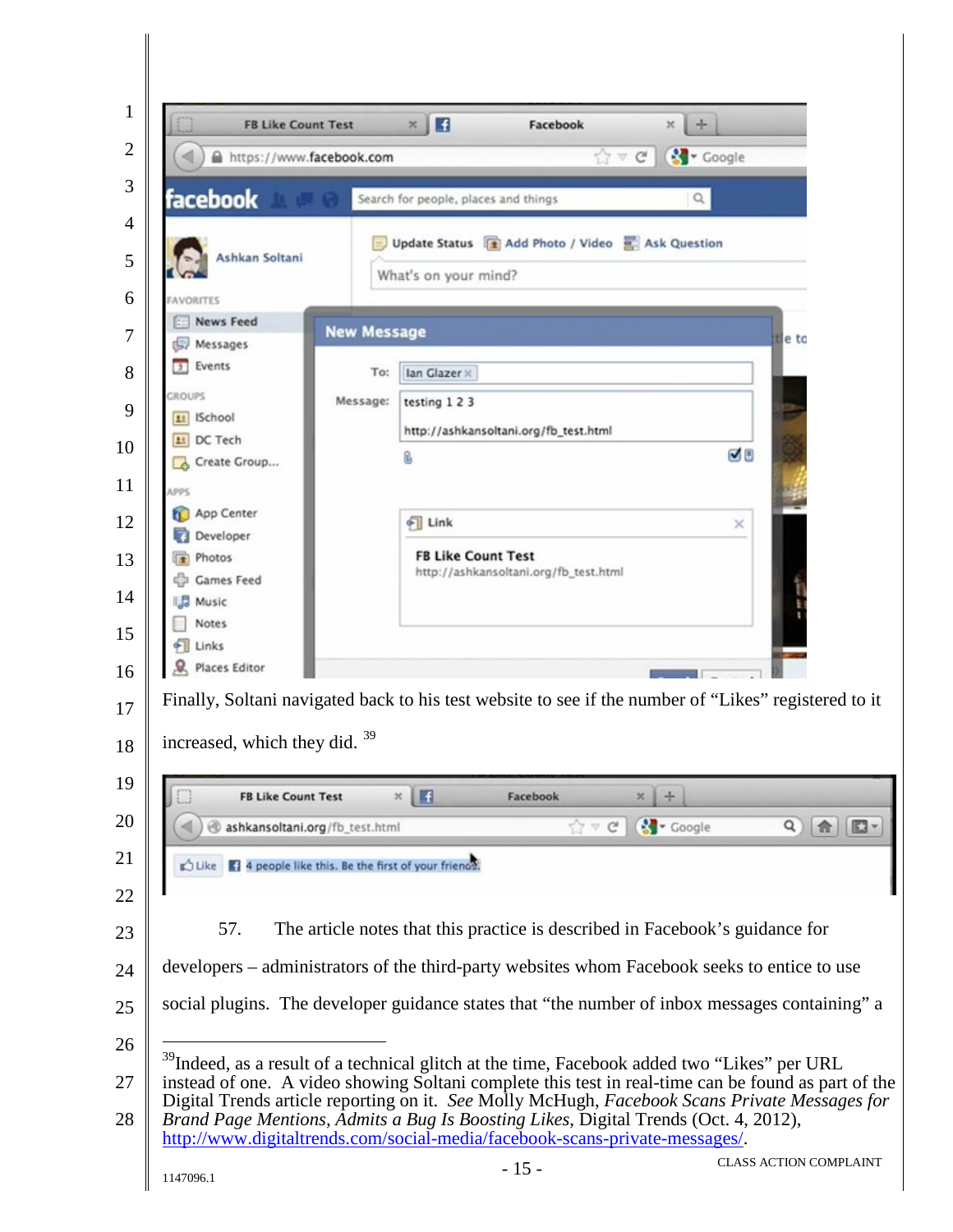1 2 3 link to a page will count as 'Likes.'<sup>1,[40](#page-16-0)</sup> However, this practice – scanning private messages and doling out "Likes" to websites if a hyperlink is contained therein – is *not* disclosed anywhere in Facebook's Privacy Policy.

4 5 6 7 8 9 58. Beyond scanning messages for social plugin purposes, Facebook also has conceded that it uses a combination of software and human screening to comb through private messages and search for criminal activity.<sup>[41](#page-16-1)</sup> Upon information and belief, this practice extends beyond the scanning of URLs and involves a combination of keyword searches, user profiling, and other, "extensive but little discussed technology,"<sup>[42](#page-16-2)</sup> all of which enables Facebook to gather additional private information about its users.

10 11 12 59. As discussed in paragraph 63, the "Like" function is crucial in gathering data points for the profiles Facebook keeps on its users for profit, including for purposes of delivering targeted advertising.

13 14 15 60. The practice, purpose, and effect of scanning users' private messages, as described herein, are not disclosed by Facebook to its users, and these scans are undertaken without users' consent.

16 17 18 19 20 61. The practice, purpose, and effect of scanning users' private messages, as described herein, are not necessary for the rendition of Facebook's private messaging service, the protection of Facebook's rights or property, or the security of Facebook users. These scans are not undertaken in the ordinary course of business of an electronic communication service, as described in 28 U.S.C. § 2510(15).

21

## **4. Facebook's Incentive: Mining User Data**

22 23 24 62. As information is shared by its more than one billion unique users, Facebook is provided with sophisticated, exceedingly detailed data profiles. These vast databases of individual user information and behavior, coupled with proprietary analytics algorithms, enable

25

<span id="page-16-0"></span>26 40 *Id*., citing Facebook.com, *Facebook Developers: Social Plugins: Like Button*, [https://developers.facebook.com/docs/plugins/like-button/.](https://developers.facebook.com/docs/plugins/like-button/)

<span id="page-16-2"></span><span id="page-16-1"></span>27 28 <sup>41</sup> Joseph Menn, *Social Networks Scan For Sexual Predators, With Uneven Results*, Reuters (July 12, 2012), [http://www.reuters.com/article/2012/07/12/us-usa-internet-predators](http://www.reuters.com/article/2012/07/12/us-usa-internet-predators-idUSBRE86B05G20120712)[idUSBRE86B05G20120712.](http://www.reuters.com/article/2012/07/12/us-usa-internet-predators-idUSBRE86B05G20120712) <sup>42</sup> *Id*.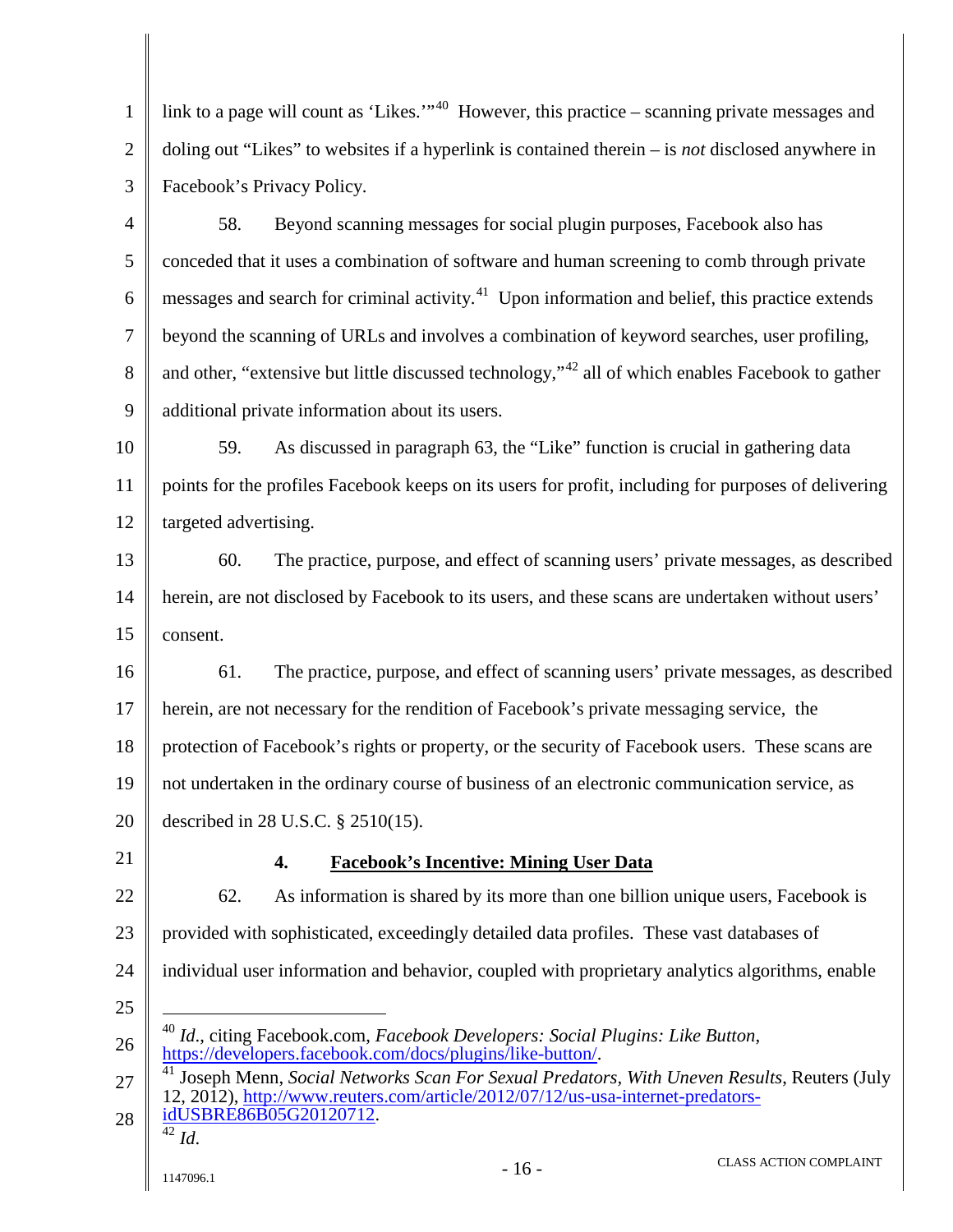<span id="page-17-2"></span><span id="page-17-1"></span><span id="page-17-0"></span>

| 1              | Facebook to surgically place ads throughout users' accounts based upon the extensive profiles                                                                       |  |  |  |
|----------------|---------------------------------------------------------------------------------------------------------------------------------------------------------------------|--|--|--|
| $\overline{2}$ | assembled on each and every user. As the Company explains:                                                                                                          |  |  |  |
| 3              | When an advertiser creates an ad, they are given the opportunity to                                                                                                 |  |  |  |
| 4              | choose their audience by location, demographics, likes, keywords,<br>and any other information we receive or can tell about you and                                 |  |  |  |
| 5              | other users. For example, an advertiser can choose to target 18 to 35<br>year-old women who live in the United States and like basketball.                          |  |  |  |
| 6              | An advertiser could also choose to target certain topics or<br>keywords, like "music" or even people who like a particular song or                                  |  |  |  |
| 7              | artist. If you indicate that you are interested in topics, such as by<br>liking a Page, including topics such as products, brands, religion,                        |  |  |  |
| 8              | health status, or political views, you may see ads related to those<br>topics as well.                                                                              |  |  |  |
| 9              | ****                                                                                                                                                                |  |  |  |
| 10             | Sometimes we allow advertisers to target a category of user, like a<br>"moviegoer" or a "sci-fi fan." We do this by bundling                                        |  |  |  |
| 11             | characteristics that we believe are related to the category. For                                                                                                    |  |  |  |
| 12             | example, if a person "likes" the "Star Trek" Page and mentions<br>"Star Wars" when they check into a movie theater, we may                                          |  |  |  |
| 13             | conclude that this person is likely to be a sci-fi fan. Advertisers of<br>sci-fi movies, for example, could ask us to target "sci-fi fans" and                      |  |  |  |
| 14             | we would target that group, which may include you. Or if you<br>"like" Pages that are car-related and mention a particular car brand                                |  |  |  |
| 15             | in a post, we might put you in the "potential car buyer" category<br>and let a car brand target to that group, which would include you.                             |  |  |  |
| 16             | 63.<br>As the above statement by the Company makes clear, "Likes" are essential to                                                                                  |  |  |  |
| 17             | Facebook in its creation of data profiles for each of its users. These data profiles in turn enable                                                                 |  |  |  |
| 18             | Facebook to deliver ads with industry-leading accuracy. According to a third-party study,                                                                           |  |  |  |
| 19             | broadly targeted campaigns on Facebook (e.g., adults between the ages of 25 and 49) reach the                                                                       |  |  |  |
| 20             | desired audience with 95% accuracy, compared with an industry average of 72%; for more                                                                              |  |  |  |
| 21             | narrowly targeted campaigns (e.g., females between the ages of 25 and 34), Facebook reaches the                                                                     |  |  |  |
| 22             | desired audience with 90% accuracy, compared to an industry average of just 35%. <sup>44</sup>                                                                      |  |  |  |
| 23             | In 2009, 2010, and 2011, targeted advertising accounted for $98\%, 95\%,$ and $85\%,$<br>64.                                                                        |  |  |  |
| 24             | respectively, of the Company's revenue. <sup>45</sup>                                                                                                               |  |  |  |
| 25             |                                                                                                                                                                     |  |  |  |
| 26<br>27       | <sup>43</sup> Data Use Policy, IV. How Advertising and Sponsored Stories Work, Facebook (updated<br>Dec. 11, 2012), http://www.scribd.com/doc/191118234/Facebook-2. |  |  |  |
| 28             | <sup>44</sup> Form S-1 Registration Statement for Facebook, Inc., How We Create Value for Advertisers and<br>Marketers, 76.                                         |  |  |  |
|                | Id., Risks Related to Our Business and Industry, 12.                                                                                                                |  |  |  |
|                | <b>CLASS ACTION COMPLAINT</b><br>$-17-$<br>1147096.1                                                                                                                |  |  |  |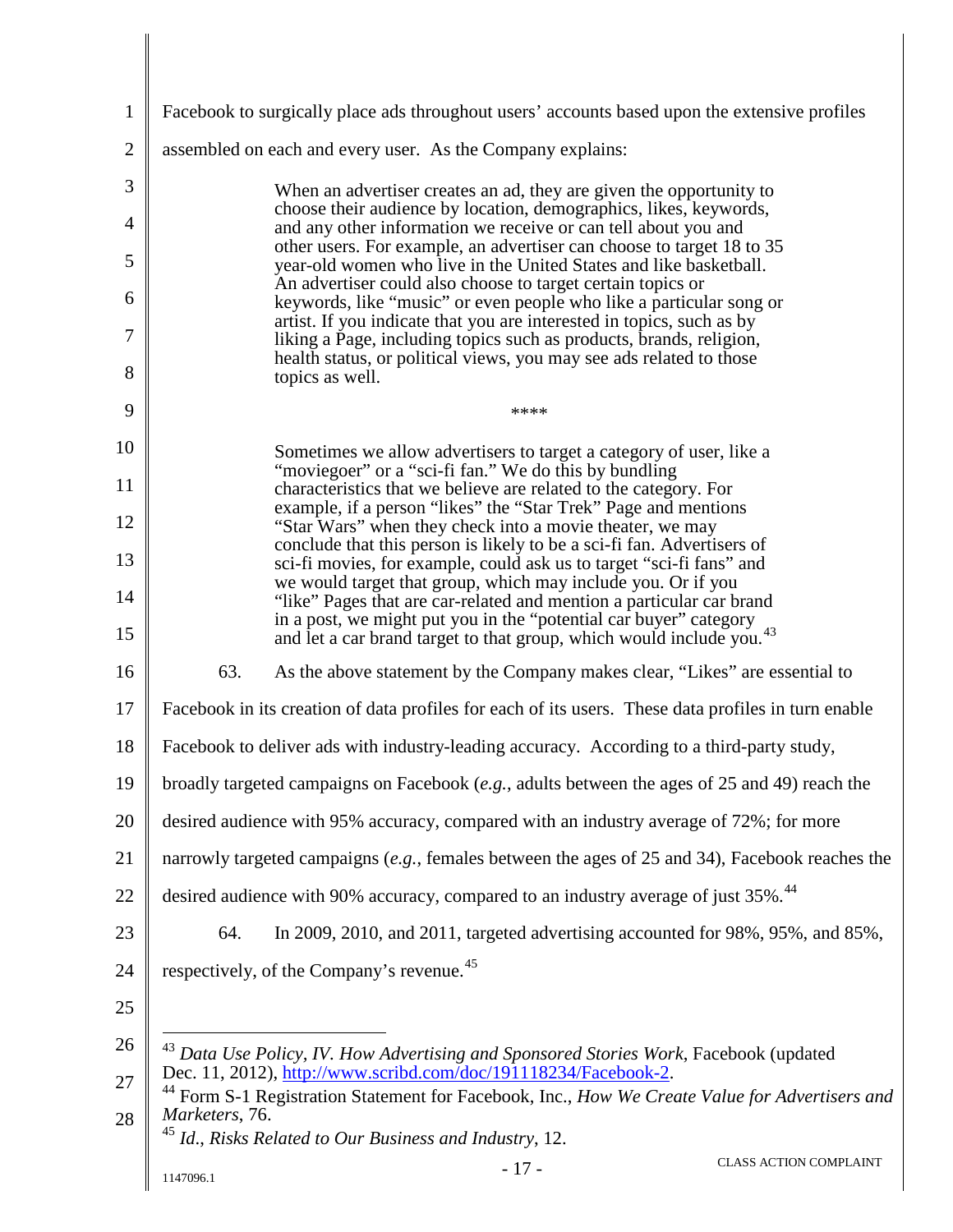<span id="page-18-0"></span>

| $\mathbf{1}$   | 65.                                                                                               | However, as discussed throughout this Complaint, Facebook's desire to harness                        |  |  |  |
|----------------|---------------------------------------------------------------------------------------------------|------------------------------------------------------------------------------------------------------|--|--|--|
| $\overline{2}$ | the myriad data points of its users has led to overreach and intrusion on the part of the Company |                                                                                                      |  |  |  |
| 3              | as it mines its account holders' private communications for monetary gain.                        |                                                                                                      |  |  |  |
| 4              | $C_{\bullet}$<br><b>Facebook Employs Devices and/or Technology to Scan, Extract, Acquire, and</b> |                                                                                                      |  |  |  |
| 5              | Use the Contents of Its Users' Messages.                                                          |                                                                                                      |  |  |  |
| 6              |                                                                                                   | 1.<br><b>Web Crawlers and Social Plugins</b>                                                         |  |  |  |
| 7              | 66.                                                                                               | Upon information and belief, Facebook uses a software application called a "web"                     |  |  |  |
| 8              | crawler" to scan any URL contained in a user's private message.                                   |                                                                                                      |  |  |  |
| 9              | 67.                                                                                               | These web crawlers perform the automated task of scanning the URL by sending                         |  |  |  |
| 10             | HTTP requests to the server associated with the URL and then seeking various items of             |                                                                                                      |  |  |  |
| 11             |                                                                                                   | information about the web page to which the URL is linked.                                           |  |  |  |
| 12             | 68.                                                                                               | As discussed in paragraphs 51-54, Facebook has developed items of code called                        |  |  |  |
| 13             | "social plugins," which can be embedded in third-party websites and, when clicked on by visitors, |                                                                                                      |  |  |  |
| 14             | interact with Facebook.                                                                           |                                                                                                      |  |  |  |
| 15             | 69.                                                                                               | Such social plugins include, among others, the "Like" button. <sup>46</sup>                          |  |  |  |
| 16             | 70.                                                                                               | Upon information and belief, one of the items of information Facebook's web                          |  |  |  |
| 17             |                                                                                                   | crawlers seek is whether or not the web page associated with the URL contains a "Like" button.       |  |  |  |
| 18             | 71.                                                                                               | Upon information and belief, where a web page <i>does</i> contain a "Like button, the                |  |  |  |
| 19             |                                                                                                   | web crawlers transmit this information back to Facebook.                                             |  |  |  |
| 20             | 72.                                                                                               | Upon information and belief, Facebook then uses these data to register the URL                       |  |  |  |
| 21             |                                                                                                   | sent via private message as a "Like" for the web page.                                               |  |  |  |
| 22             | 73.                                                                                               | Upon information and belief, Facebook further provides these data to the web page                    |  |  |  |
| 23             |                                                                                                   | at issue, in the form of analytical analysis of web traffic to that site by Facebook users.          |  |  |  |
| 24             | 74.                                                                                               | Upon information and belief, Facebook further uses these data to build and refine                    |  |  |  |
| 25             | user profiles.                                                                                    |                                                                                                      |  |  |  |
| 26             | 75.                                                                                               | Upon information and belief, Facebook's interception occurs in transit, in                           |  |  |  |
| 27             |                                                                                                   | transmission, and/or in transfer of users' private messages.                                         |  |  |  |
| 28             |                                                                                                   | <sup>46</sup> Product Docs: Social Plugins, Facebook, https://developers.facebook.com/docs/plugins/. |  |  |  |
|                | 1147096.1                                                                                         | <b>CLASS ACTION COMPLAINT</b><br>$-18-$                                                              |  |  |  |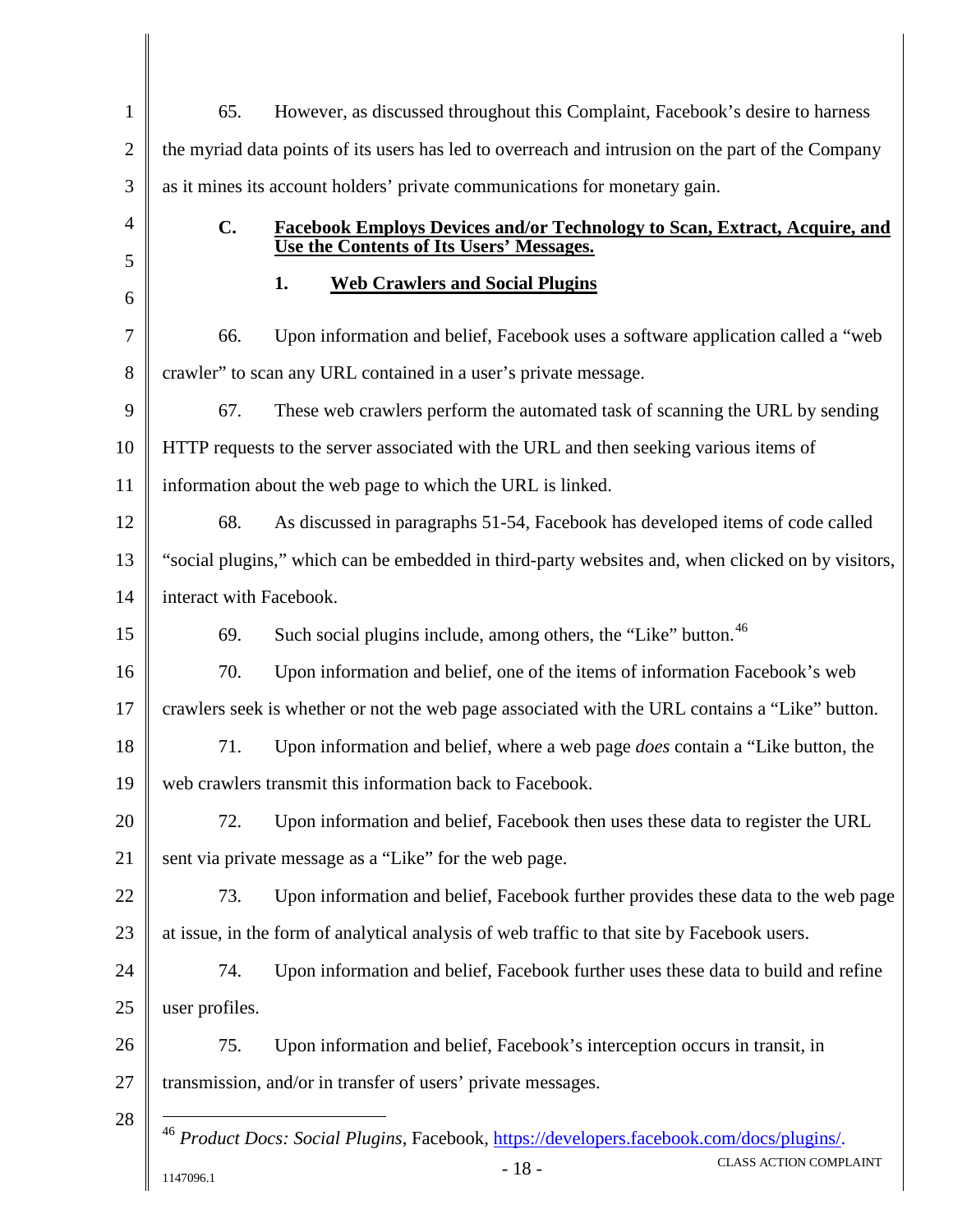<span id="page-19-2"></span><span id="page-19-1"></span><span id="page-19-0"></span>

| $\mathbf{1}$   | 2.<br><b>Facebook's Message-Scanning Devices and/or Technology Constitute</b><br><b>Conduct Outside the Scope of the Company's Ordinary Course of</b> |  |  |  |
|----------------|-------------------------------------------------------------------------------------------------------------------------------------------------------|--|--|--|
| $\mathfrak{2}$ | <b>Business.</b>                                                                                                                                      |  |  |  |
| 3              | None of the practices complained of throughout this complaint are necessary for or<br>76.                                                             |  |  |  |
| $\overline{4}$ | incidental to the ability to send or receive private messages – an electronic communication                                                           |  |  |  |
| 5              | service – across Facebook's online social network.                                                                                                    |  |  |  |
| 6              | Facebook has the technical capacity to offer its private message service without<br>77.                                                               |  |  |  |
| $\overline{7}$ | intercepting, scanning, and using the content of Plaintiffs' and Class Members' private messages.                                                     |  |  |  |
| 8              | Facebook's acquisition and use of content from Plaintiffs' and Class Members'<br>78.                                                                  |  |  |  |
| 9              | electronic communications, as described in this Complaint, is not necessary for or incidental to                                                      |  |  |  |
| 10             | the protection of the rights or property of the Company, as provider of the service. Indeed, such                                                     |  |  |  |
| 11             | activities, as described herein, are outside the ordinary course of business of electronic                                                            |  |  |  |
| 12             | communication service providers.                                                                                                                      |  |  |  |
| 13             | D.<br><b>Facebook Fails to Disclose That Its Private Message Processes Read, Acquire,</b>                                                             |  |  |  |
| 14             | and Use Private Message Content, in Violation of Its Express Agreements<br><b>With Facebook Users.</b>                                                |  |  |  |
| 15             | 1.<br>No user consents to Facebook's unlawful conduct because Facebook's                                                                              |  |  |  |
| 16             | <b>Statement of Rights and Responsibilities and Privacy Policy are silent</b><br>on the private-message-scanning processes.                           |  |  |  |
| 17             | 79.<br>In order to establish a Facebook account, a user must agree to the Company's                                                                   |  |  |  |
| 18             | Statement of Rights and Responsibilities and its Privacy Policy. Specifically, on Facebook's                                                          |  |  |  |
| 19             | main page, it states, "By clicking Sign Up, you agree to our Terms and that you have read our                                                         |  |  |  |
| 20             | Data Use Policy, including our Cookie Use." <sup>47</sup> Within this sentence, the word "Terms" contains                                             |  |  |  |
| 21             | a hyperlink, leading to Facebook's "Statement of Rights and Responsibilities;" <sup>48</sup> similarly, the                                           |  |  |  |
| 22             | words "Data Use Policy" contain a hyperlink, leading to Facebook's "Data Use Policy." <sup>49</sup>                                                   |  |  |  |
| 23             | 2.<br><b>Facebook's Statement of Rights and Responsibilities</b>                                                                                      |  |  |  |
| 24             | 80.<br>The Statement of Rights and Responsibilities informs users that                                                                                |  |  |  |
| 25             | This Statement of Rights and Responsibilities ("Statement,"                                                                                           |  |  |  |
| 26             | "Terms," or "SRR") derives from the Facebook Principles, and is<br>our terms of service that governs our relationship with users and                  |  |  |  |
| 27             | <sup>47</sup> Facebook, https://www.facebook.com.                                                                                                     |  |  |  |
| 28             | <sup>48</sup> Statement of Rights and Responsibilities, Facebook, https://www.facebook.com/legal/terms.                                               |  |  |  |
|                | Data Use Policy, Facebook, https://www.facebook.com/about/privacy.<br><b>CLASS ACTION COMPLAINT</b>                                                   |  |  |  |
|                | $-19-$<br>1147096.1                                                                                                                                   |  |  |  |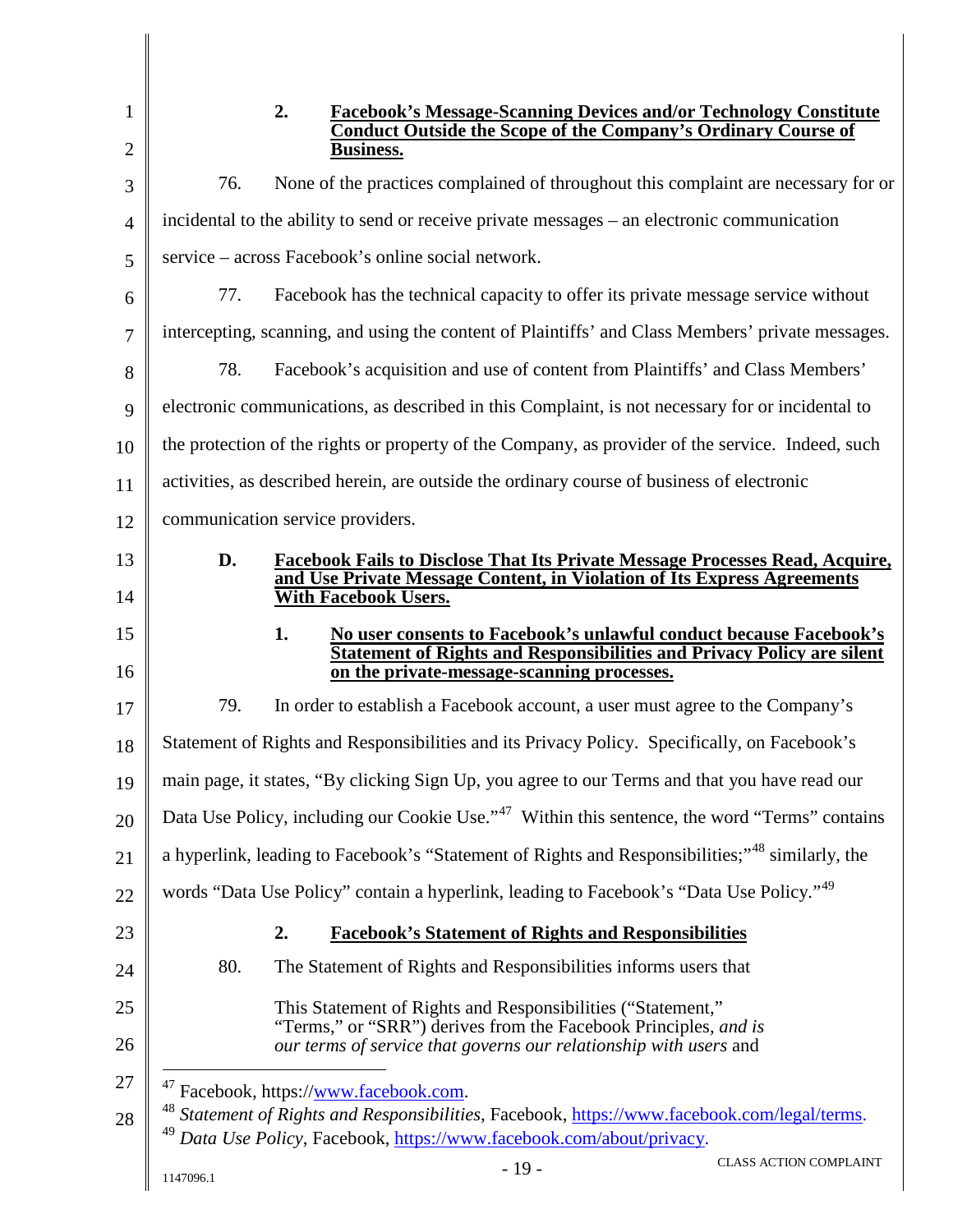<span id="page-20-1"></span><span id="page-20-0"></span>

| $\mathbf{1}$   | others who interact with Facebook. By using or accessing<br>Facebook, you agree to this Statement, as updated from time to time                                                                                                                                                                  |  |  |  |
|----------------|--------------------------------------------------------------------------------------------------------------------------------------------------------------------------------------------------------------------------------------------------------------------------------------------------|--|--|--|
| $\overline{2}$ | in accordance with Section 14 below. Additionally, you will find<br>resources at the end of this document that help you understand how                                                                                                                                                           |  |  |  |
| 3              | Facebook works.                                                                                                                                                                                                                                                                                  |  |  |  |
| $\overline{4}$ | (emphasis added).                                                                                                                                                                                                                                                                                |  |  |  |
| 5              | 81.<br>The very first enumerated section of the Statement of Rights and Responsibilities                                                                                                                                                                                                         |  |  |  |
| 6              | is titled "Privacy." It consists of three sentences:                                                                                                                                                                                                                                             |  |  |  |
| 7              | Your privacy is very important to us. We designed our Data Use<br>$Policy50$ to make important disclosures about how you can use                                                                                                                                                                 |  |  |  |
| 8<br>9         | Facebook to share with others and how we collect and can use your<br>content and information. We encourage you to read the Data Use<br>Policy, and to use it to help you make informed decisions.                                                                                                |  |  |  |
| 10             | 82.<br>The above language incorporates Facebook's Data Use Policy by reference, and                                                                                                                                                                                                              |  |  |  |
| 11             | designates this document as governing the Company's privacy policy with its users.                                                                                                                                                                                                               |  |  |  |
| 12             | <b>Facebook's Data Use Policy</b><br>3.                                                                                                                                                                                                                                                          |  |  |  |
| 13             | 83.<br>The term "message" is found in Facebook's Data Use Policy ("the Policy") only                                                                                                                                                                                                             |  |  |  |
| 14             | nine times, and only once contemplates the Company receiving data related to users' private                                                                                                                                                                                                      |  |  |  |
| 15             | messages. Specifically, under the heading "Information we receive and how it is used," the                                                                                                                                                                                                       |  |  |  |
| 16             | Company states:                                                                                                                                                                                                                                                                                  |  |  |  |
| 17             | Other information we receive about you                                                                                                                                                                                                                                                           |  |  |  |
| 18             | We also receive other types of information about you:                                                                                                                                                                                                                                            |  |  |  |
| 19             | We receive data about you whenever you use or are running                                                                                                                                                                                                                                        |  |  |  |
| 20             | Facebook, such as when you look at another person's<br>timeline, send or receive a message, search for a friend or a                                                                                                                                                                             |  |  |  |
| 21             | Page, click on, view or otherwise interact with things, use a<br>Facebook mobile app, or make purchases through<br>Facebook. <sup>51</sup>                                                                                                                                                       |  |  |  |
| 22             |                                                                                                                                                                                                                                                                                                  |  |  |  |
| 23             |                                                                                                                                                                                                                                                                                                  |  |  |  |
| 24             | $^{50}$ As with the disclosure on the main page, " $www$ facebook.com," the words "Data Use Policy"                                                                                                                                                                                              |  |  |  |
| 25             | contain a hyperlink leading to https://www.facebook.com/about/privacy/.<br>51                                                                                                                                                                                                                    |  |  |  |
| 26             | Data Use Policy: Information we receive and how it is used, Facebook,<br>https://www.facebook.com/full_data_use_policy. There have been minor revisions to this                                                                                                                                  |  |  |  |
| 27             | language during the class period, not one of which is material to the allegations contained herein.<br>Prior to November 15, 2013, this language read: "We receive data about you whenever you                                                                                                   |  |  |  |
| 28             | interact with Facebook, such as when you look at another person's timeline, send or receive a<br>message, search for a friend or a Page, click on, view or otherwise interact with things, use a<br>Facebook mobile app, or purchase Facebook Credits or make other purchases through Facebook." |  |  |  |
|                | <b>CLASS ACTION COMPLAINT</b><br>$-20-$<br>1147096.1                                                                                                                                                                                                                                             |  |  |  |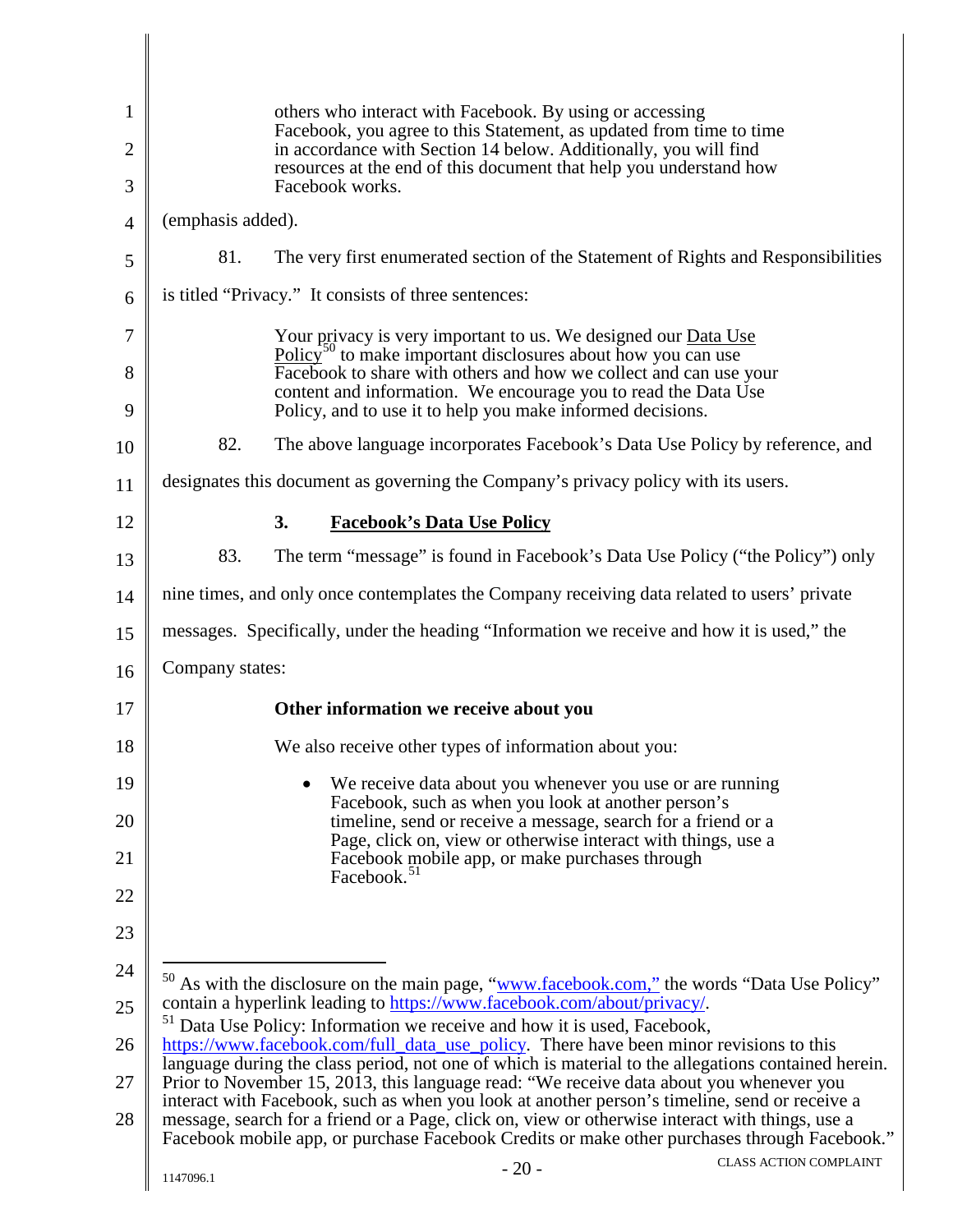| $\mathbf{1}$   | 84.     | Under the section titled "How we use the information we receive," the Policy                                                             |
|----------------|---------|------------------------------------------------------------------------------------------------------------------------------------------|
| $\overline{2}$ | states: |                                                                                                                                          |
| 3              |         | We use the information we receive about you in connection with                                                                           |
| $\overline{4}$ |         | the services and features we provide to you and other users like<br>your friends, our partners, the advertisers that purchase ads on the |
| 5              |         | site, and the developers that build the games, applications, and<br>websites you use. For example, in addition to helping people see     |
| 6              |         | and find things that you do and share, we may use the information<br>we receive about you:                                               |
| 7              |         | as part of our efforts to keep Facebook products, services and                                                                           |
| 8              |         | integrations safe and secure;<br>to protect Facebook's or others' rights or property;                                                    |
| 9              |         | to provide you with location features and services, like telling                                                                         |
| 10             |         | you and your friends when something is going on nearby;<br>to measure or understand the effectiveness of ads you and                     |
|                |         | others see, including to deliver relevant ads to you;                                                                                    |
| 11             |         | to make suggestions to you and other users on Facebook, such<br>٠                                                                        |
| 12             |         | as: suggesting that your friend use our contact importer because                                                                         |
|                |         | you found friends using it, suggesting that another user add you                                                                         |
| 13             |         | as a friend because the user imported the same email address as<br>you did, or suggesting that your friend tag you in a picture they     |
| 14             |         | have uploaded with you in it; and                                                                                                        |
| 15             |         | for internal operations, including troubleshooting, data analysis,<br>٠                                                                  |
|                |         | testing, research and service improvement.                                                                                               |
| 16             |         | ***                                                                                                                                      |
| 17             |         | While you are allowing us to use the information we receive about                                                                        |
| 18             |         | you, you always own all of your information. Your trust is<br>important to us, which is why we don't share information we                |
| 19             |         | receive about you with others unless we have:                                                                                            |
| 20             |         | received your permission;                                                                                                                |
| 21             |         | given you notice, such as by telling you about it in this policy;<br><b>or</b>                                                           |
| 22             |         | removed your name or any other personally identifying<br>information from it.                                                            |
| 23             |         |                                                                                                                                          |
| 24             | 85.     | These disclosures do not disclose that as a matter of course Facebook scans,                                                             |
| 25             |         | mines, and manipulates the content of its users' private messages, acting in a manner in direct                                          |
| 26             |         | conflict with the assurances it provides to its users regarding the privacy and control they should                                      |
| 27             |         | expect in using Facebook's services. See ¶¶ 38-44, etc., supra.                                                                          |
| 28             |         |                                                                                                                                          |
|                |         |                                                                                                                                          |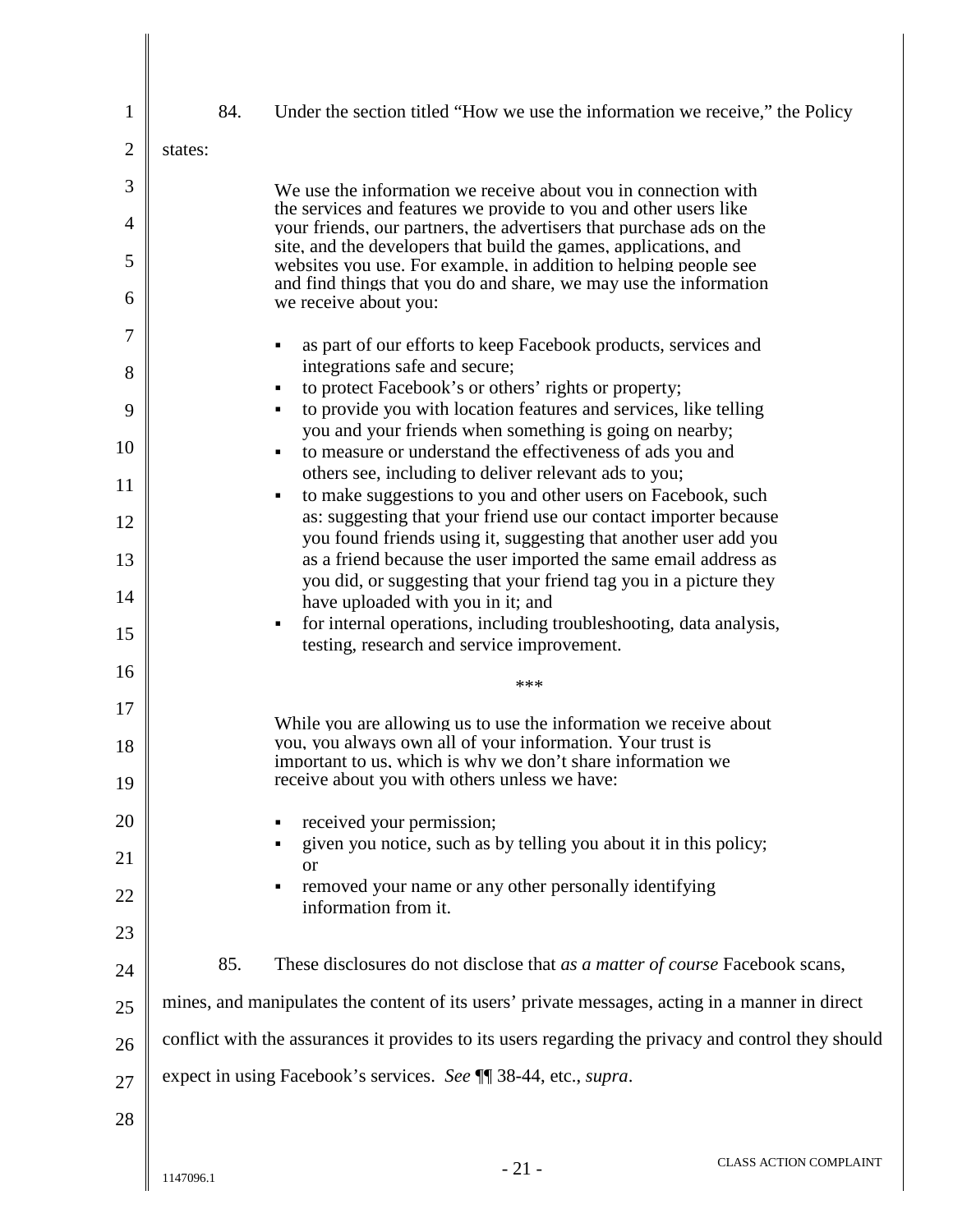| $\mathbf{1}$   | 86.<br>In contrast to its disclosures to developers discussed in paragraph 57, supra,                                           |  |  |  |
|----------------|---------------------------------------------------------------------------------------------------------------------------------|--|--|--|
| $\overline{2}$ | Facebook's disclosures to users do not state that Facebook scans URLs transmitted via private                                   |  |  |  |
| 3              | message across its social network.                                                                                              |  |  |  |
| 4              | In contrast to its disclosures to developers discussed in paragraph 57, supra,<br>87.                                           |  |  |  |
| 5              | Facebook's disclosures to users do not state that Facebook will register the fact that a URL is                                 |  |  |  |
| 6              | communicated privately, via its private message function, as a "Like" for a particular web page.                                |  |  |  |
| 7              | 88.<br>In contrast to its disclosures to developers discussed in paragraph 57, supra,                                           |  |  |  |
| 8              | Facebook's disclosures to users do not state that, when a user sends a URL as part of a private                                 |  |  |  |
| 9              | message, this act will become part of Facebook's data profile of web traffic for the linked-to                                  |  |  |  |
| 10             | website.                                                                                                                        |  |  |  |
| 11             | In contrast to its disclosures to developers discussed in paragraph 57, supra,<br>89.                                           |  |  |  |
| 12             | Facebook's disclosures to users do not state that, when a user sends a URL as part of a private                                 |  |  |  |
| 13             | message, this act will become part of Facebook's data profile of the user.                                                      |  |  |  |
| 14             | Instead, Facebook misleads users into believing that they have a secure, private<br>90.                                         |  |  |  |
| 15             | mechanism for communication – Facebook's private messaging function – when, in fact,                                            |  |  |  |
| 16             | Facebook intercepts and scans the content and treats portions of that content no differently than a                             |  |  |  |
| 17             | public "Like" or post, broadcast openly across the Internet. Further, the purpose for the invasive                              |  |  |  |
| 18             | scanning of these purportedly "private" messages is not meant for the benefit of users, but rather                              |  |  |  |
| 19             | is a mechanism for Facebook to surreptitiously gather data in an effort to improve its marketing                                |  |  |  |
| 20             | algorithms and increase its ability to profit from data about Facebook users.                                                   |  |  |  |
| 21             | <b>CLASS ALLEGATIONS</b>                                                                                                        |  |  |  |
| 22             | 91.<br>Plaintiffs bring this nationwide class action, pursuant to Rule 23 of the Federal                                        |  |  |  |
| 23             | Rules of Civil Procedure, individually and on behalf of all members of the following Class:                                     |  |  |  |
| 24             | All natural person Facebook users located within the United States                                                              |  |  |  |
| 25             | who have sent or received private messages where such message<br>included URLs in the content, from within two years before the |  |  |  |
| 26             | filing of this action up through and including the date of the<br>judgment in this case.                                        |  |  |  |
| 27             | 92.<br>Excluded from the Class are the following individuals and/or entities: Facebook                                          |  |  |  |
| 28             | and its parents, subsidiaries, affiliates, officers and directors, current or former employees, and                             |  |  |  |
|                | <b>CLASS ACTION COMPLAINT</b><br>$-22-$<br>1147096.1                                                                            |  |  |  |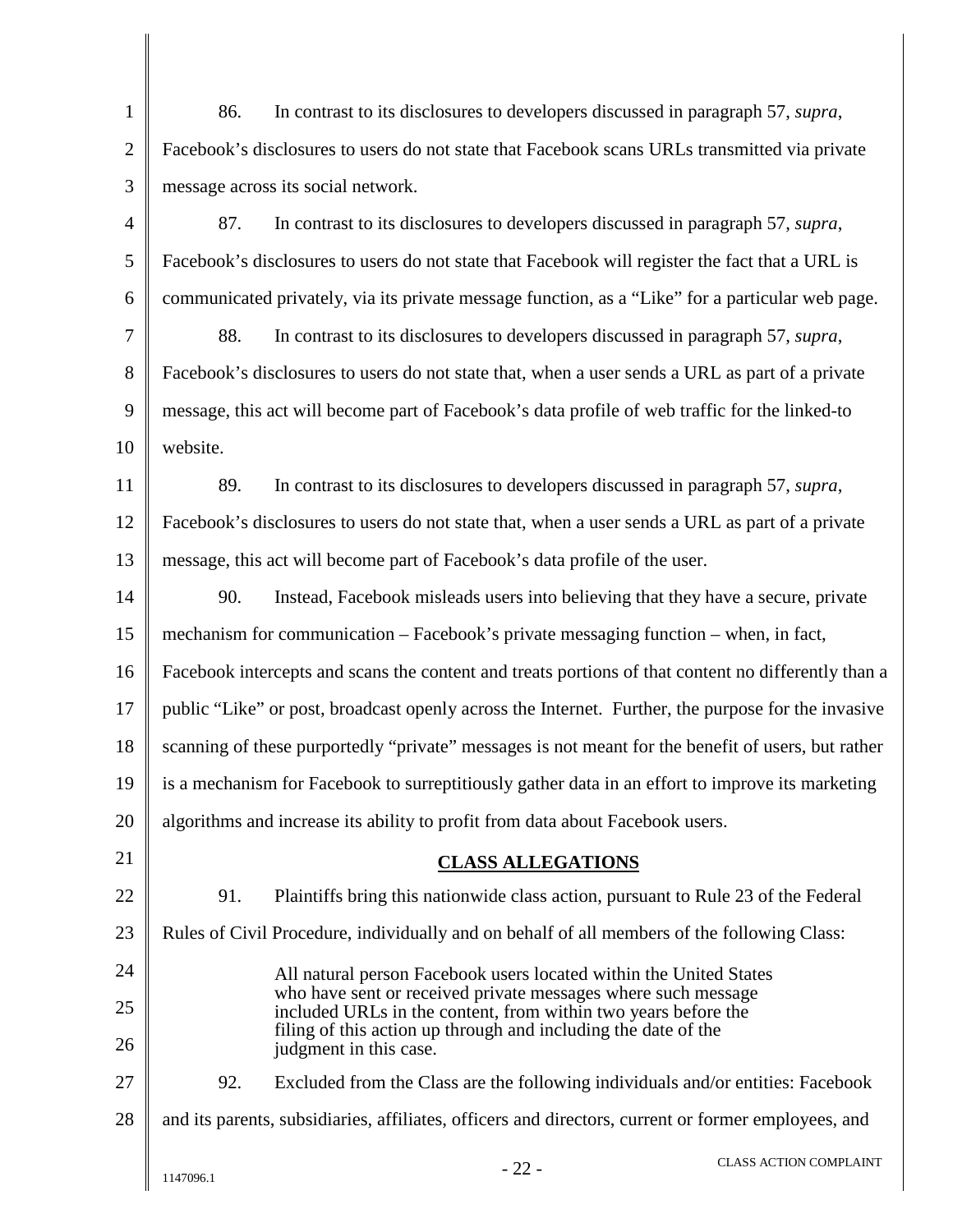1 2 3 4 5 6 7 8 9 10 11 12 13 14 15 16 17 18 19 20 21 22 23 24 25 26 27 28 any entity in which Facebook has a controlling interest; all individuals who make a timely election to be excluded from this proceeding using the correct protocol for opting out; any and all federal, state or local governments, including but not limited to their departments, agencies, divisions, bureaus, boards, sections, groups, counsels and/or subdivisions; and all judges assigned to hear any aspect of this litigation, as well as their immediate family members. 93. Plaintiffs reserve the right to modify or amend the definition of the proposed Class before the Court determines whether certification is appropriate. 94. The Class is so numerous that joinder of all members is impracticable. Upon information and belief, there are more than 166 million Facebook account holders in the United States. The number of separate individuals who sent private messages via Facebook, where such message included URLs in the content, within two years before the filing of this action, is likely in the millions, and is identifiable and ascertainable based on Facebook's records. 95. There are questions of law or fact common to the Class. These questions include, but are not limited to, the following: a. Whether Facebook intentionally intercepted, endeavored to intercept, or procured any other person to intercept or endeavor to intercept Plaintiffs' and Class Members' electronic communications sent via Facebook; b. Whether Facebook intentionally used, or endeavored to use, the contents of Plaintiffs' and Class Members' electronic communications sent via Facebook, knowing or having reason to know that the information was obtained in violation of 18 U.S.C.  $\S 2511(1)(d)$ ; c. Whether Facebook acted intentionally in violating privacy rights; d. Whether Facebook acquired any "contents" of Plaintiffs' and Class Members' private messages, within the meaning of 18 U.S.C. § 2510(8); e. Whether Plaintiffs' and Class Members' private messages sent via Facebook were "electronic communications" within the meaning of 18 U.S.C. § 2510(12); f. Whether Facebook used an "electronic, mechanical, or other device," within the meaning of 18 U.S.C. § 2510(5); g. The amount of statutory damages that should be levied against Facebook;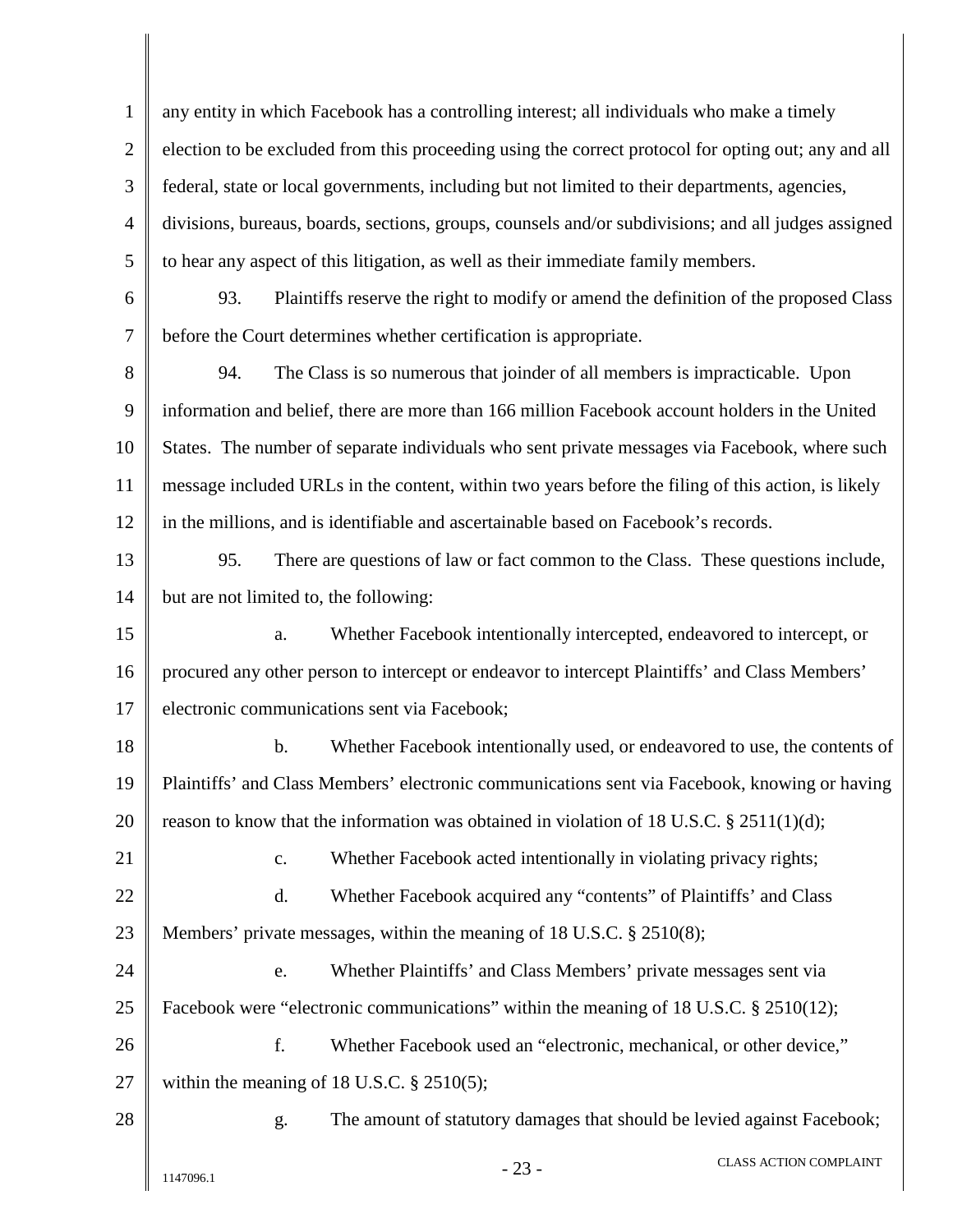1 2 3 4 5 6 7 8 9 10 11 12 13 14 15 16 17 18 19 20 21 22 23 24 25 26 27 28 h. Whether injunctive and/or declaratory relief against Facebook should be awarded; i. Whether Facebook's conduct was likely to deceive its users; j. Whether Facebook's conduct was unlawful; and k. Whether Plaintiffs and Class Members are entitled to restitution. 96. Plaintiffs' claims are typical of the claims of the Class in that Plaintiffs and the Class sent and/or received private messages via Facebook, where such messages contained URLs in the content. In the process, Facebook intercepted, scanned, and acquired the private messages' content, sending HTTP requests to the servers housing the web pages referred to in Plaintiffs' and Class Members' private messages. Facebook further used or endeavored to use the contents of Plaintiffs' and Class Members' private messages, where the Company found URLs to webpages containing social plugins, manipulating such social plugins to generate "Likes" for web pages and to assemble profiles of users' web traffic and personal preferences. Plaintiffs and Class Members did not consent to the interception and uses of their private message content, which comprise the basis for this suit. Plaintiffs and Class Members are entitled to declaratory relief, statutory damages, restitution, and injunctive relief as a result of the conduct complained of herein. Moreover, upon information and belief, the conduct complained of herein is systemic. Thus, the representative Plaintiffs, like all other Class Members, face substantial risk of the same injury in the future. The factual basis of Facebook's conduct is common to all Class Members, and represents a common thread of conduct resulting in injury to all members of the Class. Plaintiffs have suffered the harm alleged and have no interests antagonistic to any other Class Member. 97. Plaintiffs will fairly and adequately protect the interests of the Class. Plaintiffs' interests do not conflict with the interests of the Class Members. Furthermore, Plaintiffs have retained competent counsel experienced in class action litigation. Plaintiffs' counsel will fairly and adequately protect and represent the interests of the Class. Fed. R. Civ. P.  $23(a)(4)$  and  $23(g)$ are satisfied.

 $-24$  - CLASS ACTION COMPLAINT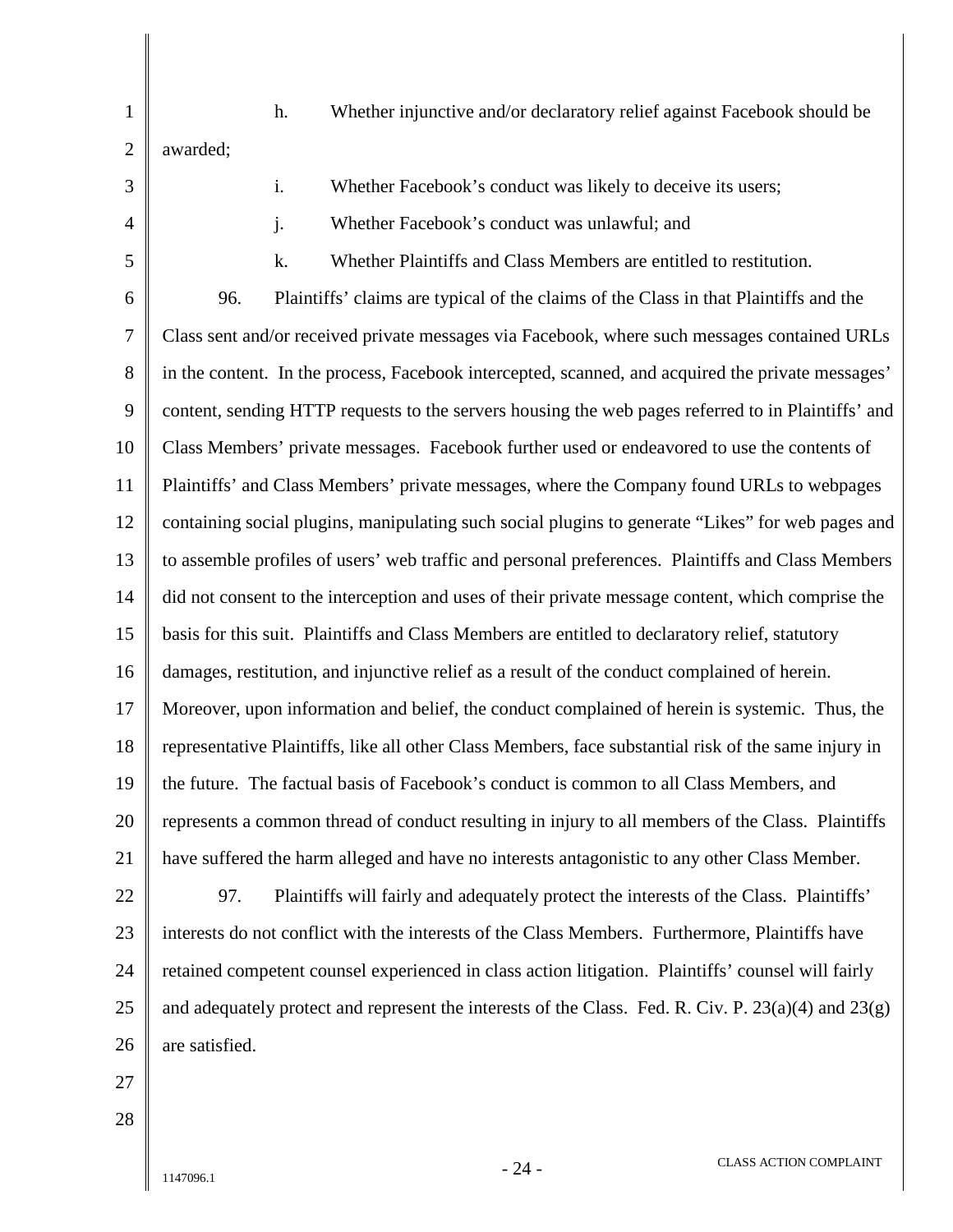1 2 3 98. Plaintiffs assert that pursuant to Fed. R. Civ. P. 23(b)(3), questions of law or fact common to the Class Members predominate over any questions affecting only individual members.

4 5 6 7 99. A class action is superior to other available methods for the fair and efficient adjudication of this controversy. Arguably no Class Member could afford to seek legal redress individually for the claims alleged herein. Therefore, absent a class action, the Class Members will continue to suffer losses and Facebook's misconduct will proceed without remedy.

8 9 10 11 12 13 14 15 16 100. Even if Class Members themselves could afford such individual litigation, the court system could not. Given the complex legal and factual issues involved, and considering that the Class could number in the tens of millions or greater, individualized litigation would significantly increase the delay and expense to all parties and to the Court. Individualized litigation would also create the potential for inconsistent or contradictory rulings. By contrast, a class action presents far fewer management difficulties, allows claims to be heard which may otherwise go unheard because of the relative expense of bringing individual lawsuits, and provides the benefits of adjudication, economies of scale and comprehensive supervision by a single court.

17 18 19 20 21 22 23 24 25  **CAUSES OF ACTION COUNT ONE (Violations of the Electronic Communications Privacy Act, 18 U.S.C. §§ 2510** *et seq.***)** 101. Plaintiffs adopt and incorporate each and every allegation of this complaint as if stated fully herein. 102. Plaintiffs, individually and on behalf of Class Members, assert violations of 18 U.S.C. §§ 2511(1)(a) and (1)(d) for Facebook's unlawful interception and use of Plaintiffs' electronic communications. 103. Facebook, as a corporation, is a "person" pursuant to 18 U.S.C. § 2510(6).

26 27 28 104. Throughout the entirety of the conduct upon which this suit is based, Facebook's actions have affected interstate commerce. Upon information and belief, the Company has over 166 million users in the United States alone, and over one billion users worldwide.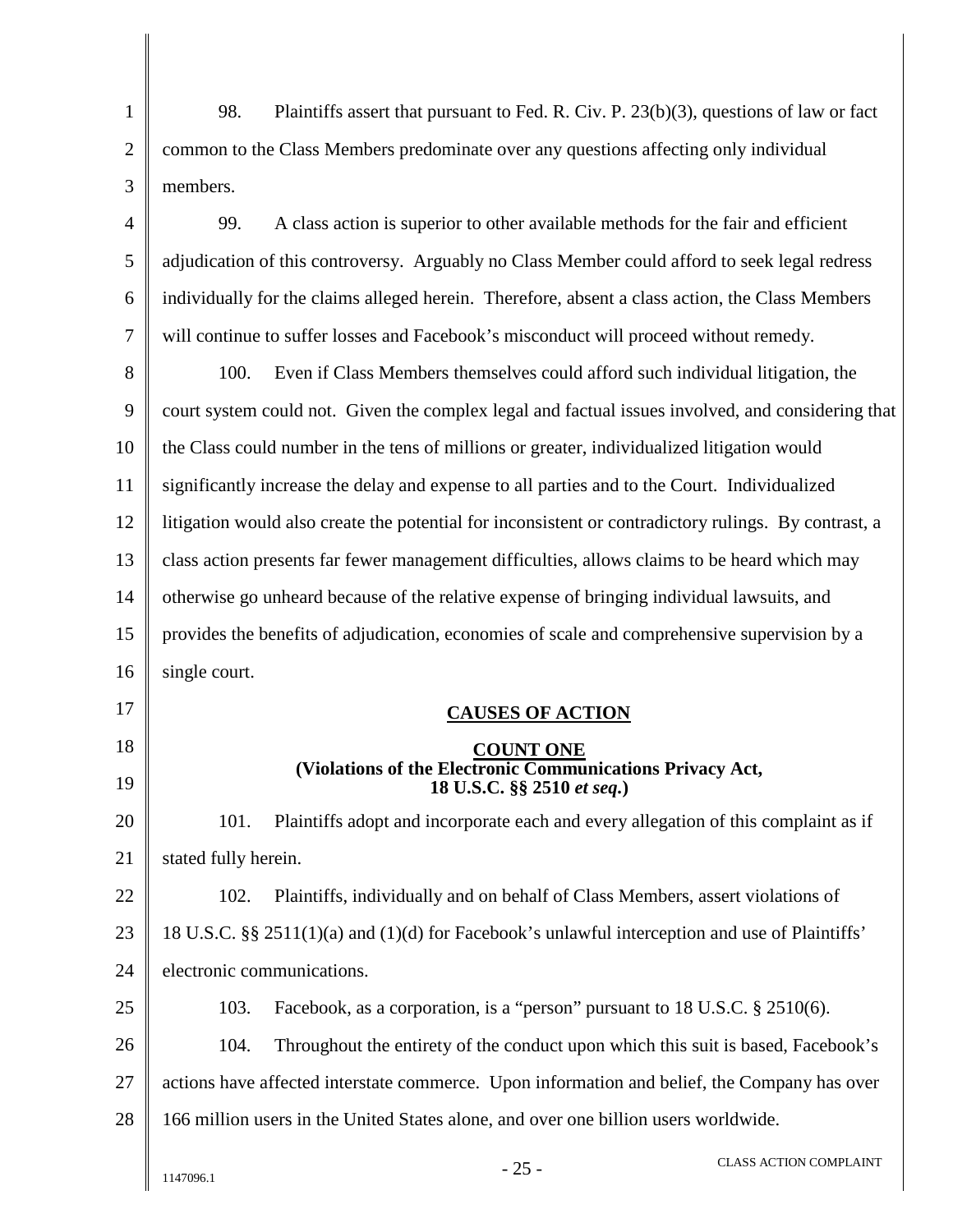| $\mathbf{1}$   | Facebook's actions are and have been intentional as evidenced by, <i>inter alia</i> , its<br>105. |  |  |  |  |
|----------------|---------------------------------------------------------------------------------------------------|--|--|--|--|
| $\overline{2}$ | disclosures to developers and the design and implementation of its private messaging service,     |  |  |  |  |
| 3              | web crawlers, and social plugins.                                                                 |  |  |  |  |
| 4              | Facebook's actions complained of herein are not necessary practices for providers<br>106.         |  |  |  |  |
| 5              | of electronic communications, nor are they incidental to the act of facilitating private messages |  |  |  |  |
| 6              | across Facebook's social network.                                                                 |  |  |  |  |
| 7              | Pursuant to 18 U.S.C. § 2511(1)(a), Facebook intentionally intercepted, intercepts,<br>107.       |  |  |  |  |
| 8              | or endeavored or endeavors to intercept the electronic communications of Plaintiffs and Class     |  |  |  |  |
| 9              | Members.                                                                                          |  |  |  |  |
| 10             | Through Facebook's scanning of users' private messages, the Company acquired<br>108.              |  |  |  |  |
| 11             | and continues to acquire the substance, purport, and meaning of private messages transmitted to   |  |  |  |  |
| 12             | and from Plaintiffs and Class Members.                                                            |  |  |  |  |
| 13             | The private messages transmitted to and from Plaintiffs and Class Members via<br>109.             |  |  |  |  |
| 14             | Facebook's private messaging function are and have been at all relevant times electronic          |  |  |  |  |
| 15             | communications.                                                                                   |  |  |  |  |
| 16             | The conduct alleged herein does not occur while the private message is in storage.<br>110.        |  |  |  |  |
| 17             | Rather, Facebook utilizes each accused device for the purpose of acquiring and manipulating       |  |  |  |  |
| 18             | content from the message in the course of the message's transmission.                             |  |  |  |  |
| 19             | Facebook utilized and continues to utilize one or more devices or technology<br>111.              |  |  |  |  |
| 20             | comprised of an electronic, mechanical, or other device or apparatus to intercept the electronic  |  |  |  |  |
| 21             | communications transmitted to and from Plaintiffs and Class Members. Such devices or              |  |  |  |  |
| 22             | technology include, but are not limited to, web crawlers and social plugins.                      |  |  |  |  |
| 23             | 112.<br>Facebook does not furnish the above-referenced devices or technology to its users,        |  |  |  |  |
| 24             | and users do not use the devices for connection to the facilities.                                |  |  |  |  |
| 25             | The intercepting devices or technology are not used for the ability to send or<br>113.            |  |  |  |  |
| 26             | receive electronic communications.                                                                |  |  |  |  |
| 27             |                                                                                                   |  |  |  |  |
| 28             |                                                                                                   |  |  |  |  |
|                | <b>CLASS ACTION COMPLAINT</b><br>$-26-$<br>1147096.1                                              |  |  |  |  |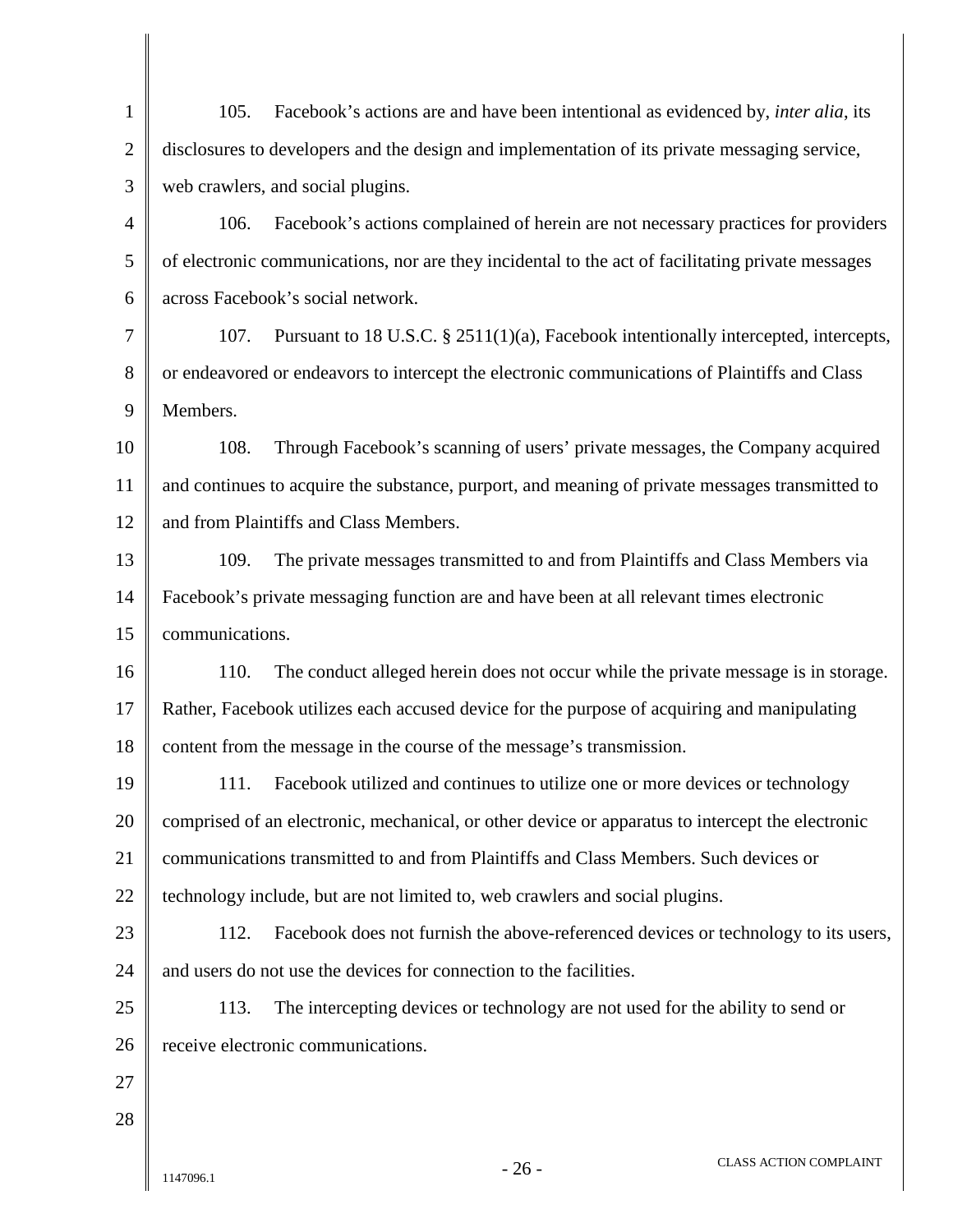1 2 3 114. The devices or technology are not used by Facebook, operating as an electronic communication service, in the ordinary course of business as a provider of an electronic communication service.

4 5 6 7 8 9 10 11 12 115. Facebook's interception of electronic communications sent by and to Plaintiffs and Class Members (a) for undisclosed purposes; (b) for the purpose of generating "Likes" for thirdparty websites; (c) for purposes of providing web traffic data to third parties; (d) for purposes of cataloging user data for targeted advertising and building user profiles; (e) for purposes beyond facilitating private messages sent via Facebook; (f) in violation of its user agreements; (g) in violation of its public statements to users; (h) in violation of federal and California law; and (i) in violation of the property rights of Plaintiffs, Class Members, and third parties. These activities are not within the ordinary course of business of a provider of an electronic communication service.

13 14 15 16 116. Pursuant to 18 U.S.C. § 2511(1)(d), Facebook intentionally used, uses, or endeavored or endeavors to use the contents of Plaintiffs' and Class Members' electronic communications while knowing or having reason to know that it obtained the information through the interception of the electronic communication in violation of 18 U.S.C.  $\S 2511(1)(a)$ .

17 18 19 20 117. Facebook's interception of and use of the contents of Plaintiffs' and Class Members' electronic communications were not performed by an employee engaged in any activity necessary for the rendition of an electronic communication service or for the protection of the rights or property of Facebook.

21 22 118. Facebook's services that are not related to the ability to send and receive electronic communications are not electronic communication services.

23

24

119. No party to the electronic communications alleged herein consented to Facebook's interception or use of the contents of the electronic communications.

25 26 27 120. Facebook intercepts Plaintiffs' and Class Members' electronic communications for the purpose of committing a criminal or tortious act in violation of the laws of any state, and as such, it cannot obtain consent pursuant to  $\S 2511(2)(d)$ .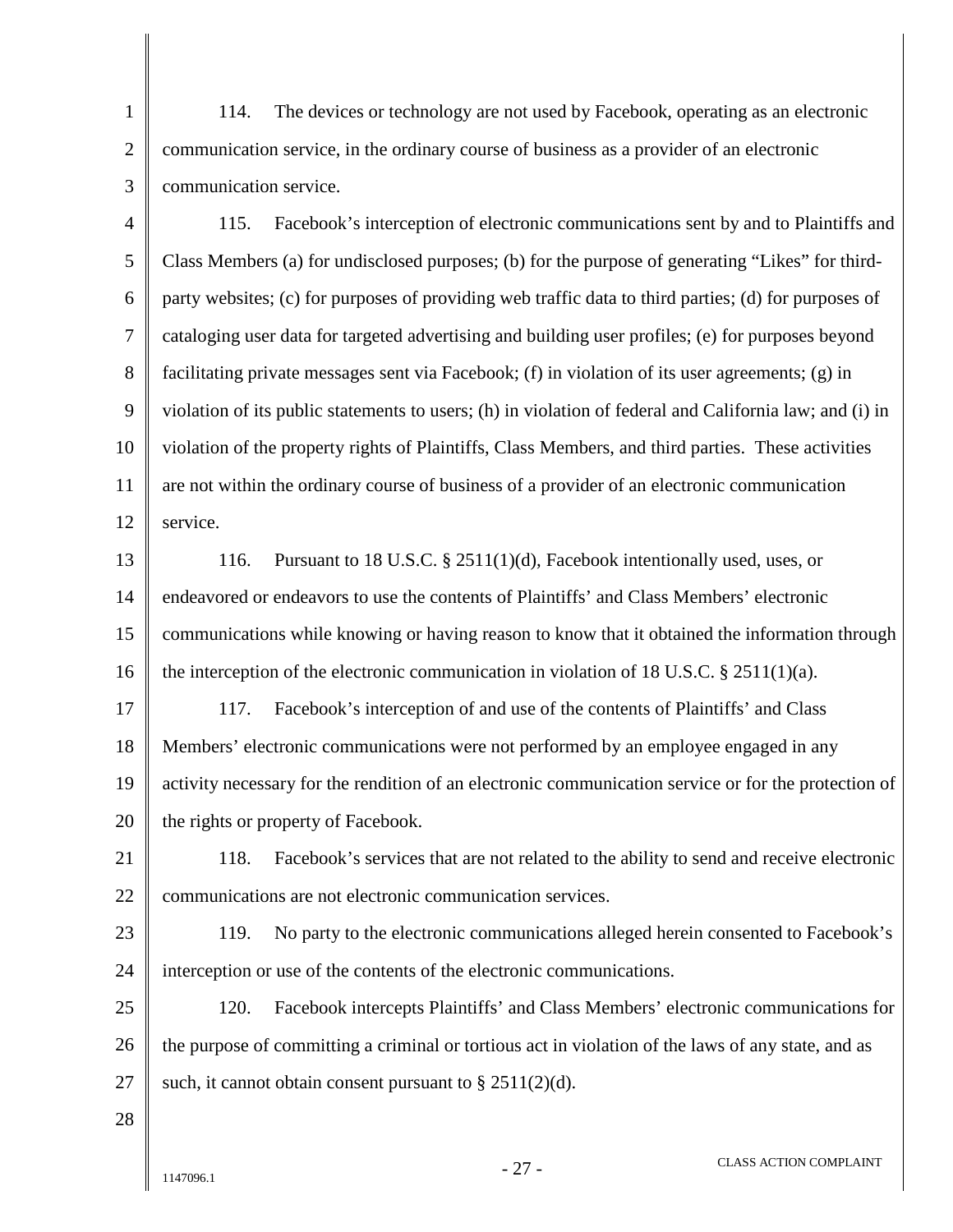| $\mathbf{1}$   | 121.<br>As a result of Facebook's violations of § 2511, pursuant to § 2520, Plaintiffs and         |  |  |
|----------------|----------------------------------------------------------------------------------------------------|--|--|
| $\overline{2}$ | the Class Members are entitled to:                                                                 |  |  |
| 3              | Preliminary and permanent injunctive relief to require Facebook to fully<br>a.                     |  |  |
| 4              | disclose the extent of its activities, to seek the informed and knowing consent of its users when  |  |  |
| 5              | scanning users' private messages, and to halt Facebook's violations;                               |  |  |
| 6              | b.<br>Appropriate declaratory relief;                                                              |  |  |
| 7              | For Plaintiffs and each Class Member, the greater of \$100 a day for each<br>c.                    |  |  |
| 8              | day of violation or \$10,000; and                                                                  |  |  |
| 9              | d.<br>Reasonable attorney's fees and other litigation costs reasonably incurred.                   |  |  |
| 10             | 122.<br>While certain devices and/or technology have been identified in this Complaint,            |  |  |
| 11             | Plaintiffs reserve the right to assert ECPA violations as to any further devices and/or technology |  |  |
| 12             | disclosed or those devices and/or technology upon which Facebook provides additional               |  |  |
| 13             | information.                                                                                       |  |  |
| 14             | <b>COUNT TWO</b>                                                                                   |  |  |
| 15             | (Violations of the California Invasion of Privacy Act,<br>Cal. Penal Code §§ 630, et seq.)         |  |  |
| 16             | 123.<br>Plaintiffs adopt and incorporate each and every allegation of this complaint as if         |  |  |
| 17             | stated fully herein.                                                                               |  |  |
| 18             | 124.<br>Plaintiffs, individually and on behalf of Class Members, assert violations of the          |  |  |
| 19             | CIPA, Cal. Penal Code §§ 630, et seq., specifically Cal. Penal Code §§ 631(a) and 632, for         |  |  |
| 20             | Facebook's unlawful interception and scanning of the contents of its users' private messages.      |  |  |
| 21             | Facebook uses this information about the sender and recipient for purposes of profiling,           |  |  |
| 22             | marketing, and advertising.                                                                        |  |  |
| 23             | Cal. Penal Code § 630 provides that "The Legislature hereby declares that<br>125.                  |  |  |
| 24             | advances in science and technology have led to the development of new devices and techniques       |  |  |
| 25             | for the purpose of eavesdropping upon private communications and that the invasion of privacy      |  |  |
| 26             | resulting from the continual and increasing use of such devices and techniques has created a       |  |  |
| 27             | serious threat to the free exercise of personal liberties and cannot be tolerated in a free and    |  |  |
|                |                                                                                                    |  |  |
| 28             | civilized society."                                                                                |  |  |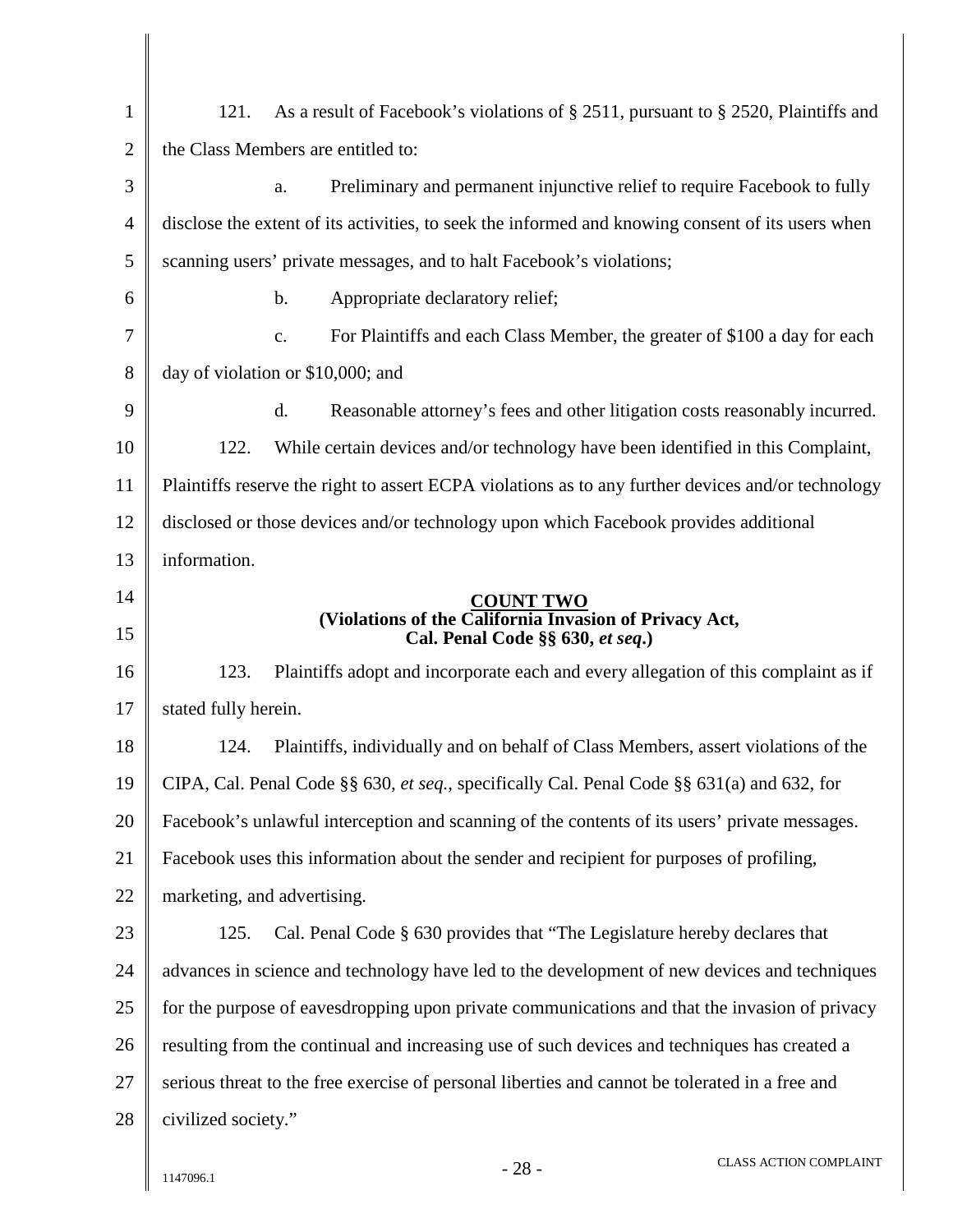| $\mathbf{1}$   | 126.                                                                                            | Facebook's acts in violation of the CIPA occurred in the State of California                         |  |  |
|----------------|-------------------------------------------------------------------------------------------------|------------------------------------------------------------------------------------------------------|--|--|
| $\overline{2}$ | because those acts resulted from business decisions, practices, and operating policies that     |                                                                                                      |  |  |
| 3              | Facebook developed, implemented, and utilized in the State of California and which are unlawful |                                                                                                      |  |  |
| $\overline{4}$ |                                                                                                 | and constitute criminal conduct in the state of Facebook's residence and principal business          |  |  |
| 5              |                                                                                                 | operations. Facebook's implementation of its business decisions, practices, and standard ongoing     |  |  |
| 6              |                                                                                                 | policies that violate the CIPA took place and continue to take place in the State of California.     |  |  |
| $\tau$         |                                                                                                 | Facebook profited and continues to profit in the State of California as a result of its repeated and |  |  |
| 8              |                                                                                                 | systemic violations of the CIPA. Facebook's unlawful conduct, which occurred in the State of         |  |  |
| 9              |                                                                                                 | California, harmed and continues to harm Plaintiffs and Class Members. Facebook developed,           |  |  |
| 10             | designed, built, and physically placed in California one or more of the accused devices or      |                                                                                                      |  |  |
| 11             | technology employed by Facebook to violate the CIPA.                                            |                                                                                                      |  |  |
| 12             | Plaintiffs and Class Members sent and received private messages, the contents of<br>127.        |                                                                                                      |  |  |
| 13             | which included URLs, via Facebook's services.                                                   |                                                                                                      |  |  |
| 14             | Facebook is not and was not at any time a party to Plaintiffs' and Class Members'<br>128.       |                                                                                                      |  |  |
| 15             | private messages.                                                                               |                                                                                                      |  |  |
| 16             | 129.                                                                                            | The private messages exchanged among Plaintiffs and Class Members are                                |  |  |
| 17             | messages.                                                                                       |                                                                                                      |  |  |
| 18             | 130.                                                                                            | These messages are communications among Plaintiffs and Class Members.                                |  |  |
| 19             | А.                                                                                              | <b>Violations of Cal. Penal Code § 631(a)</b>                                                        |  |  |
| 20             | 131.                                                                                            | Pursuant to Cal. Penal Code § 7, Facebook, a corporation, is a "person."                             |  |  |
| 21             | 132.                                                                                            | Facebook uses a "machine," "instrument," "contrivance," or "in any other manner"                     |  |  |
| 22             |                                                                                                 | is able to, read or to learn the content or meaning of Plaintiffs' and Class Members' private        |  |  |
| 23             | messages.                                                                                       |                                                                                                      |  |  |
| 24             | 133.                                                                                            | Facebook acts willfully when it reads, attempts to read, or learns the content or                    |  |  |
| 25             |                                                                                                 | meaning of Plaintiffs' and Class Members' private messages.                                          |  |  |
| 26             | 134.                                                                                            | Facebook does not have the consent of any party to the communication, or it acts                     |  |  |
| 27             | in an unauthorized manner, when it reads, attempts to read, or learns the content or meaning of |                                                                                                      |  |  |
| 28             |                                                                                                 | Plaintiffs' and Class Members' private messages.                                                     |  |  |
|                | 1147096.1                                                                                       | CLASS ACTION COMPLAINT<br>$-29-$                                                                     |  |  |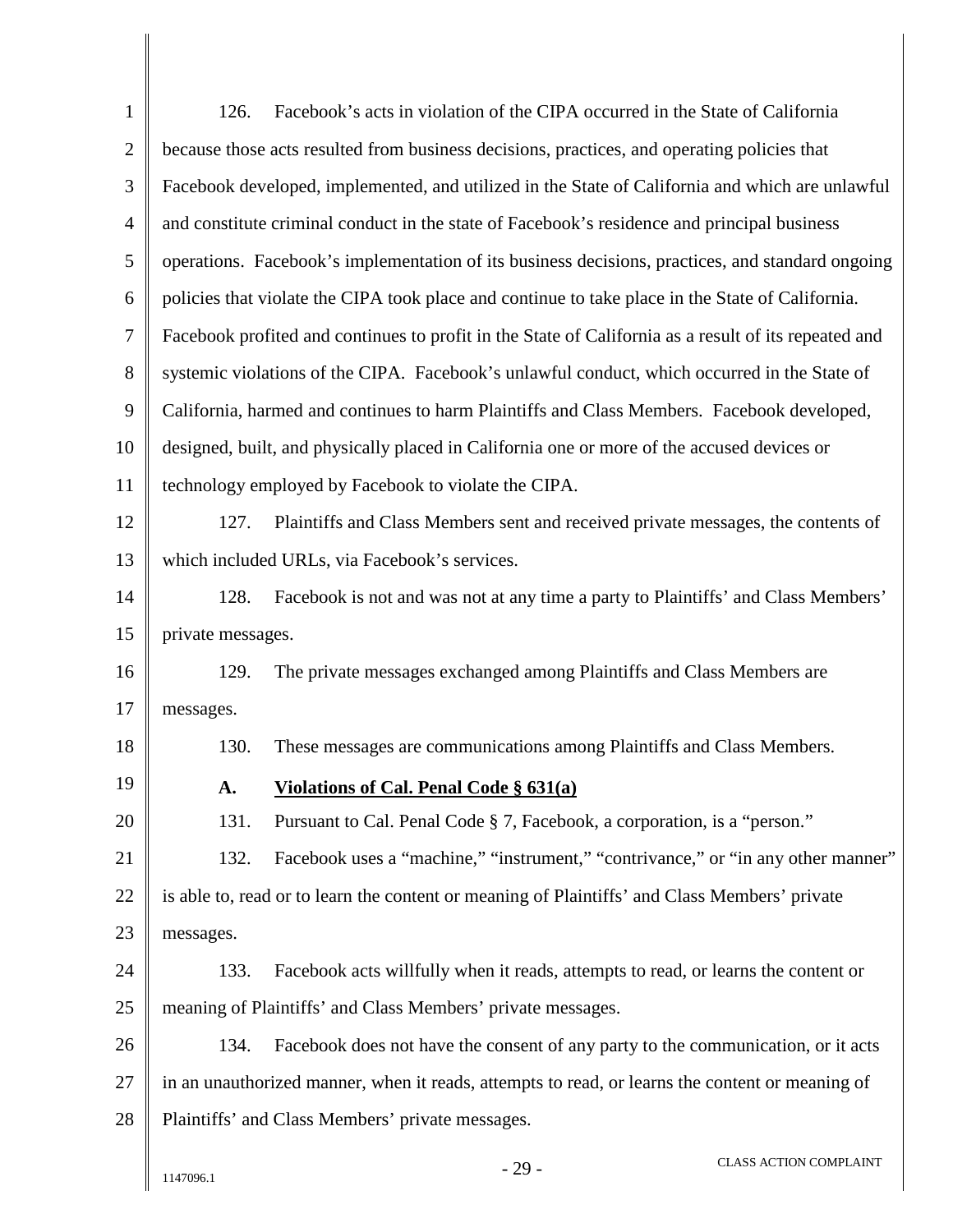1 2 3 4 5 6 7 8 9 10 11 12 13 14 15 16 17 18 19 20 21 22 23 24 25 26 27 28  $1147096.1$  -  $30$  - CLASS ACTION COMPLAINT 135. Plaintiffs' and Class Members' private messages are "any message, report, or communication." 136. At the time Facebook reads, attempts to read, or learns the content or meaning of Plaintiffs' and Class Members' private messages, the private messages are in transit. 137. At the time Facebook reads, attempts to read, or learns the content or meaning of Plaintiffs' and Class Members' private messages, the private messages are passing over any wire, line, or cable. 138. Private messages – coded, written messages sent electronically to remote locations – are telegraphs within the meaning of the CIPA and this section of CIPA. As such, the wires, lines, cables and/or instruments which carry and facilitate the transmission of Plaintiffs' and Class Members' private messages are telegraph wires, lines, cables and/or instruments within the meaning of the CIPA and CIPA § 631(a). 139. Plaintiffs and Class Members do not consent, expressly or impliedly, to Facebook's eavesdropping upon and recording of their private messages. Facebook does not disclose material information to its users relating to its attempts at, among other things, intercepting, scanning and reading the contents of users' private messages. 140. There is no knowledge or expectation among Plaintiffs and Class Members regarding the extent of Facebook's reading of message content, learning about the content or meaning of users' private messages, the acquisition of such content, the collection of such content, or the manipulation of such content. Each and every one of these actions extends beyond the normal occurrences, requirements, and expectations regarding the facilitation and transmission of Facebook's private messages. **B. Violations of Cal. Penal Code § 632** 141. Pursuant to Cal. Penal Code §§ 7 and 632(b), Facebook, a corporation, is a "person." 142. Cal. Penal Code § 632 prohibits eavesdropping upon or the recording of any confidential communication, including those occurring by telephone, telegraph or other device,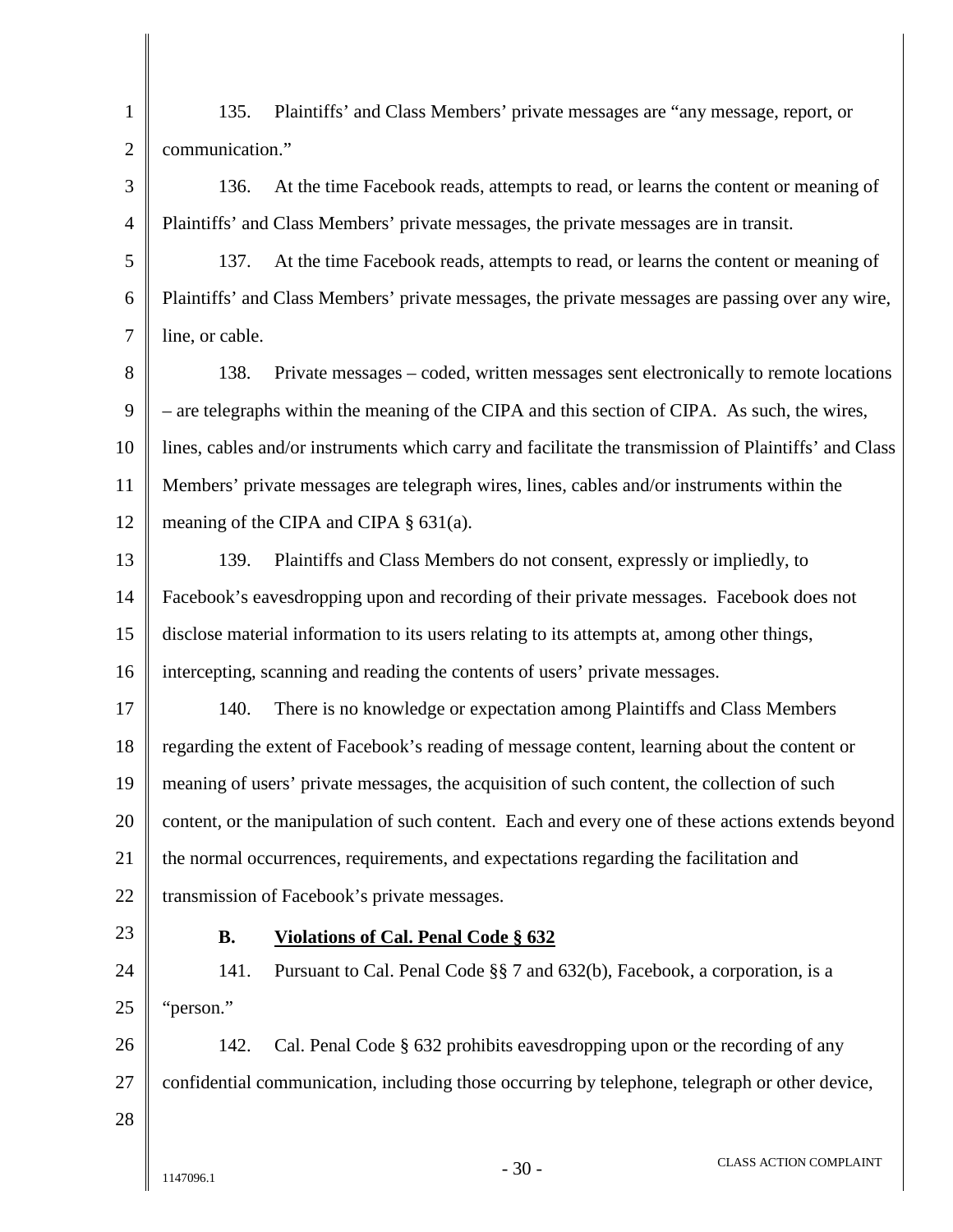1 2 through the use of an amplification or electronic recording device without the consent of all parties to the communication.

3 4 143. Facebook intentionally and without the consent of any party to the communication eavesdrops upon and/or records the contents of Plaintiffs' and Class Members' private messages.

5 6 7 144. Facebook uses electronic amplifying or recording devices, including its web crawlers and social plugins, to eavesdrop upon and to record Plaintiffs' and Class Members' private messages, for purposes independent and unrelated to storage.

8 9 145. Plaintiffs' and Class Members' private messages are confidential communications with specifically identified and designated recipients.

10 11 12 13 14 15 16 17 146. At the time Plaintiffs and Class Members transmit private messages via Facebook, their communications are confidential because the communications are confined to those persons specified as recipients in the destination address fields. There neither would nor could be any expectation that a third party, such as Facebook, would act in any manner other than to facilitate the communication of the private message between the sender and the intended recipient or recipients. There certainly would not and could not be any expectation that Facebook – a third party – would scan the contents of the private message in an effort to catalog and manipulate the information contained therein.

18 19 20 21 22 23 147. There is no knowledge or expectation among Plaintiffs and Class Members regarding the extent of Facebook's reading of users' private message content, learning about the content or meaning of the private messages, acquiring and collecting the content of such messages, and manipulating the content of such messages – each action being beyond the normal occurrences, requirements, and expectations regarding the facilitation and transmission of Facebook's private messages.

24 25 148. Plaintiffs' and Class Members' private messages sent via Facebook are carried on among the parties by means of an electronic device that is not a radio.

26 27 149. Plaintiffs and Class Members do not consent, expressly or impliedly, to Facebook's eavesdropping upon and recording of their private messages. Facebook does not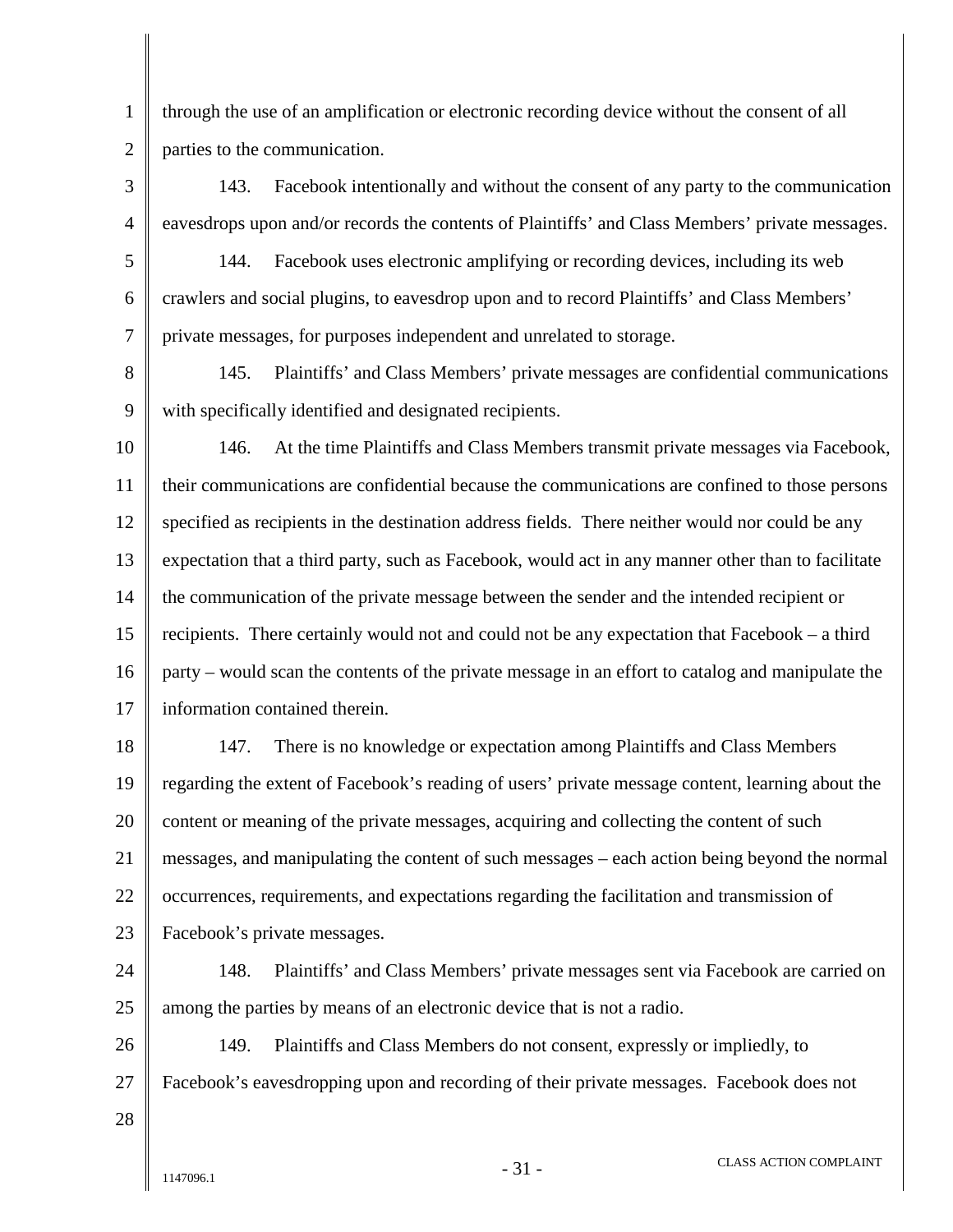| $\mathbf{1}$   | disclose material information to its users relating to its attempts at reading, scanning, acquiring, |  |  |  |
|----------------|------------------------------------------------------------------------------------------------------|--|--|--|
| $\overline{2}$ | collecting, and manipulating the contents of users' private messages.                                |  |  |  |
| 3              | 150.                                                                                                 |  |  |  |
|                | While Plaintiffs have identified certain accused devices and/or technology in this                   |  |  |  |
| 4              | Complaint, Plaintiffs reserve the right to assert violations of Cal. Penal Code §§ 631 and 632 as to |  |  |  |
| 5              | any further devices or technology subsequently discovered or any devices or technology upon          |  |  |  |
| 6              | which Facebook provides additional information.                                                      |  |  |  |
| 7              | C.<br>Relief Sought Under Cal. Penal Code § 637.2                                                    |  |  |  |
| 8              | As a result of Facebook's violations of Cal. Penal Code §§ 631 and 632, Plaintiffs<br>151.           |  |  |  |
| 9              | and the Class are entitled to:                                                                       |  |  |  |
| 10             | Preliminary and permanent injunctive relief to require Facebook to fully<br>a.                       |  |  |  |
| 11             | disclose the extent of its activities, to seek the informed and knowing consent of its users when    |  |  |  |
| 12             | scanning users' private messages, and to halt Facebook's violations;                                 |  |  |  |
| 13             | $b$ .<br>Appropriate declaratory relief;                                                             |  |  |  |
| 14             | Monetary relief in the amount set forth in Cal. Penal Code $\S$ 637.2(a) for<br>$\mathbf{c}$ .       |  |  |  |
| 15             | each Class Member; and                                                                               |  |  |  |
| 16             | d.<br>Reasonable attorney's fees and other litigation costs reasonably incurred.                     |  |  |  |
| 17             | <b>COUNT THREE</b>                                                                                   |  |  |  |
| 18             | <b>(Violations of California's Unfair Competition Law</b>                                            |  |  |  |
| 19             | California Business & Professions Code § 17200 et seq.)                                              |  |  |  |
| 20             | 152.<br>Plaintiffs and Class Members reallege and incorporate by reference every                     |  |  |  |
|                | allegation set forth in the preceding paragraphs as though alleged in this Count.                    |  |  |  |
| 21             | 153.<br>Facebook's conduct as alleged herein constitutes unfair, unlawful, or fraudulent             |  |  |  |
| 22             | business acts or practices as proscribed by Section 17200, et seq., of the California Business &     |  |  |  |
| 23             | Professions Code ("UCL").                                                                            |  |  |  |
| 24             | Facebook's conduct constitutes "unlawful" business acts or practices by virtue of<br>154.            |  |  |  |
| 25             | Defendant's violation of the Electronic Communications Privacy Act, 18 U.S.C. §§ 2510, et seq.,      |  |  |  |
| 26             | Cal. Penal Code $\S\S 631(a)$ and 632.                                                               |  |  |  |
| 27             | Plaintiffs reasonably relied on Facebook's representations that Plaintiffs' private<br>155.          |  |  |  |
| 28             | messages are viewable only by the sender and the recipient, and as a result engaged in "private"     |  |  |  |
|                | CLASS ACTION COMPLAINT<br>$-32-$<br>1147096.1                                                        |  |  |  |
|                |                                                                                                      |  |  |  |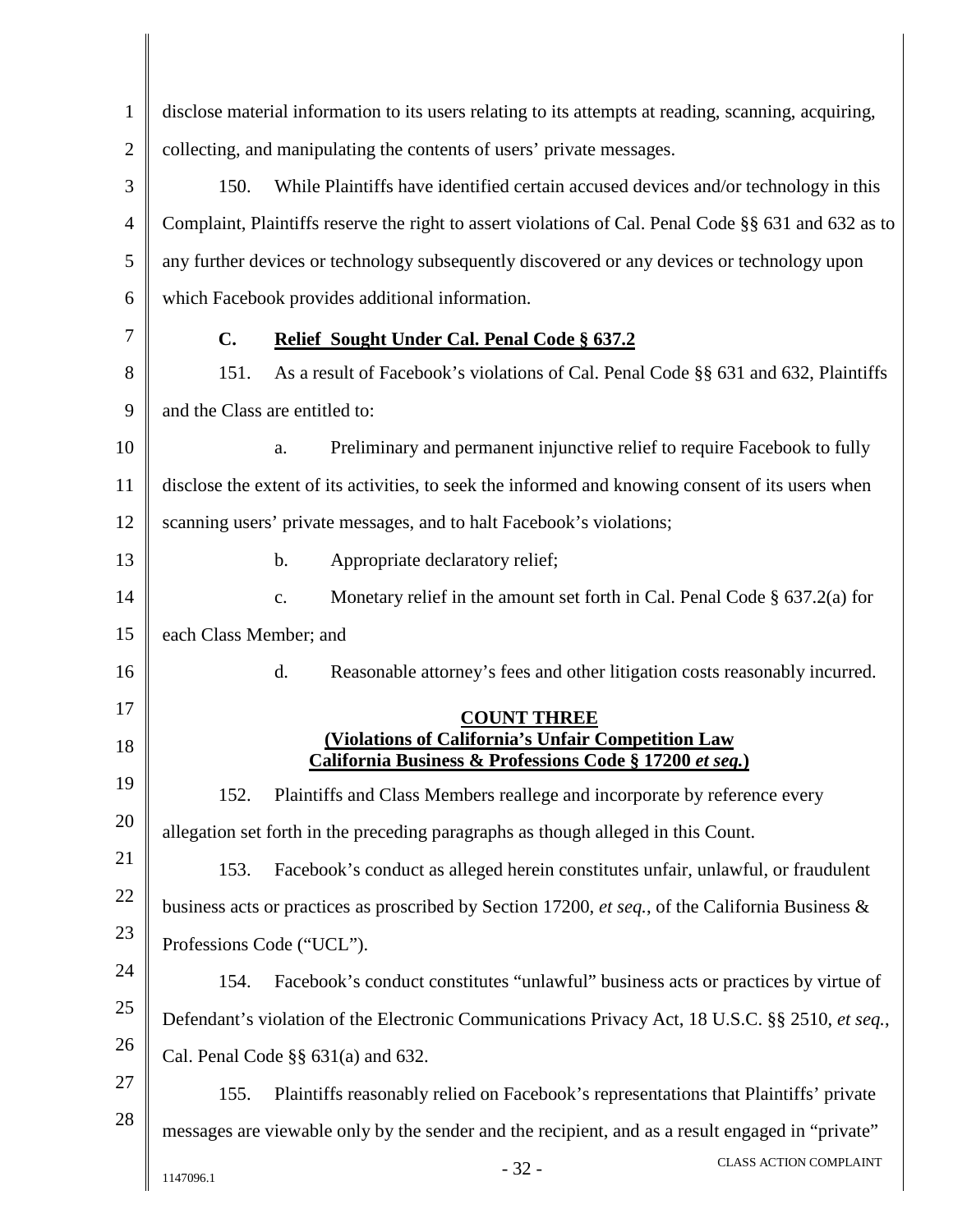1 2 3 4 5 6 7 8 9 10 11 12 13 14 15 16 17 18 19 20 21 22 23 24 25 26 27 28 messaging on Facebook. Facebook failed to disclose to Plaintiffs and members of the general public that it systematically reviews and captures the content of, and metadata associated with, Plaintiffs' private messages. Facebook failed to disclose that it aggregates the content and data of private messages, using it to sell advertising for a profit. Facebook's Data Use Policy fails to disclose Facebook's acts or practices, and together with its statements that private messages are viewable only by the sender and the recipient, are likely to deceive members of the public. As a result, Facebook's conduct constitutes "fraudulent" business acts or practices. 156. Plaintiffs have an interest in controlling the disposition and dissemination of their private messages. Contrary to Plaintiffs' interests, Facebook exercised control over the content of Plaintiffs' private messages, exploiting it for sale and profit without Plaintiffs' consent. As a result, Facebook's conduct constitutes "unfair" business acts or practices. 157. Plaintiffs have suffered injury in fact and lost money or property as a result of Facebook's business acts or practices. 158. Plaintiffs and Class Members seek an order to enjoin Facebook from such unlawful, unfair, and fraudulent business acts or practices, and to restore to Plaintiffs and Class Members their interest in money or property that may have been acquired by Facebook by means of unfair competition.  **JURY DEMANDED** Pursuant to Federal Rule of Civil Procedure 38, Plaintiffs, individually and on behalf of the Class they seek to represent, demand a jury on any issue so triable of right by a jury.  **PRAYER FOR RELIEF** WHEREFORE, Plaintiffs, on behalf of themselves and all Class Members, request judgment be entered against Facebook and that the Court grant the following: 1. An order determining that this action may be maintained as a class action under Rule 23 of the Federal Rules of Civil Procedure, that Plaintiffs are proper class representatives, that Plaintiffs' attorneys be appointed Class counsel pursuant to Rule 23(g) of the Federal Rules of Civil Procedure, and that Class notice be promptly issued;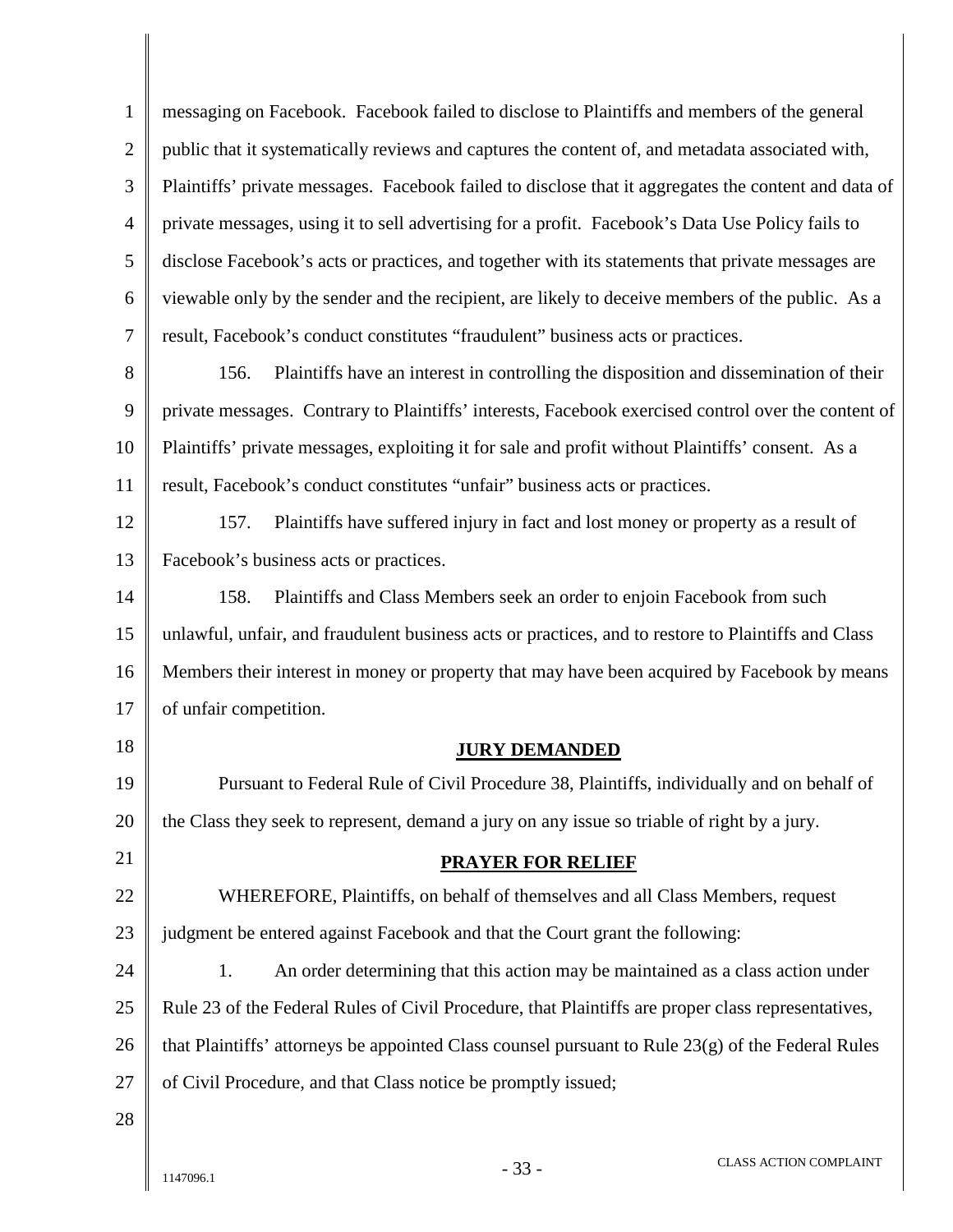| $\mathbf{1}$     | 2.            | Judgment against Facebook for Plaintiffs' and Class Members' asserted causes of                   |  |  |  |
|------------------|---------------|---------------------------------------------------------------------------------------------------|--|--|--|
| $\mathbf{2}$     | action;       |                                                                                                   |  |  |  |
| 3                | 3.            | Appropriate declaratory relief against Facebook;                                                  |  |  |  |
| $\overline{4}$   | 4.            | Preliminary and permanent injunctive relief against Facebook;                                     |  |  |  |
| 5                | 5.            | An award of statutory damages to Plaintiffs and Class Members pursuant to                         |  |  |  |
| 6                |               | 18 U.S.C. § 2520, for each, the greater of \$100 a day for each day of violation of Count One, or |  |  |  |
| $\boldsymbol{7}$ | \$10,000;     |                                                                                                   |  |  |  |
| $8\,$            | 6.            | An award of statutory damages to Plaintiffs and Class Members pursuant to Cal.                    |  |  |  |
| $\boldsymbol{9}$ |               | Penal Code § 637.2, for each, the greater of \$5,000 or three times the amount of actual damages  |  |  |  |
| 10               |               | sustained by Plaintiffs and Class Members;                                                        |  |  |  |
| 11               | 7.            | An award of reasonable attorney's fees and other litigation costs reasonably                      |  |  |  |
| 12               | incurred; and |                                                                                                   |  |  |  |
| 13               | 8.            | Any and all relief to which Plaintiffs and the Class may be entitled.                             |  |  |  |
| 14               |               |                                                                                                   |  |  |  |
| 15               |               |                                                                                                   |  |  |  |
| 16               |               |                                                                                                   |  |  |  |
| 17               |               |                                                                                                   |  |  |  |
| 18               |               |                                                                                                   |  |  |  |
| 19               |               |                                                                                                   |  |  |  |
| 20               |               |                                                                                                   |  |  |  |
| 21               |               |                                                                                                   |  |  |  |
| 22               |               |                                                                                                   |  |  |  |
| 23               |               |                                                                                                   |  |  |  |
| 24               |               |                                                                                                   |  |  |  |
| 25               |               |                                                                                                   |  |  |  |
| 26               |               |                                                                                                   |  |  |  |
| 27               |               |                                                                                                   |  |  |  |
| 28               |               |                                                                                                   |  |  |  |
|                  | 1147096.1     | <b>CLASS ACTION COMPLAINT</b><br>$-34-$                                                           |  |  |  |

Ι